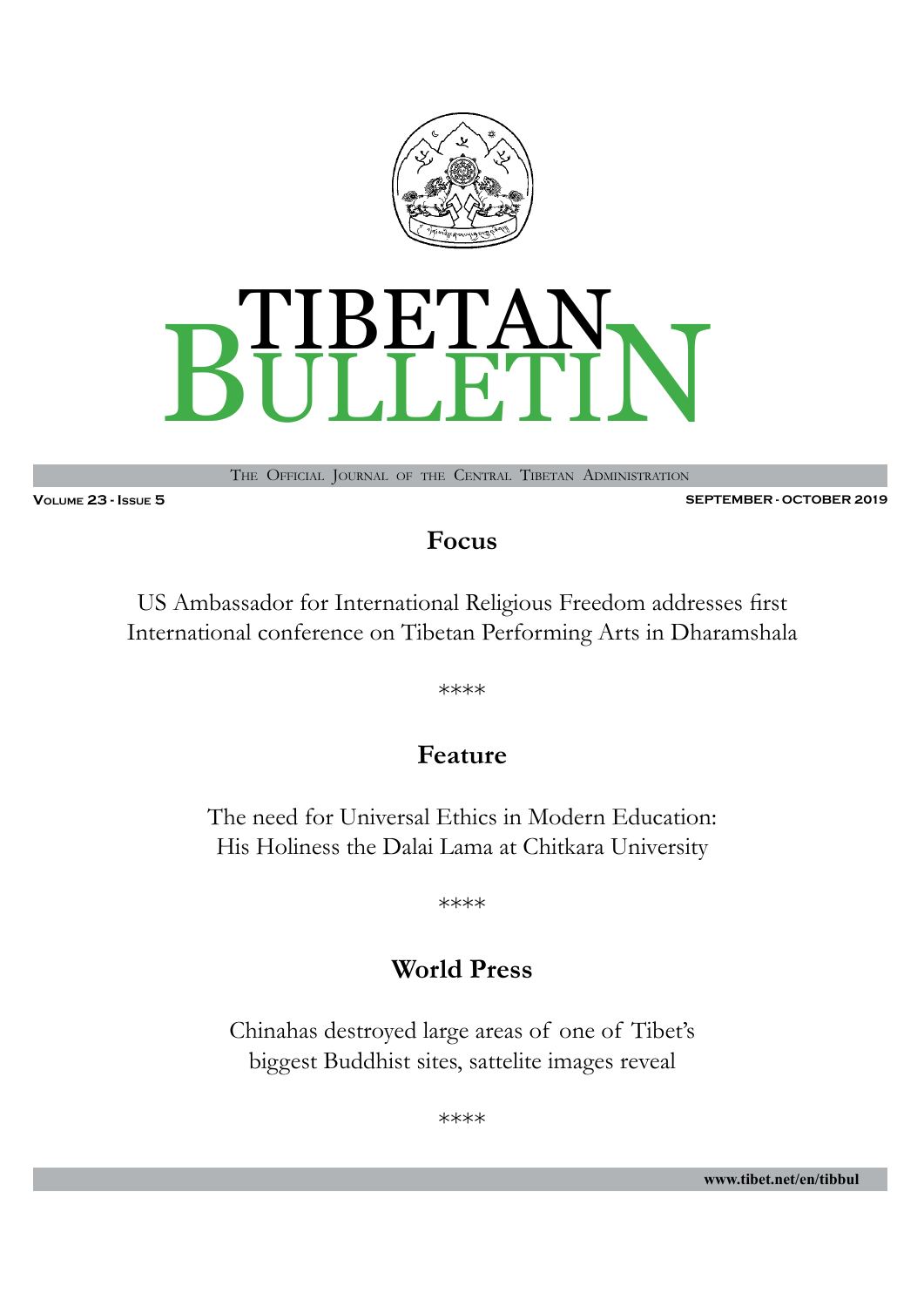#### www.tibet.net/en/tibbul

#### **Focus**

- 18 US Ambassador for International Religious Freedom addresses first International conference on Tibetan performing Arts in Dharamshala
- 20 His Holiness the Dalai Lama graces the 60th milestone celebration of TIPA

#### **Feature**

- 22 His Holiness the Dalai Lama on educating the heart and mind to the students in Delhi
- 23 His Holiness the Dalai Lama visits Shri Udasin Karshni Ashram in Mathura
- 24 The need for Universal Ethics in Modern Education: His Holiness the Dalai Lama at Chitkara University
- 25 Secular Ethics in Modern Education: His Holiness the Dalai Lama at Chandigarh University, Punjab

#### **WORLD PRESS**

| 26 | Belt and Road Initiative: Advancing China's Debt-Trap Diplomacy? |  |  |
|----|------------------------------------------------------------------|--|--|
|----|------------------------------------------------------------------|--|--|

By Bob Koigi, Fair Planet

27 China has destroyed large areas of one of Tibet's biggest Buddhist sites, sattellite images reveal

By Holmes Chan, Hong Kong Free Press

28 Could we have won the war?

By Claude Arpi, The Pioneer

| <b>REGULARS</b>           |           |  |
|---------------------------|-----------|--|
| News From Tibet & Exile 4 | Quotes 32 |  |



*Tibetan Bulletin* is an official bi-monthly journal of the Central Tibetan Administration.



Signed articles or quotations do not necessarily reflect the views of the Central Tibetan Administration.

Contributions are welcome and may be addressed to the editor, Tibetan Bulletin. However the publisher regrets its inability to return unused articles unless they are accompanied by a self-addressed envelope with adequate postage.

Tibetan Bulletin is distributed free of charge. To subscribe please email the circulation manager or see back cover.

Editor Tenzin Saldon Email: tneditor@tibet.net

Asst. Editor Tenzin Phende

Layout & Design Tenzin Phende

Circulation Manager Norbu Wangdue Email: circulation@tibet.net Tibetan Bulletin is published by: Department of Information and International Relations, Central Tibetan Administration, Dharamshala - 176 215 H.P. India Tel: +91-1892-222510 / 222457

Vol. 23, Issue 5 **SEPTEMBER - OCTOBER 2019**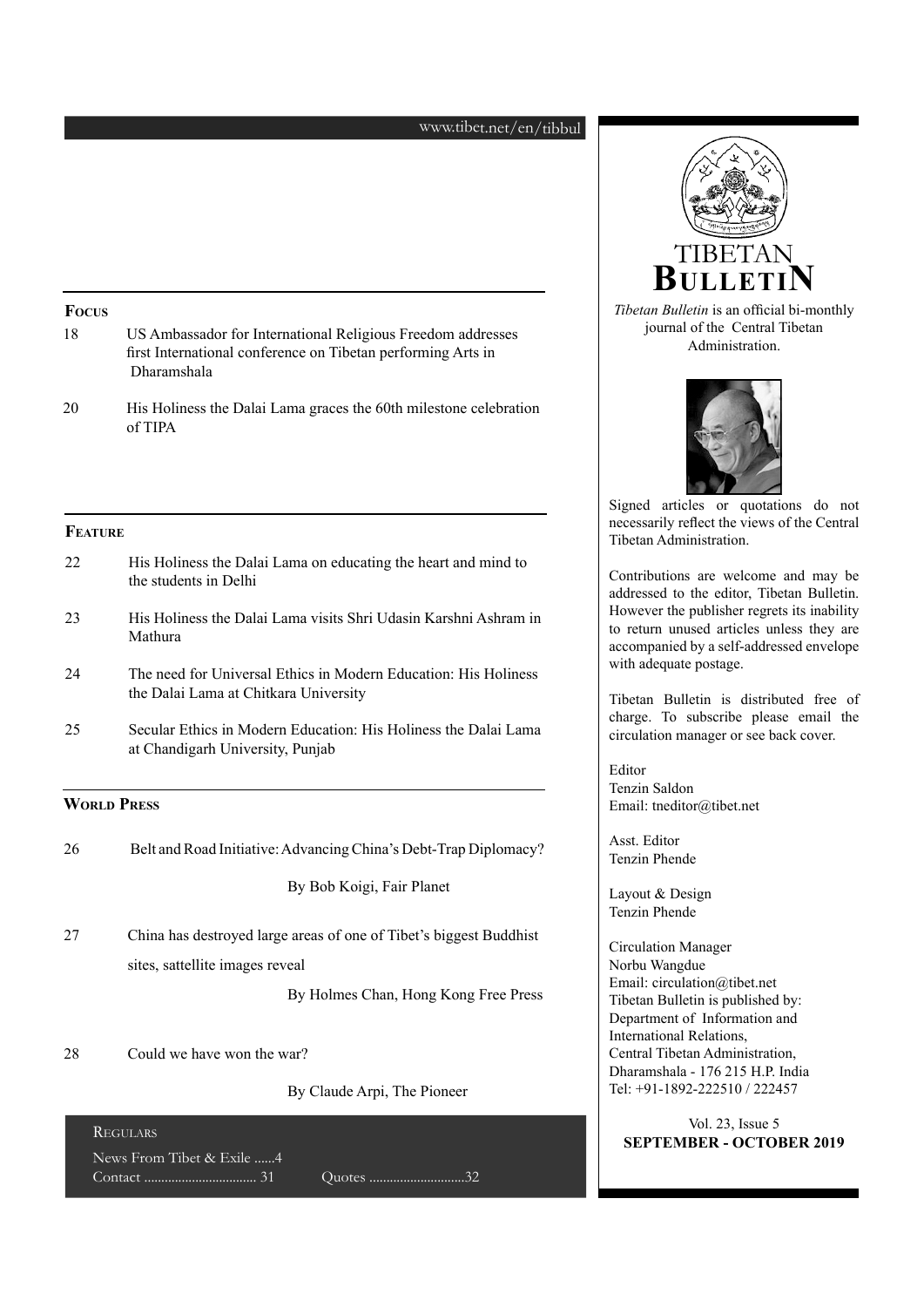**"Only India can combine modern education and ancient Indian wisdom to tackle negative emotions": His Holiness the Dalai Lama to Dharamshala Govt College faculty**



*His Holiness speaks on secular ethics to the faculty of Dharamshala Government College. Photo/OOHHDL*

His Holiness the Dalai Lama met a group of faculty members of the Dharamshala Government College who have come to seek His Holiness blessing and guidance on their newly introduced six-month certificate course on the 'revival of ancient Indian knowledge and tradition'.

His Holiness the Dalai Lama met the group at his residence and shared some profounding message on secular ethics. His Holiness mentioned that most of the problems facing the world today are essentially created by human beings. His Holiness denoted that more often than not humans are prone to use their gifted intelligence in the wrong manner paving way for the disposal of destructive emotions when in actuality humans are exceptionally capable to think globally for the long run.

"This capacity and potential of humans to think globally for the long run are often limited by the overwhelming destructive emotions", said His Holiness.

> **Visit: www.tibet.net for more information**

The basic human nature as His Holiness noted is compassion since human beings are social animals and so the very instinct is to co-exists and survive peacefully and amicably. However, His Holiness considers that modern education to some extent is now replacing and altering the essence of basic human nature.

His Holiness asserted that India with its rich ancient traditions has the great potential to imbibe education on tackling the emotions particularly the afflictive emotions through the practice of Samatha and Vipassana.

"Only this country can combine modern education with the ancient Indian knowledge to tackle destructive emotions" asserted His Holiness the Dalai Lama.

His Holiness further mentioned that modern India should begin the process of reviving its ancient knowledge and traditions for the coming generation to reap the benefits of the result. His Holiness remained strongly optimistic that the end of the 21st century could be more peaceful.

His Holiness expressed his tremendous appreciation to the Dharamshala Government College and its faculty on the initiative to revive the ancient Indian knowledge.

### **Tibetan monk sentenced for the second time by Chinese authorities in Tibet**

A Tibetan monk from Ngaba county's Kirti Monastery who was arrested more than a year ago was sentenced to 3 years in prison by Chinese authorities last week as per our sources.

In July last year, Kirti Monastery's monk Lobsang Dorje aged about 36 years was picked up by the Chinese police authorities from his monastic quarters in the middle of the night on suspicion of contacting with the outside world. He was kept under incommunicado detention since then and neither his family members nor the monastery had

much information about his whereabouts until the recent sentencing. According to Lobsang Yeshi and Kanyag Tsering, monks from branch of Kirti Monastery based in Dharamshala, Lobsang Dorje was born in the Ngaba County's Chukle Gabma village and joined Kirti Monastery in Tibet at a very young age. His father's name is Sangri.

This is the second sentencing of Lobsang Dorje. He was earlier arrested on 23 May 2008 for showing disrespect to the "patriotic re-education" which was being imposed on the Kirti monastery. He was sentenced to two years imprisonment then.

The health conditions of Lobsang Dorie is yet unknown. It is a common practice of torturing Tibetan political prisoners especially while they are in incommunicado detention. Moreover, former political prisoners are especially in a vulnerable position as they are under continuous surveillance by the authorities and are picked up from their residence at odd hours on mere suspicions as was the case with Lobsang Dorje.



*Lobsang Dorje, a Tibetan monk from Ngaba county's Kirti Monastery who was arrested more than a year ago was recently sentenced to 3 years in prison by Chinese authorities. Photo courtesy of Lobsang Yeshi and Kanyag Tsering, monks from Dharamshala based Kirti Monastery*

Moreover, the charges for sentencing Lobsang Dorje are not yet known. China has frequently abused and misused the law, particularly Article 103 (2) of the Chinese Criminal law on "incitement to separatism" to suppress freedom of expression, religion, assembly and association and the cultural rights of the Tibetans. Recently Five UN Special Rapporteurs wrote to China asking about a group of Tibetans arrested for celebrating the Dalai Lama's 80th birthday.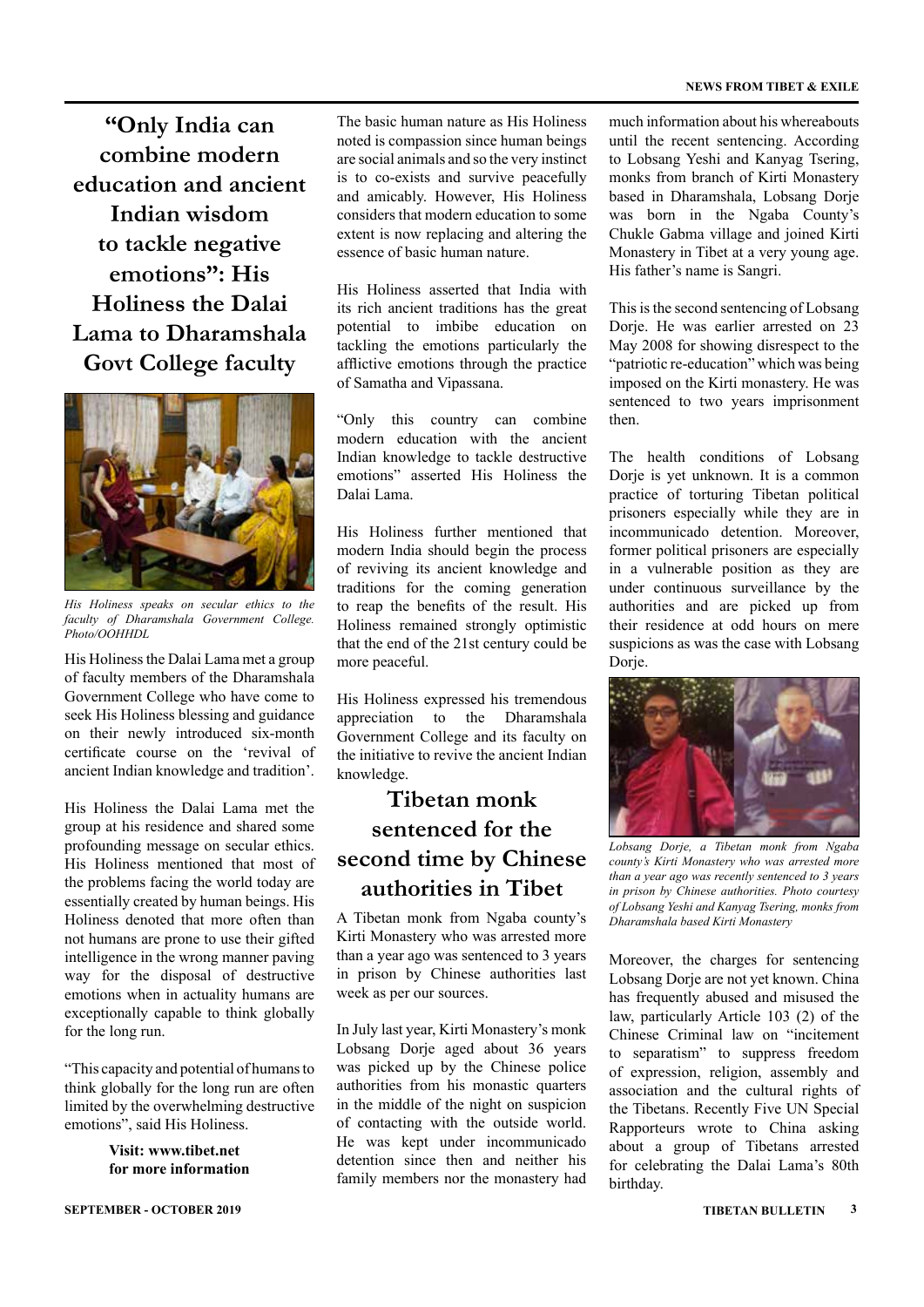### **Sikyong on Tibetan Reincarnation and Religious Freedom at CSIS; Round table discussion with HDP**

Sikyong Dr. Lobsang Sangay began his Tuesday morning in DC with a round table discussion with Members of House Democracy Partnership commission. In attendance were Congressman David Price, the Chairman of the House Democracy Partnership (HDP), Chairman Jim McGovern, of the Congressional-Executive Commission on China (CECC), Congressman Gerry Connolly, Congressman John Rutherford, Congresswoman Susan Davis, and Congresswoman Nita Lowey, the Chairperson of the House Appropriation Committee and Executive director of HDP.

The HDP members introduced themselves and asked what they could do to help the Tibetan people. Many of them recounted their experience and expressed gratitude for the gracious hospitality and honour they were offered in Dharamshala.

They were highly impressed by the way the CTA functions and works for preserving Tibetan culture, religion, and language. Congressman McGovern expressed concerns about Nepal's recent deportation of Tibetan refugees, and the other members pointed out the similar ways Uyghurs and Hong Kong citizens are currently suffering under the Chinese government.

Dr. Sangay expressed the challenge for democracy when China is intent on changing the global order. He explained the vision of His Holiness in establishing genuine democracy in exile and maintained that the Tibetan model is a contribution to democracy.

He further went on to say that Tibetans have served as a "compassionate<br>brother" for democratic activists for democratic activists involved with Tiananmen Square, Hong Kong, and Uyghurs, etc. He stated that the Tibetan model could serve as a



*Sikyong Dr Lobsang Sangay speaks on 'Reincarnation in Tibetan Buddhism: Importance of Religious Freedom' at Center for Strategic & International Studies, 10 September 2019.* 

model for the other 60 million refugees around the world.

Dr. Sangay explained how the service at the Central Tibetan Administration is a labour of love as it is the least corrupt system, a system established and inspired by His Holiness the Dalai Lama's vision.

Dr. Sangay touched on various issues and challenges for Tibet, including China, exerting influence everywhere. He pointed out the problems faced by Tibetan refugees and cited a recent case where six Tibetan refugees were deported to China. Congressman McGovern assured that they will protest.

Thereafter, Dr. Sangay spoke at the Center for Strategic and International Studies (CSIS), a prestigious DC think tank, which was attended by more than 150 strong audiences. The title of the public talk was "Reincarnation in Tibetan Buddhism: The Importance of Religious Freedom."

The event was moderated by Michael Green: the Vice President for the CSIS's Asia and Japan Chair.

The Sikyong explained the process of reincarnation in Tibetan Buddhism which is uniquely Tibetan invention and asked, "Can you imagine an atheist Government of [China] saying 'we will select all reincarnated lamas including His Holiness the Dalai Lama'. Sikyong stressed that reincarnation was invented

by the Tibetan Buddhists, a unique process that should not be infringed upon by Beijing.

He also explained new Tibet Policy Act-2019 which will be soon introduced by Chairman McGovern and Chris Smith in the House and Senator Rubio and Ben Cardin in the Senate.

Michael Green reminded the audience that the CSIS once hosted His Holiness the Dalai Lama with the Brookings Institute and the Asia Society, an act that received dire warnings from China. Sangay and Green discussed the Middle Way Approach, a compromise proposed by the Central Administration that abides under the Chinese constitution. CSIS is ranked as no.1 for national security as a think tank.

Sikyong Sangay met with Senator Lindsey Graham, a senior Republican senator, who is the chair of the Senate Appropriation Committee and member of Senate Foreign Relations Committee. Sikyong requested for the Senator to co-sponsor the new Tibet Bill. Senator Graham assured Sikyong that he will lend his voice for the Tibet cause by cosponsoring for the new Tibet Policy Act. Sikyong presented the Senator a traditional white scarf to thank him and a book titled, "Tibet was never a part of China but Middle Way is the viable solution." Representative Ngodup Tsering and Kelsang Dolma accompanied him to the meetings.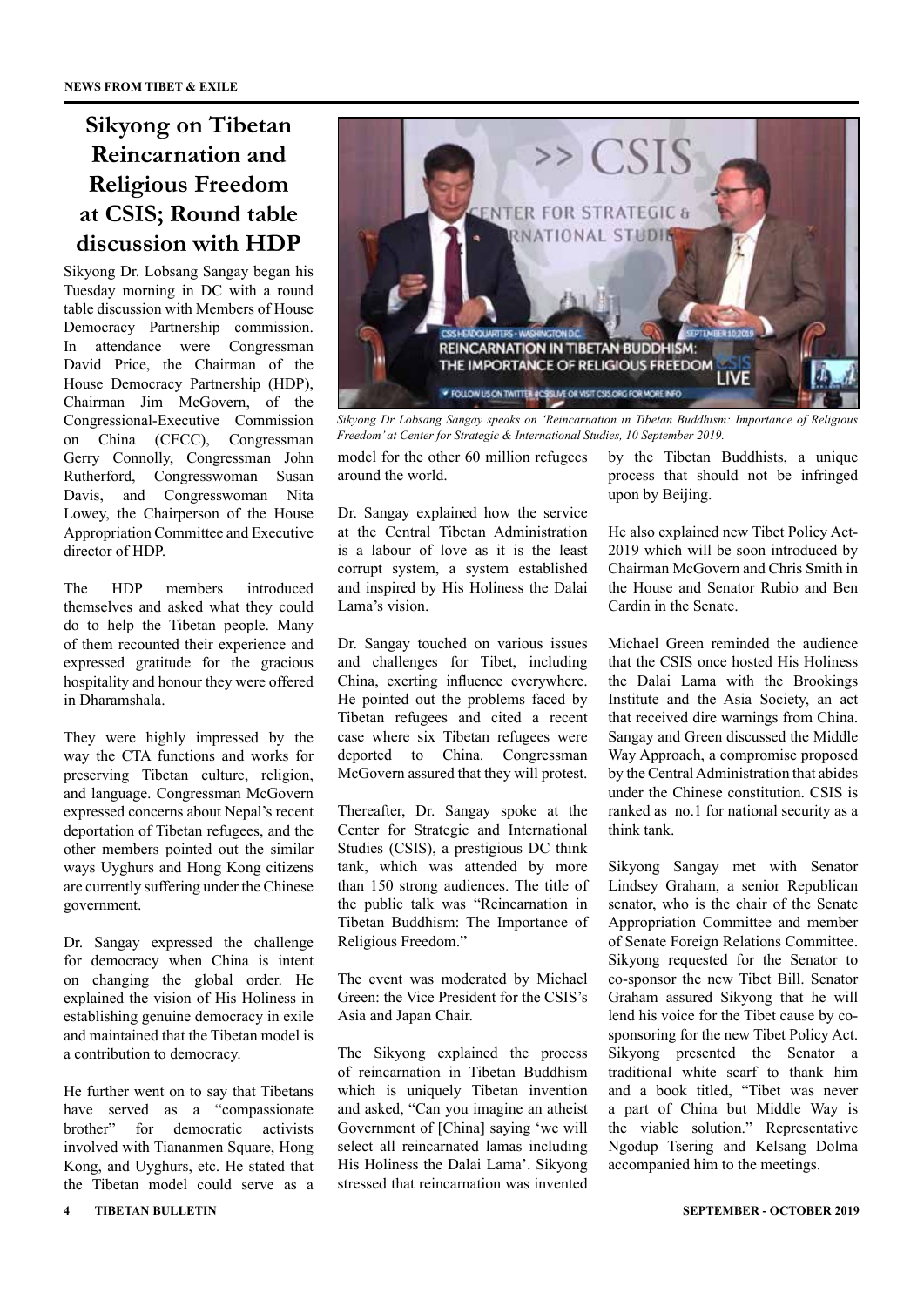#### **NEWS FROM TIBET & EXILE**

### **UN urged to focus on disappeared Tibetans, in particular the 11th Panchen Lama**

The United Nations Human Rights Council was urged to express concern and request information about disappeared Tibetans, in particular, the 11th Panchen Lama, Gedhun Choekyi Nyima.



*Kai Mueller speaks about Tibet on behalf of the Helsinki Foundation for Human Rights.*

In a statement delivered on behalf of the Helsinki Foundation for Human Rights at the ongoing 42nd Regular Session of the UN Human Rights Council in Geneva on 11 September, Kai Mueller drew the Council's attention to China's ongoing widespread practice of arbitrary detention and enforced disappearance.

He said: "In the People's Republic of China, Tibetans are regularly subjected to enforced disappearance. Just recently, news of the disappearance and imprisonment of three monks, Lobsang Thapke, Lobsang Dorjee and Thubpa emerged from the Ngaba area, which has been subject to a crackdown by the Chinese government since the wave of self-immolations began there in 2009. The latter two monks are former political prisoners. No information about their whereabouts is available."

"For many Tibetans, Choekyi Nyima's disappearance has come to symbolise the Chinese government's efforts to interfere with and undermine Tibetan Buddhist culture. His enforced disappearance also constitutes a grave violation of international human rights standards."

"We urge the Working Group on

Enforced and Involuntary Disappearance and other relevant special procedures to continue to express concern and request for information about the disappeared Tibetans, in particular the 11th Panchen Lama, Gedhun Choekyi Nyima." Read the full statement here.

The 11th Panchen Lama is Tibet's second most prominent religious figure and as such, the most prominent disappeared person from Tibet.

On this year's International Day of Disappeared, 27 international rights groups issued a joint statement demanding China to end its state-led arbitrary detentions, imprisonments and enforced disappearances in all its forms. It also pressed upon the United Nations to step up efforts to ensure access by independent human rights experts to all places of detention in China, in particular in Tibetan and Uyghur areas.

### **"Development" at the cost of Tibetan People's Rights highlighted at UN Side Event**

Amidst China's push for "development" with Chinese characteristic at the UN radar and presentation of UN Special Rapporteur on Right to Development at the ongoing 42nd regular session of the UN Human Rights Council session, Society for Threatened Peoples, an International Human Rights NGO, organised a side event titled "Development or Destruction? The State of Socio-economic and Cultural Rights of Tibetans" on 12 September.

The hour-long event featured Sonam Norbu Dagpo, Secretary, Department of Information and International Relations, Central Tibetan Administration, and Kai Muller, Executive Director, International Campaign for Tibet, Germany. While Dukthen Kyi, head of UN & Human Rights Desk, moderated the event.

Underscoring concerns over unabated violations of Tibetans rights, including



*CTA delegation Sonam Norbu Dagpo speaking at the side event of the ongoing 42nd session UN Human Rights Council session, moderated by the head of UN & Human Rights Desk Dukthen Kyi.*

the forced removal of Tibetans from nomadic lands, unregulated mining and damming projects resulted to irrecoverable disruption of Tibet's ecological health, Secretary Dagpo said, "Development projects in Tibet are not benefitting Tibetans. The Chinese official discourse of development in Tibet portrays a rosy picture".

He further added that development should not only take into account quantitative results but also consider qualitative impacts on the recipients of the development projects. Tibetans are not against development in Tibet but "these projects should benefit the local Tibetan people". Development projects should be culturally acceptable, environmentally sustainable, economically beneficial, and socially inclusive of the local Tibetans", added Secretary Dagpo.

Echoing China's forced removal of Tibetan nomads and robust economic development policies, including construction of road and railway infrastructure, mining in sacred sites and grasslands, Kai Muller, outlined the cases of how China's top-down development policy in Tibet, in contrast to rightbased approach, undermines Tibetan knowledge, practices, and traditional beliefs that in fact are sustainable and "ecological conservative initiatives". Kai also presented what would inclusive and rights-based development approach would look like in ensuring relocated Tibetan nomads to carry a decent selfdetermined life.

Representatives from various missions, human rights organizations and Chinese representatives well attended the event.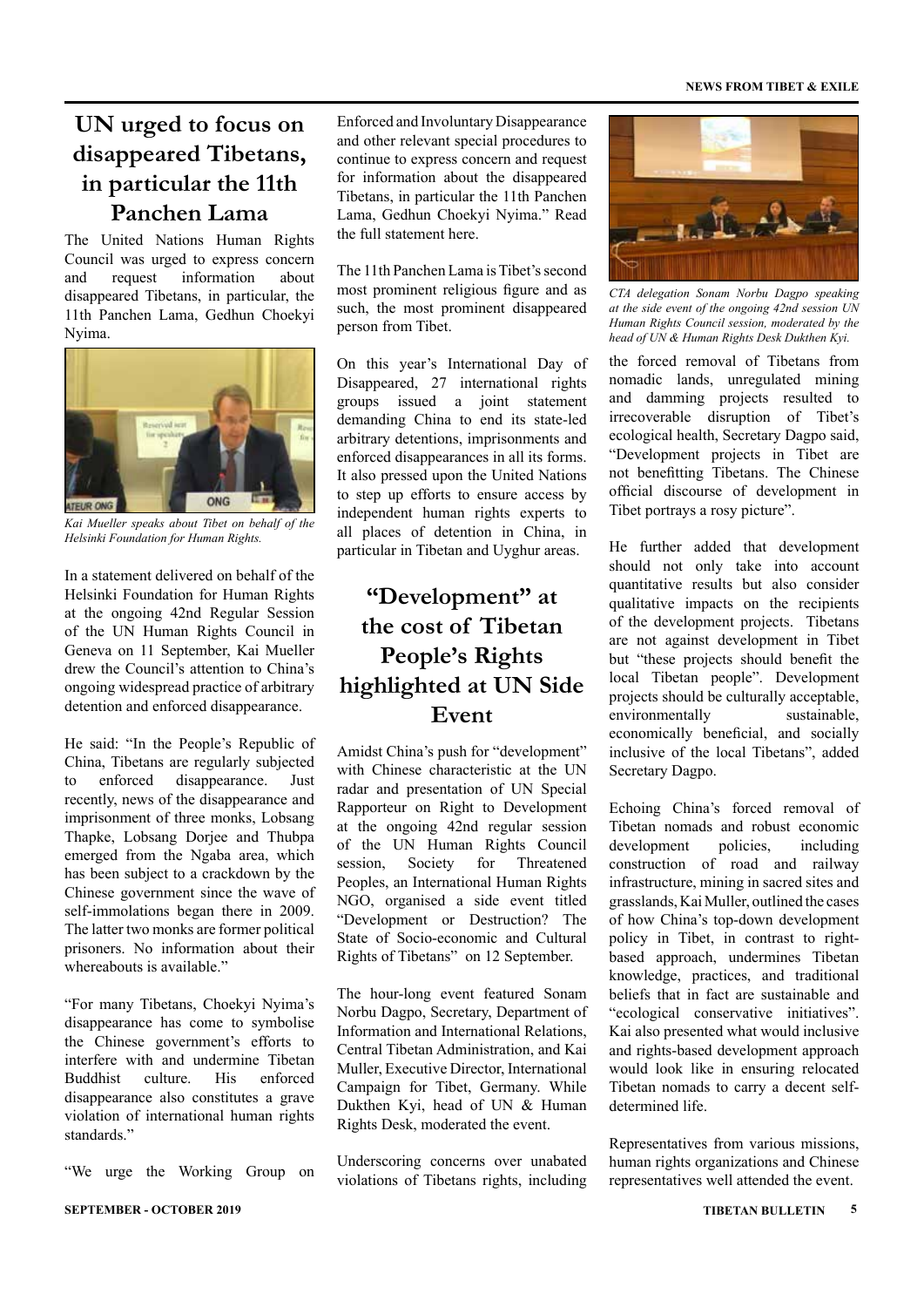### **China Bans Even Retired Elderly Tibetans from Performing Religious Activities in Tibet**

China stoops another level in carrying out religious persecution of Tibetans. According to the latest report published by Human Rights Watch, an international NGO which conducts research and advocacy on human rights, the Chinese Communist Party has issued a notice banning retired elderly Tibetans from performing the kora and other religious observances.

Kora is a Tibetan Buddhist practice where the devotees circumambulate monasteries or sacred religious sites



*Tibet '06 – 006 – Potala Palace Kora. Photo courtesy: McKay Savage from London, UK*

while reciting prayers. The notice states that the "problem" of retired personnel performing kora openly or semi-openly "is being removed". It further instructs all city and prefecture Old Cadre Bureaus, and all regional work unit and government personnel departments in the Tibet Autonomous Region (TAR) to "submit a written personnel name list and suggestions for sanctions" before 18 August.

Religious persecution of Tibetans has been an ongoing policy of China in Tibet. Tibetans from every walk of life are suffering. Tibetan students are banned from involving in religious activities during their school vacations. Even Tibetan public servants are banned from participating in any religious activities and if caught, they or their family members get arrested and they will be subjected to sanctions and disciplinary actions. Now even the

retired elderly Tibetans are forced to forsake all religious activities with no means of seeking spiritual refuge and comfort in their twilight years.

Ironically, in its third Universal Periodic Review before the UN Human Rights Council China had proclaimed to have already implemented the recommendation of member states to guarantee and ensure freedom of religion and belief of Tibetans and other so-called minority groups. The recent news of demolition of nearly half of Yachen Gar, one of the largest Buddhist academies in Tibet on the heels of the destruction of Larung Gar raises questions on the credibility of China's claims of religious freedom in Tibet.

### **CTA President addresses National Convention on Tibet organized by Bharat Tibbat Sahyog Manch in Delhi**

CTA president Dr. Lobsang Sangay addressed the National Convention on Tibet organized by Bharat Tibbat Sahyog Manch, a national Tibet Support Group at Indira Gandhi National Centre for the Arts in New Delhi on 22 September 2019.

The program was also presided by Shri Indresh Kumar, Senior RSS leader and founder of Bharat Tibbat Sahyog Manch, Shri Manoj Tiwari, Member of Parliament Lok Sabha and Delhi BJP President, Shri Harijit Singh Grewal, Commissioner, Punjab Khadi Udyog and Working President of Bharat Tibbat Sahyog Manch, Shri R. K. Khrimey, National Convener of Core Group for Tibetan Cause – India, Kasur Gyari Dolma and other dignitaries.

At the outset, the program began with the lighting of lamps before the statue of Lord Buddha, portraits of Bharat Maata and His Holiness the Dalai Lama by Dr. Lobsang Sangay accompanied by Shri Indresh Kumar and other guests.

Some classical dances depicting the



*President Dr Lobsang Sangay addressing the National Convention on Tibet organized by Bharat Tibbat Sahyog Manch. 22 September 2019.*

culture of India were presented before the guests and the audience.

Dr. Lobsang Sangay in his address foremost paid his namaskar and greetings to the large crowd gathered and congratulated Bharat Tibbat Sahyog Manch on the completion of 20 years. He offered his heartful thanks to all BTSM activists gathered from all over India for the service rendered to the Tibetan movement.

Dr Sangay mentioned that 60 years ago, Sardar Vallabh Bhai Patel wrote a letter to Pandit Nehru telling about the danger of Chinese occupation of Tibet and its consequences. "It is a reality now. India is facing the danger and threat of China due to the occupation of Tibet. There are tensions on borders. Lots of money are spent on border security. If Tibet has been free, there was no need for such expenses. Instead, all this money could be used for the development of the country."

"Today, you all are here talking about freedom for Tibet because there is no freedom in Tibet. Millions of Tibetans had been killed, thousands of monasteries had been destroyed and this is still going on. Larung Gar and Yachen Gar, where thousands of monks and nuns study, is being demolished. According to the Freedom House Report, the least free nation after Syria is Tibet. Therefore we need the world's support and your support, that is India."

He further said, "Nowadays India talks about Made in India. But I will tell you the original Made in India is the Tibetan movement. Buddhism came to Tibet from India. Tibetan democracy is adopted from Indian democracy. We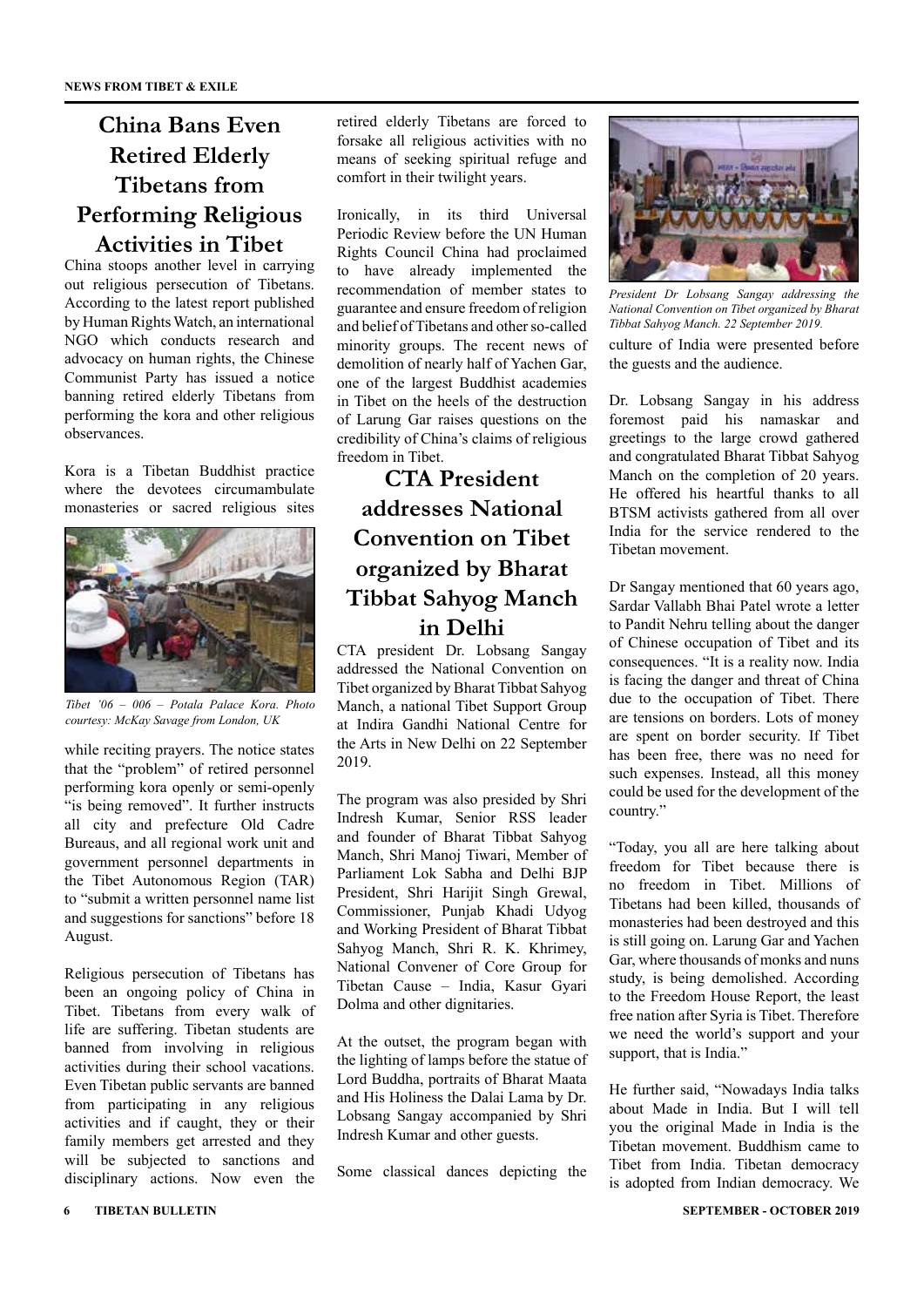have drunk India's water. We have been taught by Indian teachers. In fact, His Holiness the Dalai Lama calls himself 'a son of India'. So the original Made in India are us. If Made in India has to be a success, Tibet has to succeed. I believe under the leadership of Shri Indresh Kumar, Bharat Tibbat Sahyog Manch and other Tibet Support Groups in India, Tibet will be free."

Shri Indresh Kumar said that India and Tibet are the strength of Himalayas. No one can break that bond. Speaking on His Holiness the Dalai Lama's reincarnation, he strongly condemned the Chinese interference in the Tibetan reincarnation tradition. He said, "China has no right to decide on His Holiness's reincarnation. China's immoral, illegal and unethical interference in religious matters is unacceptable."

He mentioned that His Holiness the Dalai Lama himself has said that the decision about his reincarnation solely lies on him. His reincarnation will not be born in China. There is a possibility that the next Dalai Lama may be born in India or any Asian countries where there are no shades of China's presence, he added.

The goondagardi and dictatorship of China will not last. Tibet will be free and His Holiness the Dalai Lama will return to Tibet at Potala Palace, he concluded.

The National Convention was attended by Bharat Tibbat Sahyog Manch activists from all over India in large numbers. India Tibet Coordination Office, Delhi Coordinator Mr. Jigmey Tsultrim with staff, Tibetan representatives from Samyelling Tibetan Settlement, Majnukatilla and a large number of Tibetans from and around Delhi also attended the program.



### **3rd Special General Meeting begins, vehemently rejecting China's interference in Tibetan reincarnation**



*A photo of the Yachen Gar Buddhist center before demolition (top), compared to a recent photo of the Yachen Gar (bottom).*

Around 340 Tibetan community leaders and representatives from 24 countries including India, Europe, USA, Canada, Australia, Taiwan, Nepal, and Bhutan are participating in this year's 3rd Special General Meeting convened by the Kashag and the Tibetan Parliamentin-Exile in Dharamshala.

The third General Meeting will focus on enabling full-scale participation of Tibetan civil society in the discussion and decision-making processes apropos to the key themes- 1) Five Fifty Vision and 2) The relationship between the lineage of His Holiness the Dalai Lamas and Tibetan people.

The opening ceremony of the meeting was inaugurated today at T-Building in Gangchen Kyishong and it was attended by the heads of the three pillars of democratic Tibetan administration in exile, former Kalon Tripa, Kalons and former Kalons, Members of Tibetan parliament in exile, Secretaries, and Additional secretaries of the various departments.

Speaker Pema Jungney in his inaugural speech spoke on the key themes of Five Fifty Vision, and the relationship between the lineage of His Holiness the Dalai Lamas and Tibetan people.

He talked about the leadership of the Central Tibetan Administration, Five Fifty Vision of the 15th Kashag for the sustenance of Tibetan culture, religion, and identity in the diasporic Tibetan communities. He further remarked about the successful previous Five Fifty Forums where it has brought the keynote speakers across the globe to discuss and deliberate on CTA's Five-Fifty Vision.

Meanwhile, he detailed the recognition of the reincarnation of His Holiness the Dalai Lama and enunciated the relationship between the lineage of His Holiness the Dalai Lamas and the Tibetan people where he notified about the significance of the Dalai Lama Institute. He reminded that when His Holiness the Dalai Lama attended the 11th Dharma Conference on 11 September 2011, His Holiness said that the continuation and future of the Dalai Lama Institute fully rely and depend on the general public. His Holiness also claimed that no recognition or acceptance should be given to a candidate chosen for political ends by anyone, including those in the People's Republic of China.

Speaking in the same vein, CTA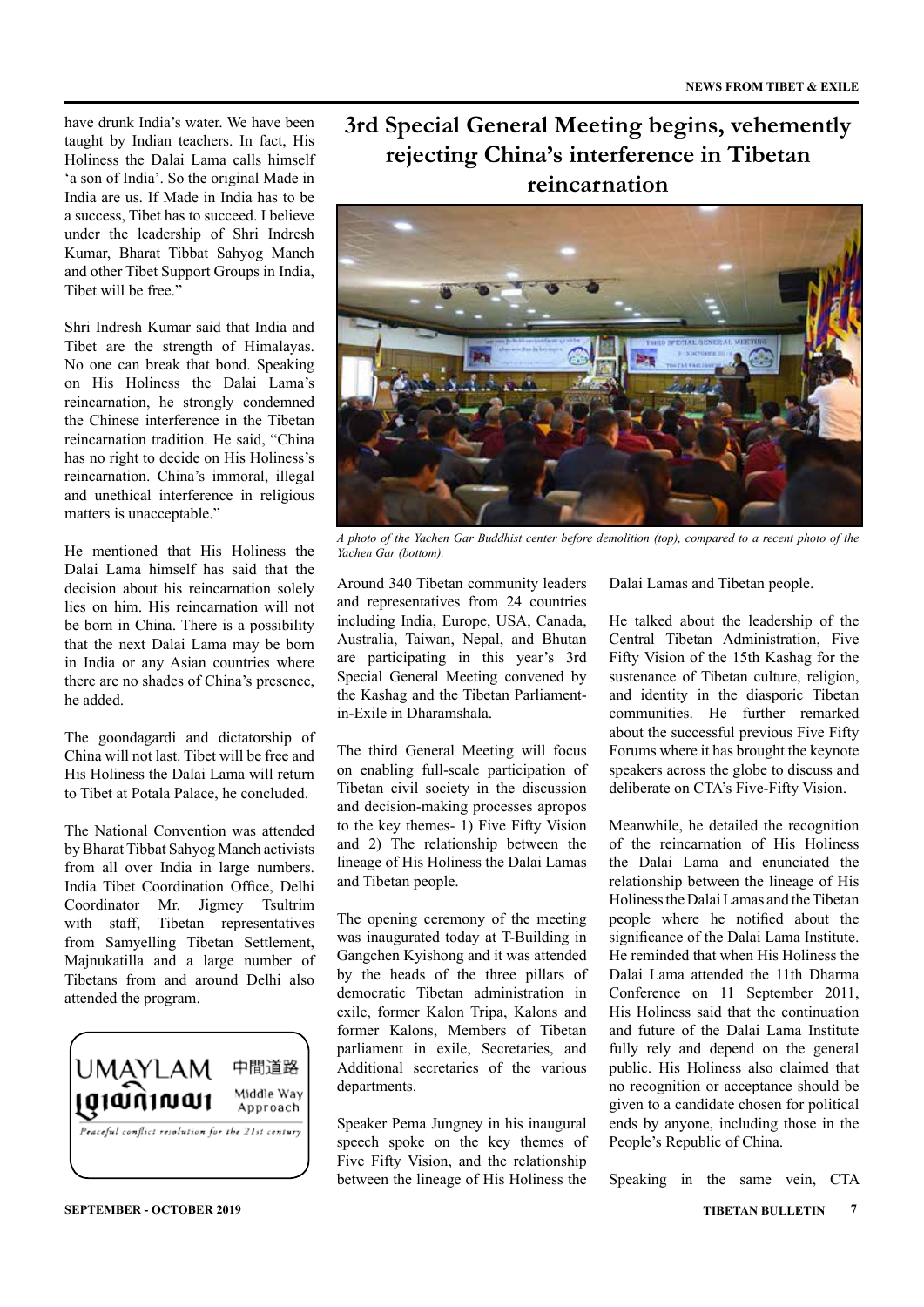#### **NEWS FROM TIBET & EXILE**

President Dr Sangay said that China is brazenly meddling in the reincarnation of His Holiness the Dalai Lama which is apparent from the implementation of order no. 5 that states that reincarnation of tulkus and lamas must be approved by the Chinese government for them to retain a legal and valid position.

"Moreover China is continuously threatening India against interfering in the selection of next Dalai Lama. If they can threaten an emerging superpower country like India then imagine the extent of their authority on other small nations" remarked the President.

Vehemently rejecting the role of China in the reincarnation process, President Sangay in his concluding remarks asserted that the relationship between the lineage of Dalai Lamas and Tibetan people is inseparable and inevitable.

He then spoke on the inception of fivefifty vision and said that the vision was premised on the advice of His Holiness the Dalai Lama to 'hope for the best and prepare for the worst'.

The President noted that Five-Fifty Vision was formed after extensive debate and discussions within the members of Kashag while keeping the big picture in mind at all times. The big picture here refers to the restoration of freedom in Tibet and the return of His Holiness to Tibet. Meanwhile, resolving the issues of Tibet's political future within the next five years, sustaining and strengthening the resilience of the Tibetan people both inside and outside Tibet including preserving and promoting Tibetan culture and identity for the next 50 years if needs be.

President further explained that through Five Fifty Vision, CTA's goal is to realise this vision through a policy of dialogue, nonviolence supported by the middle way approach when dealing with China.

"In recent years, His Holiness the Dalai Lama's international travel schedule has been relatively cut down due to his health concerns particularly growing fatigued and tiredness yet his concerns

for Tibetans inside and outside Tibet is ever more strong," said President Sangay.

As such, President indicated that fivefifty is both a short and long term strategy that fulfils the wishes and aspirations of His Holiness the Dalai Lama.

"We offer long life prayers to His Holiness every now and then, but the biggest and most effective factor for His His Holiness long and healthy life is fulfilling his wishes and the unity of Tibetans," remarked President Sangay.

Five Fifty Vision said the President was formulated after a strenuous discussion and debate among intellectuals, officials, and friends of Tibet and denied it was a product of an abrupt decision.

### **Padma Jewels claims Rs 1 Crore Grand Challenge 2019**



*President Dr. Lobsang Sangay along with the eminent members presenting the grand prize Rs. 1 crore to Padma Jewels. Photo/Kunsang Yelphel/ CTA*

On 2 April 2019, The Tibet Innovations in collaboration with Tibetan Entrepreneurship Development (TED), Department of Finance, CTA and Tibet House Trust, London announced the launch of 'Youth Employment for Tibetans Initiative' (YETI) Grand Challenge 2019-a major initiative aimed at creating employment for Tibetan youths living in the Tibetan settlements across India.

Around 43 business enterprises in Tibetan exile submitted their proposals for the grand prize of Rs 1 Crore (10 million rupees or approx. \$142,780 USD). The contestants went through a rigorous, multi-step selection process. The team of YETI grand challenge did the selection of the first round while the second round of selection was done by the panel of external experts and they announced selected 10 candidates for the final round.

The third round of selection finally selected Padma Jewels from Dekyiling Tibetan settlement, Dehradun as the winner of the YETI Grand Challenge 2019.

The Padma Jewel claimed the 1 crore investment during a press release today in Dharamshala. CTA President Dr. Lobsang Sangay along with Finance Kalon Karma Yeshi and Thubten Samdup, Director, Tibet Innovations presented the grand prize to the winner Kalden Choephel and his partner Ngawang Tsultrim.

Addressing the press conference, Director Thubten Samdup of YETI explained that the project was conceived in 2009 during His Holiness the Dalai Lama's visit to Montreal, Canada where he expressed his concerns over the outflow of young Tibetans from Tibetan settlement and the adverse effects it was posing on the culture and viability of these vulnerable communities. The members of the visit planning committee then decided to invest the funds raised in a project that would be based on the settlement, creating wellpaying employment for young Tibetans and also to provide financial support to the new Tibetan entrepreneurs who wish to develop a sustainable business that would enhance the viability of the Tibetans settlements.

President Dr. Lobsang Sangay asserted that the economic self-reliance of the Tibetan community is one of the main objectives of CTA as he highly appreciated the effort and dedication of Thubten Samdup for actualising the wishes of His Holiness the Dalai Lama.

"Its high time we Tibetans have to become self-supporting," said President Sangay. He further called out Tibetans to build each other up given the opportunity and resources to do so.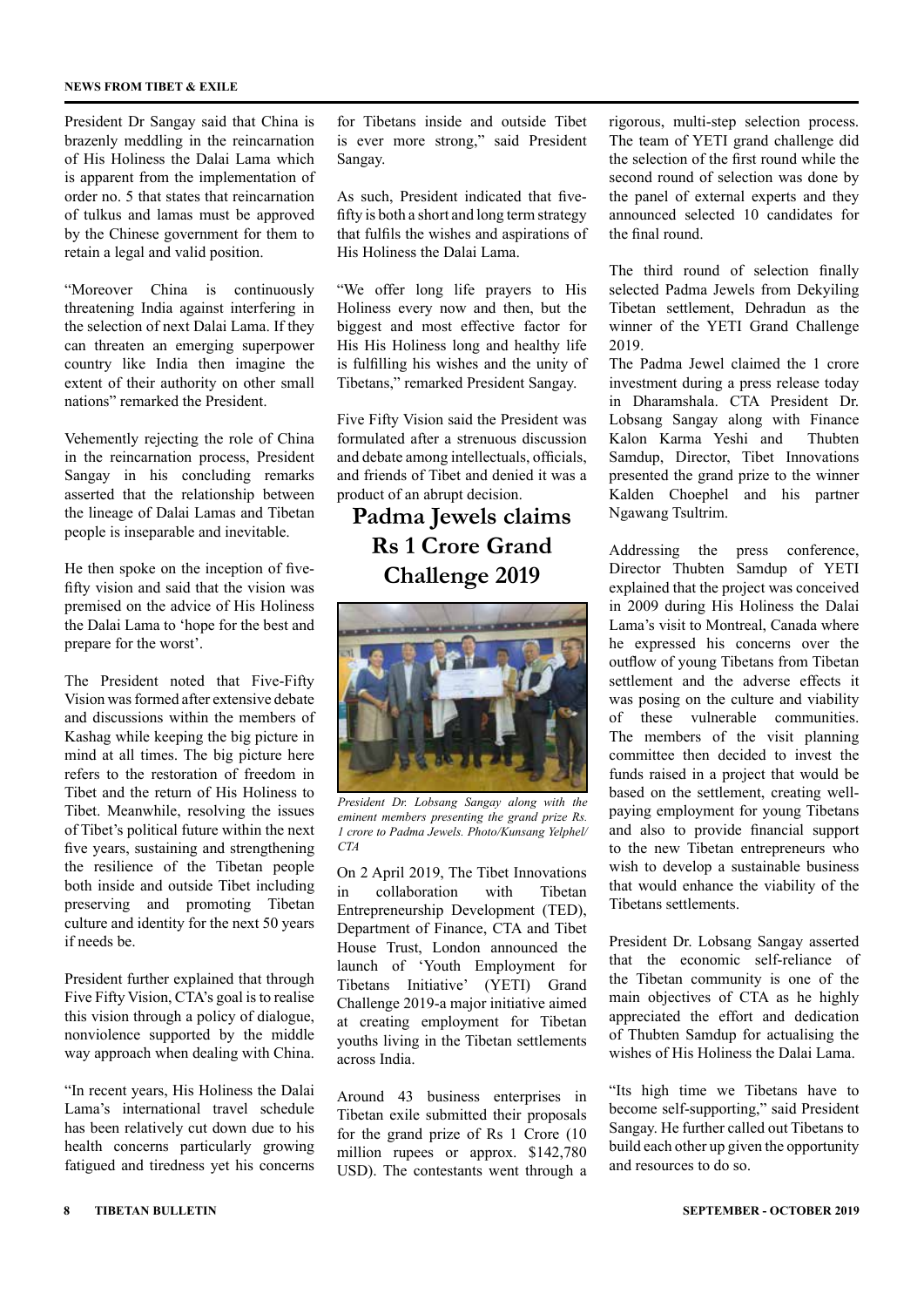"When you help build each other, the success increases multifold," President Sangay remarked.

Padma Jewels is a beads manufacturing company founded by Kalden Choephel and his business partner Ngawang Tsultrim that specialises in designing, marketing and ethically manufacturing high-end lampwork glass jewelry and handicraft items. They claimed to be one of the leading suppliers of handmade glass beads in Europe and America. Currently, they employ 32 full-time Tibetan youth between the ages of 22- 50 years.

### **U.S Ambassador Sam Brownback: 'Right to Dalai Lama's reincarnation belongs to Tibetans and Tibetan Buddhist System'**

 A delegation from the U.S consisting of U.S Ambassador at large for Religious Freedom led by Samuel D. Brownback and his entourage met with His Holiness the Dalai Lama at the latter residence.

The delegation led by Samuel D. Brownback arrived in Dharamshala on Sunday at the special invitation of CTA President Dr Lobsang Sangay to be the official chief guest for the First International Conference on Tibetan Performing Arts and the 60thanniversary celebrations of Tibetan Institute of Performing Arts (TIPA).

The chief purpose of their visit as they mentioned during their welcome reception is to send a clear message to the world particularly China that, "the United States government supports the Tibetan people, the Dalai Lama and that the role of picking a successor to the Dalai Lama belongs to the Tibetan Buddhist system, the Dalai Lama and other Tibetan Buddhist leaders. It does not belong to anybody else, not any government or any entity."



*CTA President Dr. Lobsang Sangay introducing the delegation to His Holiness the Dalai Lama. Photo/OOHHDL*

The Ambassador also met with a group of survivors of religious persecution who had recently escaped from Chinesecontrolled Tibet and had an hourlong interaction with them while they narrated their accounts.

Speaking on the meeting he said, "We believe in religious freedom; the United States strongly supports religious freedom. We believe people all over the world deserve this right and they should be able to practice theirs peacefully and freely. Unfortunately, Tibetans aren't allowed to practice their faith freely in Tibet and they have to get out to India and other places to practise their faith so I was hearing with some people that had recently left and all for the reason of wanting to practice their faith freely".

After the hour-long session with His Holiness the Dalai Lama, the delegation left to attend the event at TIPA.

The visit of the US Ambassador at large for International Religious Freedom at the seat of Central Tibetan Administration is the highest-level official visit led by the US Government to the CTA in the recent period.

### **Swiss Ex-TIPA Members Donate INR 21.7 Lakhs to the Tibetan Institute of Performing Arts**

Ex-TIPA members residing in Switzerland donated INR 21,76,210 to TIPA. The donation was given to Mr. Ngawang Yonten, TIPA Director, by a group of former TIPA members from Switzerland led by Mr. Tsering Topten Nelung during a meeting at the TIPA Director's office on October 24, 2019.

The donation represents funds raised during a special fundraising drive initiated by Swiss Ex-TIPA members in the lead up to the 60th anniversary of the founding of TIPA. A total of CHF 30,016.70 was raised. This amount includes individual donations of CHF 500 from 26 members of the Swiss Ex-TIPA association as well as donations from other members of the Swiss Tibetan community. A highlight of the fundraising campaign was a special TIPA benefit event organized on 21 September 2019 in Rapperswil-Jona where over 300 community members attended.

"TIPA was our home for many years. It was one of the first institutions established by His Holiness the Dalai Lama in exile. During the sixty years of its existence, TIPA has been very successful in preserving and promoting Tibetan performing arts and culture and this important institution needs to be supported. This donation is a token of our gratitude and to say thank you to TIPA," said Tsering Topten Nelung who served at TIPA from 1963 to 1974 and was appointed as the coordinator for Swiss ex-TIPA members by TIPA to assist with preparations related to TIPA's 60th anniversary celebration.

Mr. Ngawang Yonten said "TIPA is deeply grateful to Swiss ex-TIPA members for the generous gift and support and I look forward to further strengthening relations with TIPA alumni in Switzerland and in other countries."

TIPA is celebrating sixty years of its existence with a special four-day event from 29 October to 1 November which includes a three-day international conference on Tibetan performings arts starting on 28 October. His Holiness the Dalai Lama will grace the opening event on 29 October. Many former TIPA members from different parts of India and abroad including other eminent guests will partcipate in the celebrations.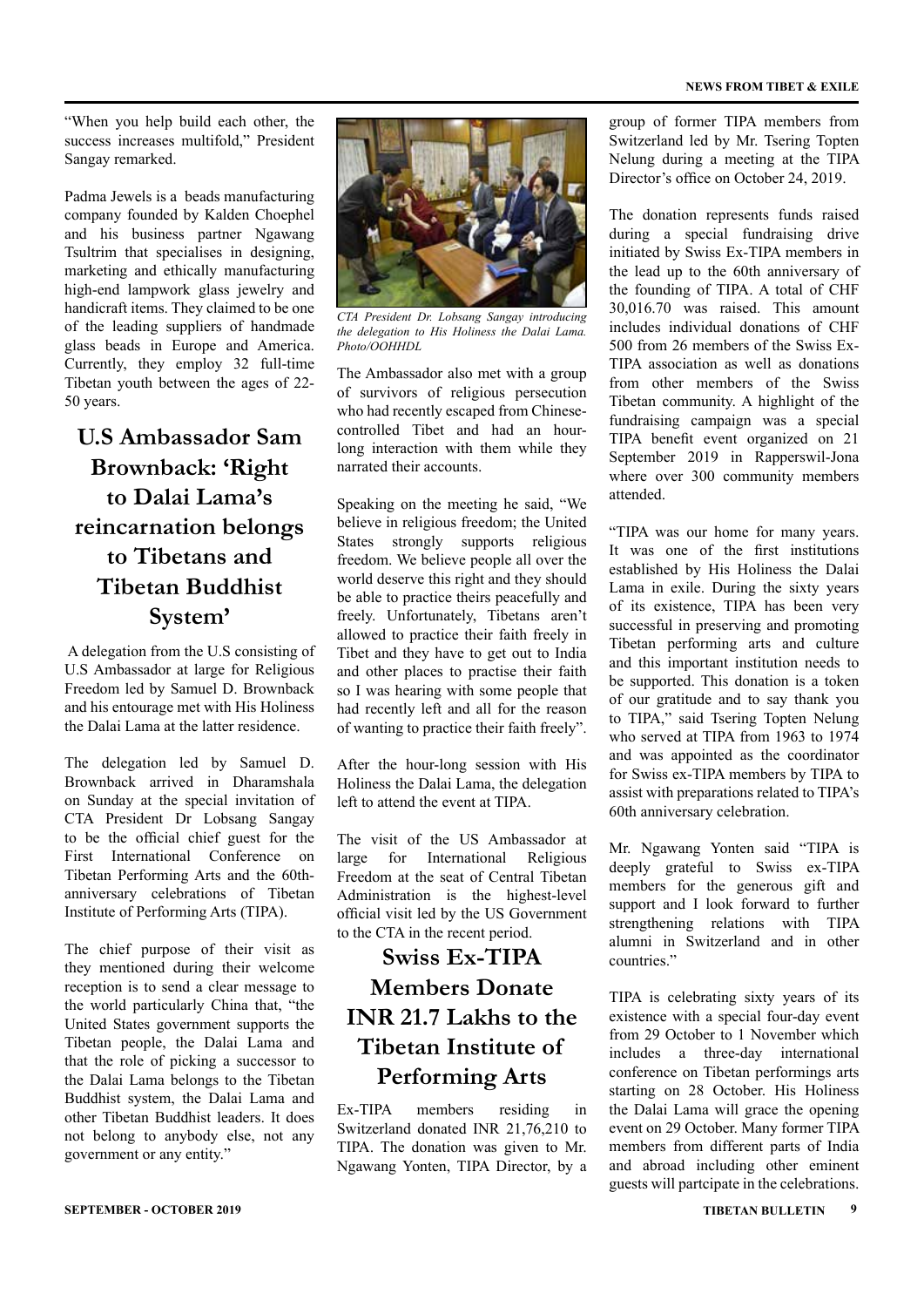### **Kashag's Statement on the 59th Anniversary of Tibetan Democracy Day**

Today, as we gather here to celebrate the 59th anniversary of the Tibetan Democracy Day, the Kashag and the Tibetan people offer our deep reverence and bow in gratitude to His Holiness the Dalai Lama, the supreme leader of Tibet, and the founder of the Tibetan Democracy.

His Holiness the Dalai Lama has been an ardent advocate of democracy and has strived hard to establish a democratic system of governance in Tibet and later in exile. The intrinsic belief and commitment of His Holiness in the democratic ideals were evident from a very young age. Soon after assuming political leadership, His Holiness set up a Reform Committee and brought about many changes in the Tibetan administrative system. The efforts of His Holiness to transform Tibet into a vibrant democracy was thwarted with Tibet's invasion by the Chinese government, forcing the pioneer of Tibetan democracy into exile.

Despite tremendous challenges of rehabilitation and preservation of Tibetan culture in exile, His Holiness continued his efforts to democratize the Tibetan system of governance. Soon after arrival in India, His Holiness counseled to set up an elected body leading to the establishment of the Commission of Tibetan People's Deputies, the first elected representative body which took oath on this day back in 1960. In 1961, a synopsis of the draft democratic constitution for future Tibet which was based on the principles of modern democracy and Tibetan values was circulated amongst the Tibetan people for eliciting their views. At the insistence of His Holiness, this draft constitution included impeachment provision of even the Dalai Lama which emulates his farsighted vision and his faith in democracy. Later, in 1963 a comprehensive draft democratic constitution was promulgated which brought several changes to the system of governance including annulment of



*Religion Kalon Karma Gelek Yuthok presents Kashag's statement on the 59th Anniversary of Tibetan Democracy Day.*

all hereditary titles and prerogatives and paved way for the appointment of government officials through democratic means.

His Holiness outlined further proposals to give more representation to women, to include representatives from the Tibetan diaspora in Western countries, and to expand the membership of the assembly. In 1991, the Charter of the Tibetansin-Exile was adopted by the Tibetan Parliament-in-exile and enacted by His Holiness. With the full-fledged Tibetan parliament-in-exile and the Kashag (Cabinet), and the Tibetan Supreme Justice Commission set up the following year, the establishment of the three pillars of democracy was completed.

Since its inception, the Tibetan democracy has evolved under the leadership of His Holiness. In 2001, His Holiness declared his status as semi-retired and called for the first direct election of the Kalon Tripa, the executive head of the Central Tibetan Administration (CTA). His Holiness' vision to fully democratize the Tibetan polity was realized in 2011 when His Holiness announced the devolution of all his political power to the democratically elected political leader.

His Holiness' overseeing of the Tibetan polity into a democratic system and leading the Tibetan movement onto a path of non-violence is admired and acknowledged around the globe, including by many scholars from mainland China. It is solely due to the vision and leadership of His Holiness that has enabled the Tibetans to preserve and revive the distinct culture, making the Tibetan community in exile one of the most robust and flourishing exile communities in the world.

The recent high-level US Congressional delegation visit to the CTA led by Congressman David Price and Vern Buchanan expressed their admiration at the evolution of Tibetan democratic polity and assured their support for the Tibet cause. Congressman David Price stated in his address that the democratic system of the Central Tibetan Administration helps them understand the aspirations of Tibetan people and that "Tibetan system of democracy is inspiring to all those who believe in democracy worldwide."

As we celebrate the democracy bestowed upon us by His Holiness, it is of utmost significance that we take up the responsibilities that come along with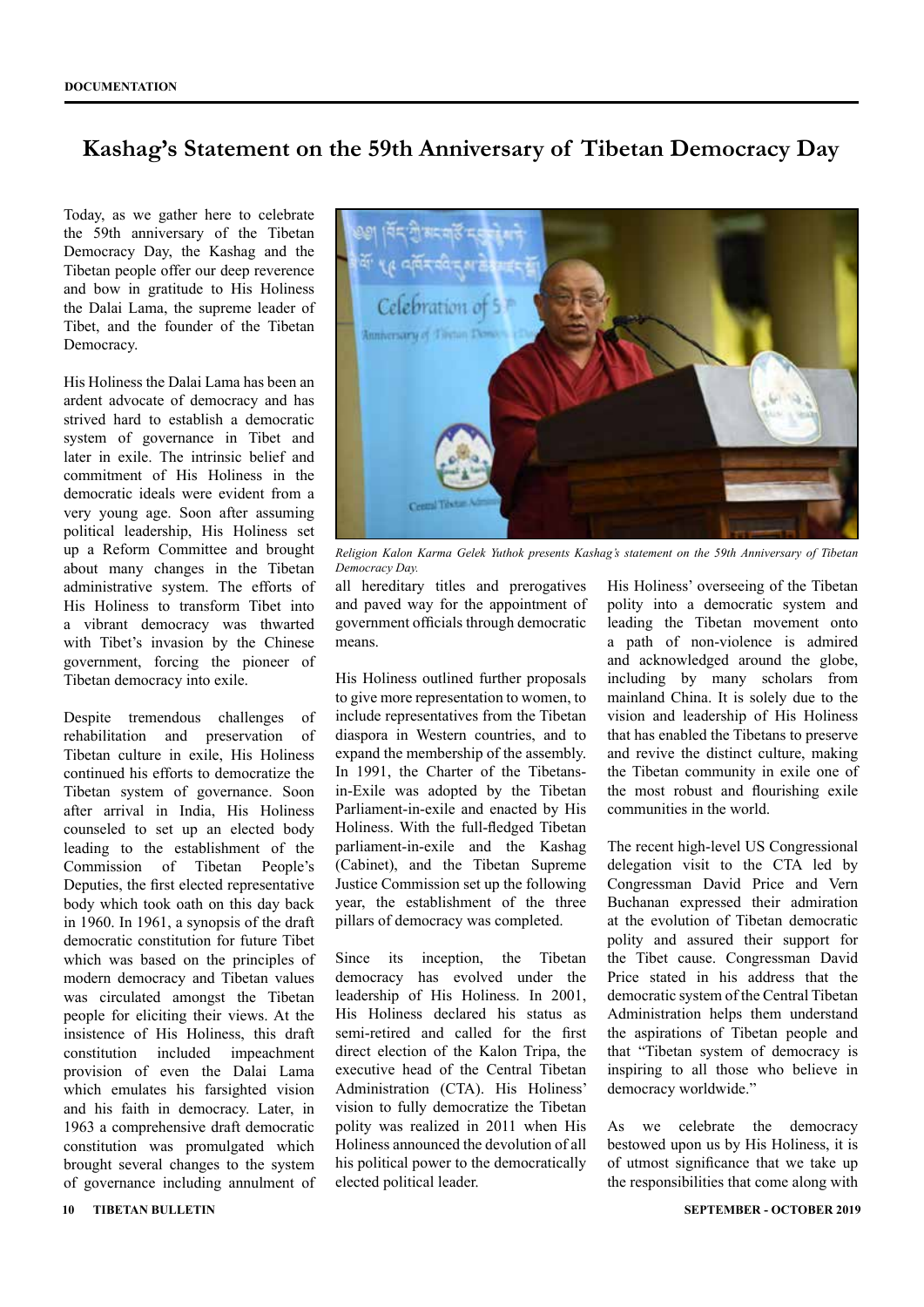the rights. As pioneers of democracy-inexile, we should responsibly discharge our civic duties and be mindful in exercising our rights including the right to freedom of speech and expression. Therefore, the Kashag urges the Tibetans to remain observant and to commit to playing a constructive role in the democratic process.

As we celebrate our democracy-inexile, we should also remember the grim situation today inside Tibet. We have the privilege of living in a democracy with all the rights, but the Tibetans inside Tibet continue to be persecuted, and their human rights continue to be violated since the invasion. At the beginning of last year, China's Public Security Bureau in the so-called Tibetan Autonomous Region (TAR) issued a notice declaring activities such as initiatives for environmental protection, language preservation and expressing support for the Middle Way Approach as "illegal." On the one hand, the Chinese leaders often say they are open for dialogue while on the other hand, Tibetans supporting the Middle Way Approach, which fosters dialogue, are called "separatist" and persecuted. The notice also urged the people to spy on each other and to inform about such "illegal activities" carried out by the "underworld forces." In a notice issued earlier this year, the Public Security Bureau raised the rewards for informers from a 15,600 US dollars to over 40,000.

The rampant cultural and religious persecution in Tibet including the demolition of Buddhist academies and forcible removal of monks and nuns which continues to this day forced the world to call-out China on its discriminatory practices against Tibetans. Just a couple of months back, more than 7,000 monks and nuns were forcibly evicted from Yachen Gar Buddhist Academy situated in Tibet's Karze region and nearly half of the Yachen Gar Buddhist Complex has been demolished. The socalled atheist China's interference in Tibetans' Buddhist traditions, including recognizing reincarnated Tulkus has outraged the conscience of Tibetans and the international community.

This year during the Tibetan Uprising Day, leaders and Members of Parliaments from 11 nations, and a 47-member Chinese delegation representing different organizations across the world totaling around 80 guests attended CTA's official commemoration ceremony here in Dharamshala. On this historic gesture of solidarity, the chief guest, Ian Khama, the former President of Botswana while expressing his solidarity said, "Our own presence here today is a testament to the fact that while the March 10 patriots were physically defeated, the spiritual struggle for a free Tibet lives on in the hearts and minds not only of Tibetans at home and in exile but also among growing numbers within the international community."

Earlier this year, Members of Parliament from 13 countries attended the 7th World Parliamentarians' Convention on Tibet held in Latvia and expressed their support and solidarity for the rights of the Tibetan people.

Taking this opportunity, the Kashag would like to thank all the individuals, organizations and governments who have supported the just cause of Tibet. We also thank the central and state governments of India and most importantly the people of India for all their support towards the promotion of Tibetan democracy-in-exile. We firmly believe that you all will continue to stand with us until the day Tibet issue is peacefully resolved.

As part of the democratic process, the Kashag and the Tibetan parliamentin-Exile will be convening the Third Special General Meeting of Tibetans from 3rd to 5th October. The meeting will discuss and gather public opinion on the "Relationship between the lineage of the Dalai Lamas and the Tibetan people and the Five-Fifty vision." Considering the significance of the themes of the meeting, the Kashag urges all the Tibetan people for their active participation and share their opinions.

Lastly, we pray for the good health and long life of His Holiness the great 14th Dalai Lama and may all his wishes be fulfilled. May the just cause of Tibet soon be resolved.



**Visit: www.tibet.net for more information**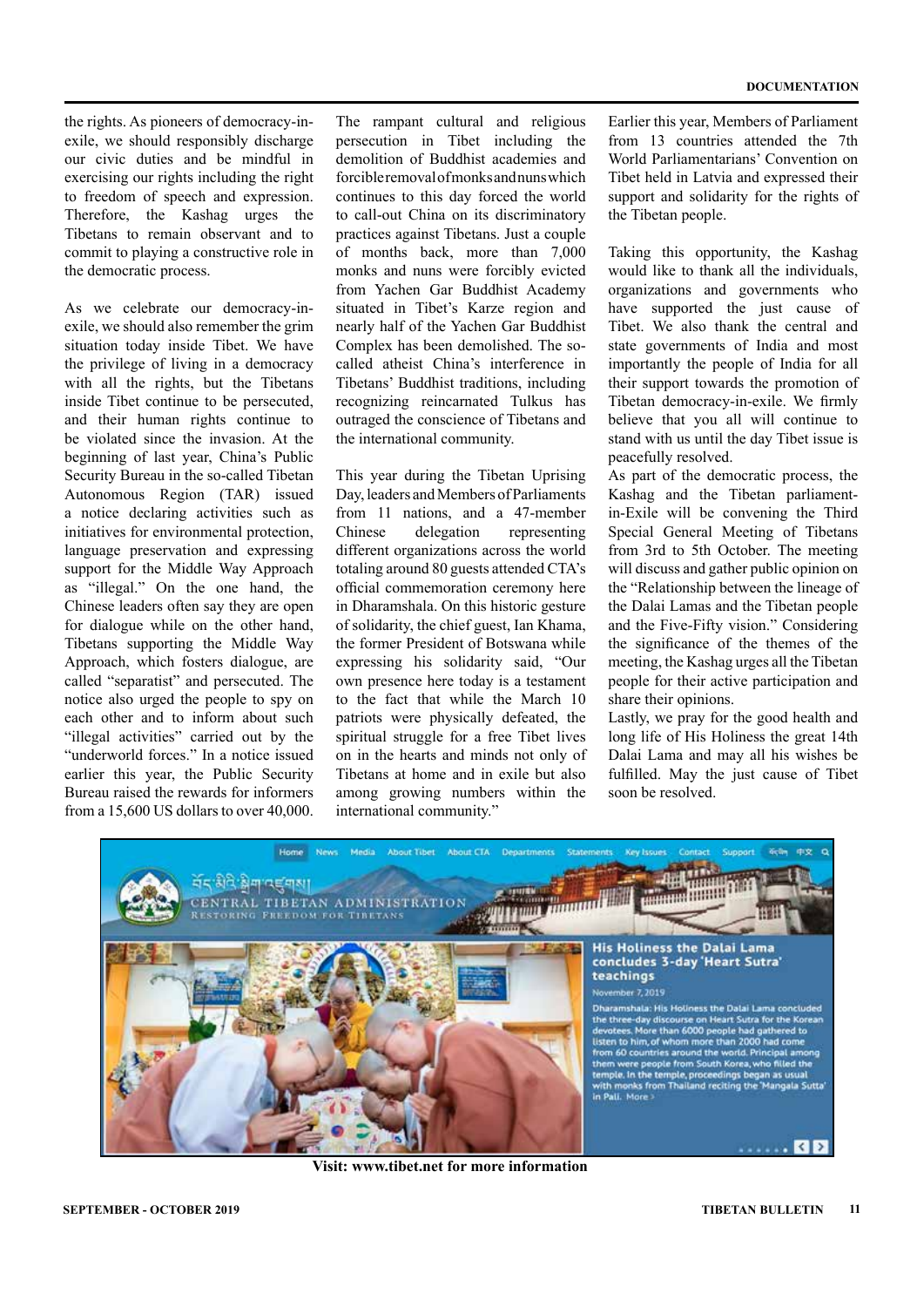### **Statement of the Tibetan Parliament in Exile on the 59th Anniversary of Tibetan Democracy Day**



*Speaker Pema Jungney, Tibetan Parliament-in-Exile presents the statement of Tibetan Parliament-in-Exile on the 59th Anniversary of Tibetan Democracy of the Tibetan People in Exile.* 

Today is a momentous occasion marking the completion of 59 years of the establishment of the democratic system of the Tibetan people living in exile in the sacred land of India. To begin with, it was on the 2nd day of September in 1960 that the members of the first Tibetan parliament in exile took their oath of office and began to discharge their role as such. It was since that day that the noble democratic system of Tibet became established. It was later on the 2nd day of September in 1975 that the day began to be formally observed as Tibetan Democracy Day and the practice has remained uninterrupted ever since.

Speaking with regard to the establishment and development of democracy in countries all across the world, the general trend has been a history of popular uprisings, with people involved in the campaigns for it having to sacrifice their lives and livelihood comforts. Such campaigns have involved enduring hardships which often continued across generations before they finally yielded their ultimate results. However, the history of the establishment and development of Tibetan democracy has followed an entirely different trajectory. Democracy was, to the Tibetan people,

a governmental system gifted by His Holiness the Great Fourteenth Dalai Lama. It would, therefore, be in order if the developmental trends in the exile Tibetan people's democratic system is recalled here briefly as a way also to remember the debt of gratitude we owe His Holiness the Dalai Lama for it.

Immediately after His Holiness the Great Fourteenth Dalai Lama, the supreme temporal and spiritual leader of Tibet and a great champion of world peace, assumed leadership responsibility over the Tibetan polity which was uniquely based on the intertwining of religion and politics, He set out to modernize the existing social system in the country by constituting a reform committee and especially appointing its working committee members. For this purpose and in order to be able to carry out a comprehensive survey of the existing situation, His Holiness newly established in 1952 a Reform Office. And He initiated a number of measures such as agrarian reform in efforts directed at improving the social situation and the welfare of the people in the country. However, even before a comprehensive set of reform measures could be worked out, the coercive and intimidating actions of

the occupation army of the government of China that was entrenched in the country kept getting ever more intrusive and repressive day by day, thereby keeping on revealing with ever greater stark nakedness their true brutal nature. It calls culminated in the turbulent incident in Tibet's capital Lhasa of the 10th of March 1959. The development led His Holiness the Dalai Lama, accompanied by his entourage, to travel to the neighbouring country of India as a temporary move aimed at working for the restoration of the religious, political, and personal freedoms of the Tibetan nation. Faced with a multitude of such insurmountable obstacles, His Holiness was rendered unable to implement his reform agenda to the extent he had desired. His reform plans were therefore left to remain outstanding for the time being. Nevertheless, immediately after coming into exile too, His Holiness the Dalai Lama delivered a series of outstanding speeches laying out the agenda of his future works aimed at the reunion of the Tibetan people left behind in their Chinese occupied homeland and those who had fled into exile and on the reestablishment in exile of a Tibetan government that would be in accord with the modern times. For example, on the 17th of November in 1959, during the fourth audience for the officials of the exiled Tibetan administration then initially established at Mussoorie, where he also resided, His Holiness thus said: "There is no possibility that any aspect of our previously existent situation in Tibet could continue in future; they all must necessarily undergo reform. The reason for this is that the situation across the wider outside world keeps undergoing tremendous changes. And it is vitally important that our path of future development should also keep pace with the global trends. The general interest of Tibet is of such importance that any sort of discrimination based on parochial considerations of social class, gender, and race should be entirely set aside. Everyone, so long as he or she is ethnically Tibetan, should contribute his or her bit for the general good to the best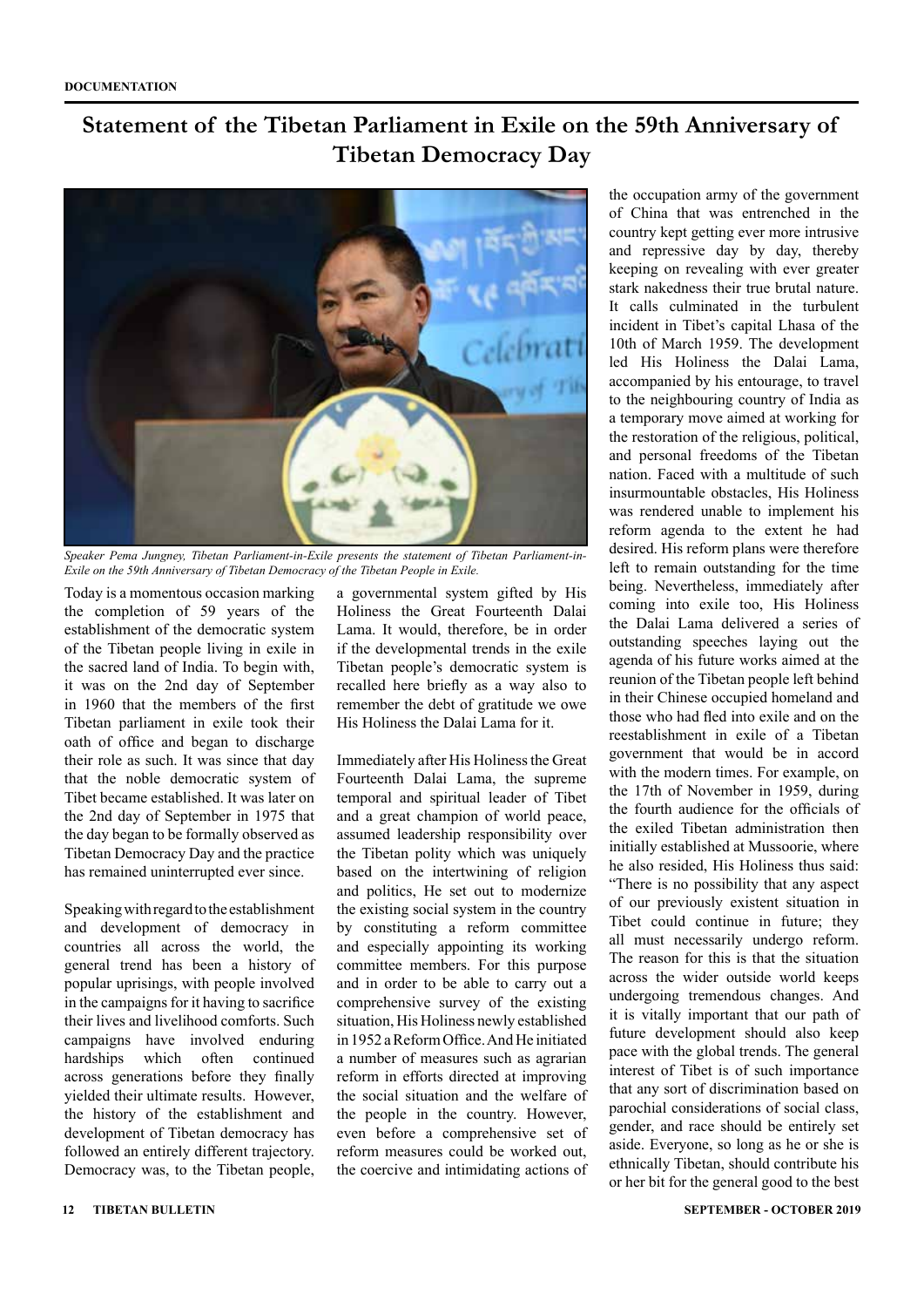of his or her skill and capability. And one will definitely get considerations commensurate with the level of one's learning. Hence, everyone should set aside his or her personal interests and concerns and devote himself or herself to the general good of the greater cause not just by words of mouth but also in deed by bringing out the best in himself or herself by enhanced ways and means to achieve progress." Again, on the 3rd of February in 1960, when representatives from all the three provinces of Tibet and from all the religious traditions of the country made a long-life prayer-offering and submitted to Him a powerfully composed written oath of full adherence to his guidance during the event at Bodh Gaya, His Holiness the Dalai Lama said: "Tibet should not remain as it was before. It is important that the country should have a government that is a democratic one based on the intertwining of religion and politics. Hence, there is a need to institute a parliament whose members should be elected by popular vote and who should, therefore, represent the interests of the general populace. So, initially, we will have a member each presenting the four great traditions of Tibetan Buddhism, and three members each representing each of the three traditional provinces of Tibet. So, as soon as you get back to your places, you must present to me lists of names of candidates decided upon by whatever number of people there are who are learned and capable, patriotic and selfless, and who are worthy of being believed and trusted by the public from each of these proposed electoral constituencies." Based on His desires expressed in a series of such speeches, the members of the first Tibetan parliament in exile were appointed under the seal of His Holiness the Dalai Lama and they took their oath of office on the 2nd of September in the year 1960. Since the establishment for the first time of the Tibetan democratic system in exile on that day, 59 years have passed as of this day.

**SEPTEMBER - OCTOBER 2019 TIBETAN BULLETIN 13** It was with an expansive view directed at the immediate as well as long-term interests and concerns of the Tibetan people that His Holiness the Dalai Lama has, in his profound guidance

that defies all possibilities for repaying the gratitude, enabled us today to have a democratic system under which the nature of our administration system is based on principles of freedom, truthfulness, and equality. In the year 1961, the basic outline of a constitution for a future free Tibet was brought out. This was followed, in 1963, by the promulgation of a democratic constitution for Tibet. Later, in the year 1991, His Holiness the Dalai Lama made the Tibetan parliament in exile a meaningful lawmaking body. And on the 28th of June in 1991, His Holiness the Dalai Lama granted his assent to the Charter of the Tibetan People in Exile which had been debated and passed by the 11th Tibetan parliament in exile. He thereby ensured the makeover of the Central Tibetan Administration in exile into a system rooted in the foundation of a fundamental charter which in turn was in tune with the modern democratic ethos.

Later, in the year 2001, in keeping with the wishes of His Holiness the Dalai Lama, the head of the executive branch of the Central Tibetan Administration, the Kalon Tripa, began to be elected by popular vote of the Tibetan public. This was a great achievement in taking a major step towards the development of the democratization process of the Tibetan people living in exile. The Charter of the Tibetan People in Exile continued to provide, as per the existing tradition, that successive Dalai Lamas will remain the leader of government and head of state. Nevertheless, in order to complete the process of full democratization, so that the people of Tibet would no longer need to continue to depend on a single individual, and keeping in view a multitude of other considerations in terms of the current as well as long term limitations, necessities, and reasons, His Holiness the Dalai Lama, on the 14th of March in 2011, made clear the finality of his decision to no longer retain his centuries-old historical responsibility as the political head and administrative leader of the Central Tibetan Administration. He made it clear that thenceforth in both political matters and administrative affairs, the responsibility shall rest on and be discharged by the concerned leaders elected directly by the Tibetan people. His Holiness conveyed these to the Tibetan Parliament in Exile in terms which were stated with absolute finality and which brooked no room for any reconsideration of his decision and made it clear that the framework of Charter of the Tibetan People in Exile should be amended accordingly. Entreaties were made, nevertheless, that His Holiness the Dalai Lama still reconsidered his decision. But it was all futile and the entreaties were turned down. During the Second Tibetan National General Meeting too, entreaties were again made to urge His Holiness the Dalai Lama to resume the historical role of his successive reincarnations as the head of the Tibetan nation. But He remained adamant and did not accede to them. No option remained but to carry forward these wishes of His Holiness the Dalai Lama to devolve his powers. An additional meeting of the 14th Tibetan parliament in exile was accordingly held to suitably amend the Charter of the Tibetan People in Exile. Along with it, the Central Tibetan Administration was made a legally empowered sovereign body representative of all the Tibetan people and the symbol of their identity. And in keeping with the provisions of Chapter XI of the Charter at that time, His Holiness the Dalai Lama, on the 29th of May in 2011, granted his assent to the amendment Act. With that, He brought to an end the nearly four-hundred-year history of sovereign political authority over the whole of Tibet being held by the Gaden Phodrang institution. He thereby devolved all his historical powers and roles to the leadership directly elected by the Tibetan people. These elected leaders fully represent all the Tibetan people living in Tibet as well as those living in exile and they remain fully committed to the noble path of the democratic system that is based on the intertwining of the religious and political genius of the Tibetan people. That, in turn, is the basis on which the elected leadership continues the struggle for the just cause of the Tibetan people with a commitment to carry it forward to a successful conclusion. It would not be out of place to recognize with pride and contentment these developments as a high level of achievement in the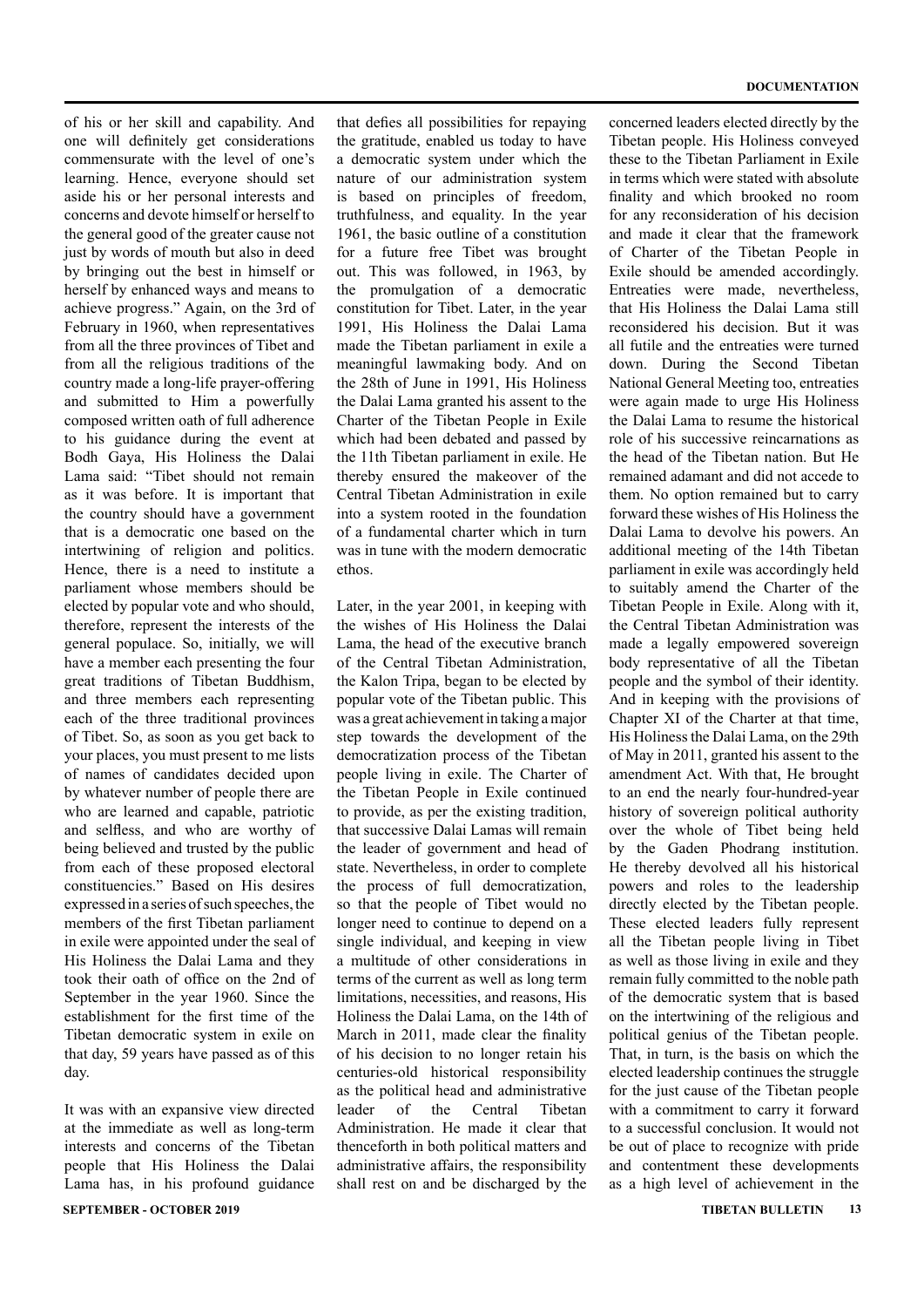still ongoing Tibetan democratization process.

Likewise, grassroots democracy is of great importance. This was duly taken note of and as a result village and group leaders upwards in the settlements, including the members of the local Tibetan Freedom Movements and the members of the Local Tibetan Assemblies, have since long been also elected by the local Tibetan people in the exercise of their democratic electoral rights. And in order to ensure success and steady working of these local Tibetan Assemblies, successive Tibetan Parliaments in Exile have conducted training workshops from time to time for their members in the field of developments in grassroots democracy. So far such workshops have been organized for around 25 local Tibetan Assemblies as well as for a group of representatives from independent bodies. Not only that, in an ongoing project that continues to this day, delegations in groups of four members of the Tibetan Parliament in Exile have visited countries abroad in officials tours for the purpose of imparting knowledge about democratic developments to the Tibetan people living there as well as to make appeals on the issue of Tibet to the governments of these countries. Just as the Sikyong of the Central Tibetan Administration and the members of the Tibetan Parliament in Exile are directly elected by the Tibetan people by popular franchise, so also are the Justice Commissioners of the Tibetan Justice Commission, the kalons, and the heads of the autonomous bodies under the Central Tibetan Administration by electoral poll by the Tibetan Parliament in Exile which is constituted by representatives directly elected by the Tibetan people. The working of our democratic system in exile has won admiration and praises from many independent prominent personages from numerous countries and this remains a continuing trend. Besides, it is a matter of great honour to us that there have even been people who have been saying that they would make efforts to introduce similar democratic practices in their own respective countries.

The process of holding elections, the rules under which they are held, and related matters are of great importance for any system that is based on democracy. That is why during each of the 6th and the 7th Tibetan parliament in exile, the election rules were discussed, revised, and amended several times before finally being adopted. It is vitally important that the general masses of the Tibetan people gain a proper understanding of these rules so that they are able to fully exercise their democratic rights under them. The Chief Election Commissioner of the Tibetan Election Commission has, with the primary aim to revise the election rules but also in order to promote understanding of the rules, undertaken a number of tours. His itineraries thus far have included places in the United States of America, Canada, Switzerland, Paris, and the Tibetan settlements in South India. A decision has already been made to start in a day or two a programme to promote awareness about and understanding of the election rules among the Tibetan people living in Australia. We urge everyone to realize its importance and take interest in it.

All tsampa -eating Tibetan people should take care to ensure that they do not neglect by heedlessness the sacred and valuable democratic system that has been gifted by His Holiness the Dalai Lama. Rather, they should bring a sense of responsibility over it and act to work towards its continued further progress and success. On the other hand, uttering the word "democracy" only to pay a lip-service to it while using it as a pretext to engage in parochial strife to thereby create turbulences here and there in society, to commit blasphemy against His Holiness the Dalai Lama, and such kinds of extremities would be most improper. To keep engaging in such kinds of reprehensible conduct will not only fail to benefit anyone but it also carries the grave danger of harming the fundamental cause of Tibet. There is no way such kinds of conduct could be acknowledged as exercises of one's democratic rights. The Charter of the Tibetan People in Exile enshrines the right of all Tibetan people to exercise their democratic rights and privileges. Likewise, it should also be understood

that all of us also have the responsibility to protect the wellbeing and harmony of the society in which we live. All of us, whoever we may be, should not preoccupy ourselves by obsessing on a daily basis with our own personal misfortunes and failings. Rather, we should think things from a broader outlook that is aimed at the general good of the fundamental Tibetan cause and make our efforts from that perspective. So far, thanks to the kindness of His Holiness the Dalai Lama, we have been able to flourish under a stable system that has been completed with all the three pillars of democracy over the last 60 years. It has helped us to preserve our Tibetan ethnic identity, religion, culture and so on and achieve revival through progress in them. Likewise, we have been able to establish all kinds of democratic institutions large and small in the form of settlements, schools of all sizes and levels, monasteries and other places of religious worship and study, centres for the preservation of Tibetan culture in India, Nepal and Bhutan as well as Offices of Tibet headed by representatives in other foreign countries. They are all democratic achievements for which we can justly be proud of. And so long as the issue of Tibet remains unsolved, we should strive to ensure their sustenance while continuing to make further progress and development over these achievements. Along with it, each one of us should, over day and night, bear a sense of responsibility for the Tibetan community in exile and the fundamental Tibetan cause. If we are able to discipline ourselves to think and act with such an approach, there is no reason why unity will not be achieved within Tibetan society. When the sunshine of happiness of the reunion of the Tibetan people in Tibet and in exile finally dawns in future, resulting in those of us in exile returning to our homeland, the noble democratic system that we have managed to establish here will surely become the best gift we can offer to those who had remained back. Hence, there should be no loosening whatsoever in the silken knots of the ties that bind the Tibetan people together in their pledges of unity. This is the basis on which we should be able to keep making continuous progress and we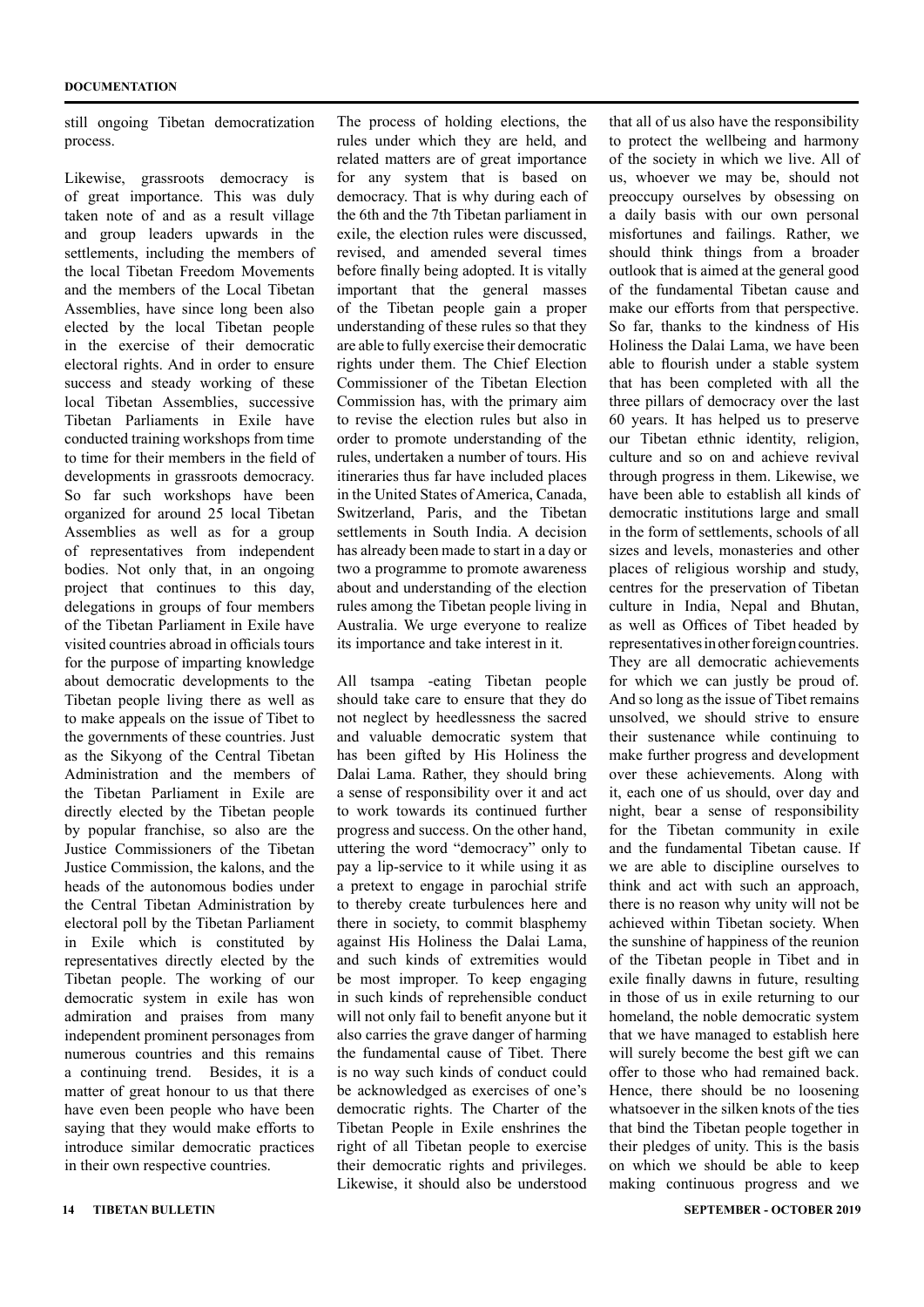take the opportunity provided by this occasion to make an appeal from the depth of our hearts to everyone to bear this firmly in mind.

Along with commemorating today the 59th anniversary of the establishment of Tibetan democracy, we remember with solidarity the plight of our brethren who remained back in their homeland. Ever since we lost our national territory into Chinese hands, our brethren who remained there under the occupation rule had no democratic rights to speak of whatsoever. Far from it, they have remained totally deprived of even the freedoms that are inherent to a human being, such as the freedom of speech, freedom of movement, freedom of religion, and so on which are fundamental in human society. Rather, the occupying authorities of the communist Chinese government have kept carrying out a

policy of violent repression under which the Tibetan people have endured, as they continue to today, persecution and torture of unmitigated brutality. This is a state of affair which has continued over the last more than 60 years. All Tibetans living in exile remain in solidarity with their brethren living under and enduring the occupation rule with regard to their resolute yearning for freedom.

Over the last 60 years, a number of countries, especially the trio of India, Nepal, and Bhutan, as well as numerous foreign aid agencies, have extended cooperation, support, and help in the preservation of the ethnic Tibetan identity and in the revival, promotion, and practice of our religion and culture, linguistic heritage and so on. To them as well as to all those who support the Tibetan cause, we take the opportunity provided by this occasion to offer our heartfelt gratitude on behalf of all Tibetans living in Tibet and those in exile.

Also, Millions of Hong Kongers have been peacefully protesting for democracy and freedom in Hong Kong from last few months. The Tibetan Parliament-in-Exile stands in solidarity with the people of Hong Kong.

Finally, we offer our prayers that His Holiness the Dalai Lama, the patron deity of all beings in the Three Realms of Existence but especially of us of the Snowland of Tibet, continue to live for a hundred aeons, with all his desires being accomplished without any obstacle and with spontaneity, with the just cause of Tibet being resolved in all speediness.

The Tibetan Parliament in Exile 2 September 2019

#### **Upcoming Schedule of His Holiness the Dalai Lama**

Talk in Goa, India December 11, 2019

His Holiness will give a talk on The Relevance of Ancient Nalanda Teachings in our Modern Times in the morning organized by Goa University (venue to be decided).

Inauguration in Mundgod, Karnataka, India - December 14, 2019

His Holiness will inaugurate the new courtyard of Drepung Gomang Monastery and attend a ceremony celebrating the marking of the 6-year implementation phase of the Emory Tibetan Science Initiative in the morning.

Teaching in Mundgod, Karnataka, India December 15 - 17, 2019

His Holiness will complete The Wheel of Teachings on Manjushri Empowerments (jamyang Choekhor) based on its proximal lineage that he began in Bodhgaya in December 2018. The venue will be at Drepung Monastery.

Teaching in Mundgod, Karnataka, India December 19, 2019

His Holiness will give a teaching on Tsongkhapa's In Praise of Dependent Origination (tendrel toepa) in the morning at Gaden Monastery.

Conference in Mundgod, Karnataka, India - December 20, 2019

His Holiness will inaugurate an international conference on Je Tsongkhapa: Life, Thought and Legacy in the morning at Gaden Monastery.

Ceremony in Mundgod, Karnataka, India - December 21, 2019

His Holiness will participate in the 600th anniversary celebrations of Je Tsongkhapa in the morning at Gaden Monastery.

Long Life Offering Ceremony in Mundgod, Karnataka, IndiaDecember 22, 2019

His Holiness will be offered a long life offering by several monasteries in the morning at Gaden Monastery.

Teaching in Bodhgaya, Bihar, India February 2 - 3, 2020

His Holiness will give a teaching on Gyalsey Thokme Sangpo's Thirty-Seven Practices of a Bodhisattva (laklen sodunma) on the morning of February 2. He will then confer an Avalokiteshvera Initiation (chenresig wang) on the morning of February 3.

Conference in Rajgir, Bihar, India February 4 - 5, 2020

His Holiness will participate in a 2-day international conference on Buddhism in the mornings organized by the International Buddhist Confederation at the Rajgir International Convention Center.

For more information visit www.dalailama.com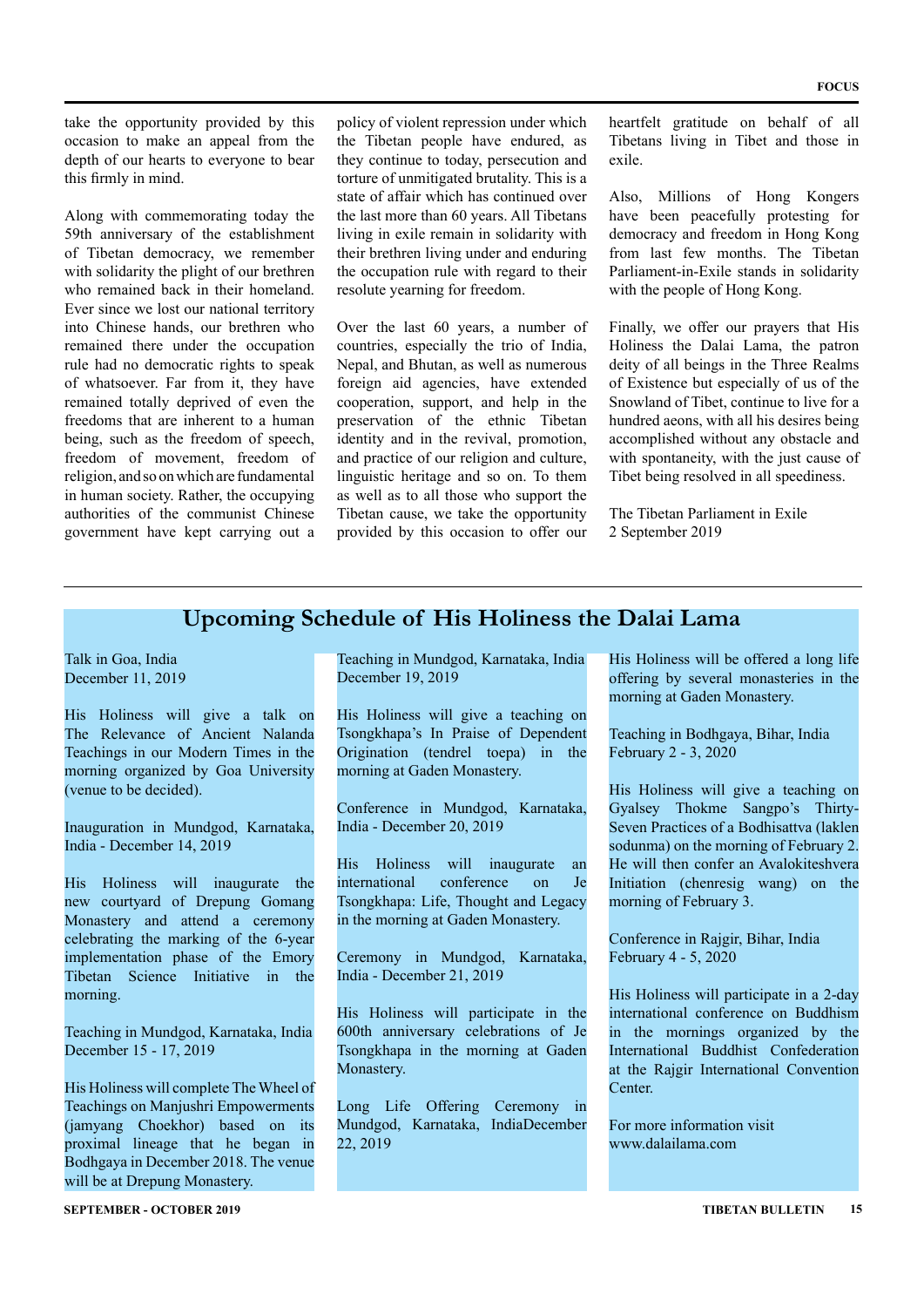### **Resolutions of the Third Special General Meeting on Reincarnation**

**The Third Special General Meeting held under the provisions of Article 59 of the Charter of Tibetans in Exile from 3 to 5 October 2019\***

#### **Resolutions of the Third Special General Meeting**

**The Second Agenda Item on the relationship between the lineage of His Holiness the Dalai Lamas and the Tibetan people**

#### **Preamble**

the Bodhisattva Chenrezig, the crown ornament of the material world and the spiritual realm, the embodiment of the compassion of all the Buddhas, had, for many countless aeons attained the trio of accomplishment, maturation, and perfection of accumulation of merit and wisdom and in that milieu tackled the twin obscurations of delusive obscuration to liberation and obstructions to omniscience to get rid of even a predisposing latency of it as he carried out an endless stream of Bodhisattva deeds of such immense magnitude as to encompass the entire universe. He had thereby already attained complete Buddhahood to enter the stage of nirvana. Nevertheless, in keeping with the disposition, inclination, and temperament of the sentient beings, he performed miracles deeds by unimaginable means to carry out such roles as were appropriate to tame their obscured minds. With regard to his carrying out of such role-play miracles to tame sentient beings to such extent, it is thus stated of him: "The universe is as vast as the unfathomable expanse of the space / And your miracle emanations have numbered as many as the countless number of sentient beings that inhabit it. / Even though having made miracle manifestations of such enormous number, not even the tip of a tiny hair on your body even so much as twitched, / For it was with effortless spontaneity, like that of the condensed clouds giving way to rainfall, that you accomplished your deeds." As thus stated and the like, the totality of the deeds of the Bodhisattva Chenrezig in his various countless miracle manifestations in the past are immense beyond imagination. However, with regard to such of his inestimable range of deeds as had been carried out within the conception of those to be tamed in the general context of the holy land of India ever since the thirty-six alphabet based system of writing came into being there, and in the particular case of the Snowland of Tibet, which did not constitute an object for taming by other Buddhas and their spiritual heirs, and over which he assumed responsibility as its patron deity, the story is told thus: Long in the distant past, when the Buddha resided in a bamboo grove, a light of great luminosity filled Tibet which brought a smile on his face. The bodhisattva Sarvanivarana Viskambin asked the Buddha for an explanation of the causes and conditions underlying his act of smiling. And the Buddha replied that the wild and outlying peripheral snowland of Tibet which had failed to be covered by any of the Buddhas of the three time realms for spiritual salvage has, thanks to the benevolence and great kindness of the Bodhisattva Chenrezig, turned into a place where the Buddhist religion will flourish all across with the luminosity like that of a rising sun. And there was a special reason why where all other Buddhas had failed, only Chenrezig succeeded in taming the beings of the wild and outlying peripheral snowland of Tibet. This goes further back in time when in the presence of a gathering of a thousand Buddhas, the Bodhisattva Chenrezig took a vow. He prayed to vouch an undertaking that concerning the entirety of the sentient beings of that wild and outlying peripheral land who present the greatest of challenge for taming, may he succeed in guiding them towards the path to spiritual salvation. Such was the kind of pledge he took, as it has thus been stated. Besides, the Kadham Legbham texts collection thus states: As it was said, "The Dakinis have said in their Vajra songs, that / In the northward direction of the sacred Bodh

Gaya, / There is a ghost land called Tibet, / With pillars of mountains so high as to hold up the sky, / With lowland lakes of turquoise mandalas, / With Snow mountains of crystal temples, / With grasslands of yellowness resembling heaps of gold, / And with the aroma of herbal incense wafting the land." Likewise, the texts also say: "O! Lord of the Snow Mountains Chenrezig, / In that sacred realm lies your abode, / And in that abode are your disciple-subjects." Thus, as prophesied in numerous sutra and tantra texts, the Bodhisattva Chenrezig first originated and spread out the human race, then nurtured his offspring with worldly material things in the next stage, and finally brought them to spiritual maturation in the last stage. The lineage began with the ancestry of a Bodhisattva monkey mother. Then in the later stage he came as the first king of Tibet Nyatri Tsenpo. From him, and through successive rulers, including as the trio of the great Buddhist kings Songtsen Gampo, Trisong Detsen and Tri Ralpachen, he also came as Bodhisattva translators and scholars who illuminated the land of Tibet that was otherwise darkened by the obscuration of ignorance with the moonlight of Buddhist religion. The subjects of Tibet were thereby drawn to both immediate and long-term zeniths of welfare, prosperity and bliss.

Then the Bodhisattva Chenrezig made appearance as the principal disciple of Je Tsongkhapa, the omniscient His Holiness the First Dalai Lama Gedhun Drubpa Pal-Zangpo. Regarding him, the Kadham Legbham texts collection thus states: "The Bodhisattva Chenrezig then emanated as Pal Zangpo incarnate." As thus stated, Gedhun Drubpa Pal-Zangpo made the appearance of being a perseverant observer of the vows of an ordained maroon-robed monk in carrying out his noble deeds. And up to the fourth reincarnate lineage, the Bodhisattva Chenrezig immersed himself mainly in being the principal upholder of the Yellow-hat Gelug tradition of Tibetan Buddhism as well as of the other traditions of Tibetan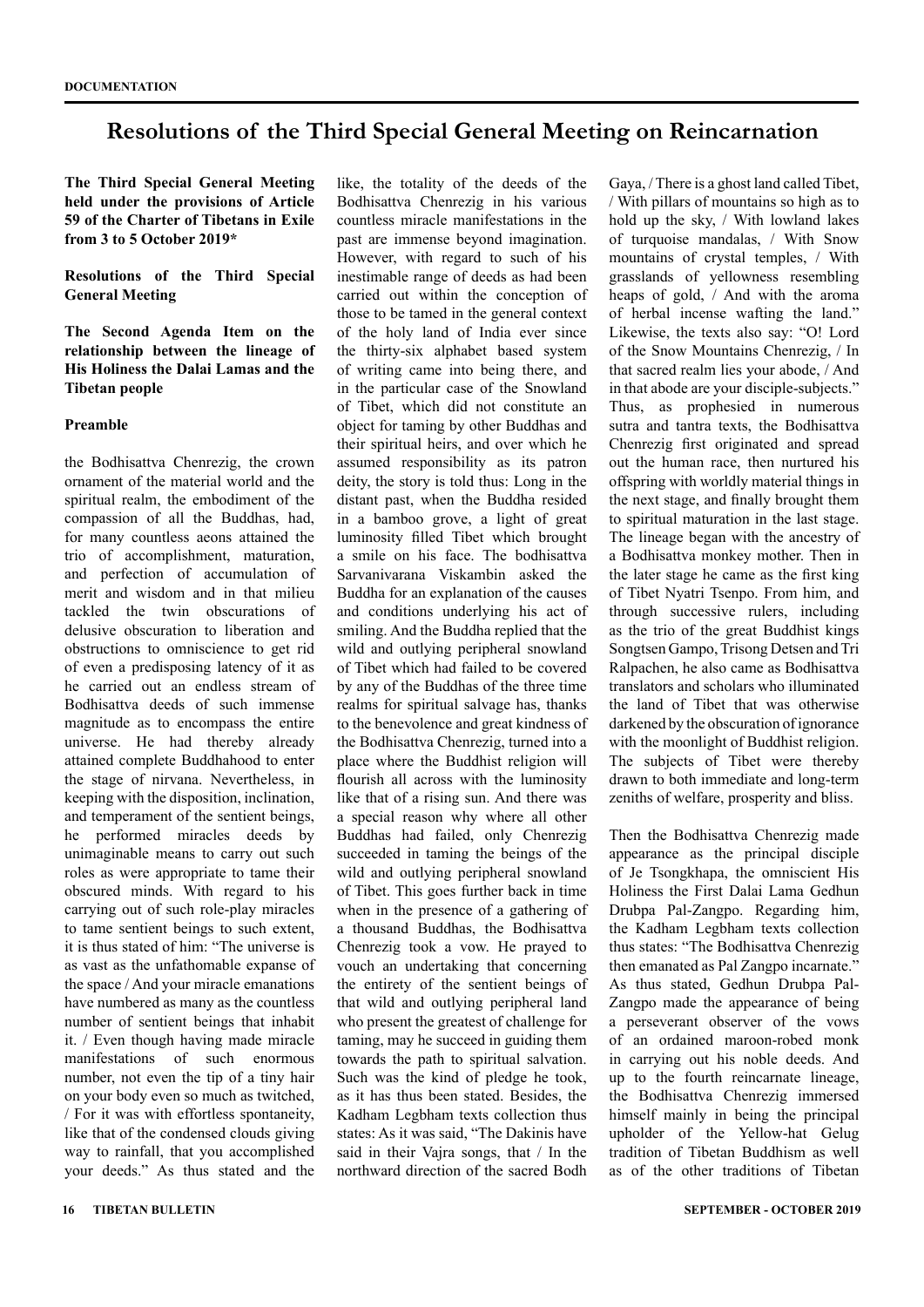Buddhism by means of his pure vision perceptions. On that basis he illuminated the entire lands of Tibet and Mongolia with the light of the Buddhist religious teachings.

As regards the timeliness of the appearance of His Holiness, the protector refuge of incomparable kindness, it is thus stated in the Manjushri Root Tantra text: "When the teachings of the Buddha on the earth / Reaches the end of its time and declines, / Then, Like the kingly observer of precepts, / Shall (he) indubitably appear." When the whole body of Tibet – its subjects, nationhood, religion, and governance – stood sapped of all its strength and vitality, abandoned in utter helplessness as if by a doctor of an incurable patient, His Holiness the Great Fifth Dalai Lama appeared and established the Ganden (the hundredfold happiness-characterized) Phodrang under the comforting shade of the white parasol of whose government system the wellbeing of the Tibetan subjects were ensured. Since then, until the period of the incomparable His Holiness the Great Thirteenth Dalai Lama, the gratitude for the kindness and care received by the Tibetan nation and people has been immeasurable. In particular, the successive previous Dalai Lamas, all great treasuries of compassion, firmly adhered to their oaths of kindness and continued to care for the Snowland of Tibet as regards both its geographical territory and its natural and human constituents, as well as for the governance of the nation by deliberately assuming earthly manifestations. In that state, each ascended the throne as His Holiness the Dalai Lama without any sort of controversy. They took charge of their state responsibilities as prayed for in both the spiritual and temporal aspects at times when the governance of the nation had dissipated like a butter lamp that had stopped burning because of the complete exhaustion of its fuel of oil.

Regarding the process for the discovery and recognition of the reincarnation of His Holiness the Dalai Lama, there is a well-established, unique historical tradition for the recognition of reincarnations in Tibetan Buddhism

**SEPTEMBER - OCTOBER 2019 TIBETAN BULLETIN 17**

which dates back from the very early part of the 13th century and it is fully preserved to this day.

The relationship between successive Dalai Lamas and the Tibetan people has been akin to that between head and neck, or, as it were, between the body and its shadow, and therefore never ever separable. Hence it is only to be expected that the tradition of the continuance of the lineage of the Dalai Lamas through successive reincarnations should remain for the sake of the people of the Snowland of Tibet. Therefore through this Special General Meeting the 340 delegates who have come from 24 counties as representatives of the general Tibetan public sees it as imperative to adopt a resolution which thus follows hereunder.

#### **Resolution**

1) That this Special General Meeting prays with unchangeable resolve that His Holiness the Great Fourteen Dalai Lama, the unsurpassable leader who is like the eyes on the foreheads and the heart in the bosoms of all the tsampa-eating subjects of the Tibetan nation may continue on as their ultimate protector-refuge of utmost recourse both for this and their future lives for a hundred aeons.

2) That on behalf of all the Tibetan people presently living in Tibet and in exile, this Special General Meeting prays with a single-minded devotion, and in a single voice, that for as long as sentient beings remain extant on the Snowland of Tibet, the lineage of successive reincarnations of His Holiness the Dalai Lama may continue with imperativeness for the sake of the dharma and the sentient beings of this land.

3) That this Special General Meeting is of the position that with regard to the process for the discovery and recognition of the reincarnation of His Holiness the Dalai Lama, the entire task and power lies in His Holiness Himself and the duly empowered responsible officials of the Gaden Phodrang Trust of the Dalai Lama and in no way in any other entity, be it any nation, any government, any organization of whatever description, or any private individual.

4) That this Special General Meeting is resolute in rejecting outright the efforts made and still being made by the government of China in the process for the discovery and recognition of reincarnations in Tibetan Buddhism in general and especially its coercive Order No. 5 declared in 2007 on the question of the recognition of reincarnations of tulkus and lamas in Tibetan Buddhism through which it sought to plot its interference in the recognition of the reincarnation of His Holiness the Dalai Lama and this resolution has been unanimously so adopted.

That with regard to the first item on the agenda of this Special General Meeting, which is on the Five Fifty Vision of the Central Tibetan Administration

Such of the opinions and suggestions endorsed by the different committees of this Special General Meeting as well as such of those opinions and suggestions submitted by the wider general Tibetan public as are available in writing will be examined and on that basis implemented by the Kashag and the Tibetan Parliament in Exile. Resolved accordingly by unanimous decision of the Third Special General Meeting of Tibetans on this the 7th day of the 8th month of the Earth-Hog Tibetan Royal Year2146, corresponding to the 5th of October 2019.

Pema Jungney

Speaker, Tibetan Parliament in Exile

Acharya Yeshi Phuntsok

Deputy-Speaker, Tibetan Parliament in Exile

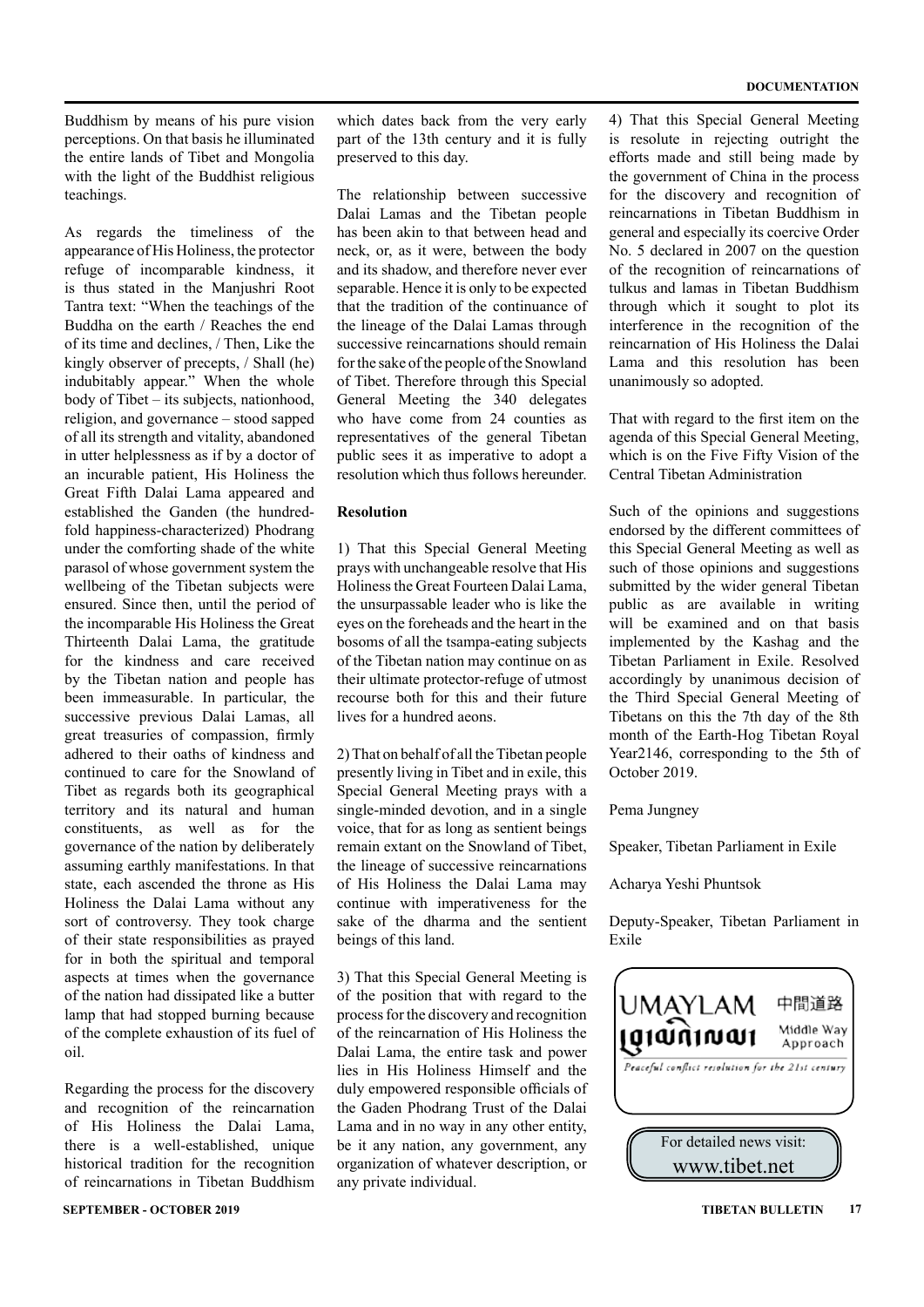### **US Ambassador for International Religious Freedom addresses first International conference on Tibetan Performing Arts in Dharamshala**



*Flanked by the President Dr Sangay, US Ambassador for International Religious Freedom arrives at the inauguration of the first-ever International conference of Tibetan Performing Arts and the 60th anniversary of TIPA, 28 October 2019. Photo/Tenzin Phende/CTA*

In the most extraordinary show of support for the rich and revived culture, art and religion of Tibet, the US Ambassador at large for International Religious Freedom, His Excellency Samuel D Brownback, graced the Firstever International conference of Tibetan Performing Arts here in Dharamshala at the special invitation of the President of Central Tibetan Administration (CTA), Dr Lobsang Sangay.

The presence of the head of US state department's Office of International Religious Freedom marks the highestlevel endorsement of the US government in the ongoing efforts towards the revitalisation of Tibetan culture, art and faith in the diaspora.

His Excellency Ambassador Brownback made the strenuous journey from Washington DC to the exile seat of Central Tibetan Administration in north India to deliver a message of hope and inspiration to Tibetans inside Tibet; at the same time, to tell China in clear, definite terms that the US Government prioritises the protection of the inalienable right of religious freedom and condemns its violations at all levels anywhere in the world.

Taking place at the new auditorium of the premier institute for Tibetan arts and culture (TIPA), the International Conference of Tibetan Performing

Arts, from 28 to 30 October, is the largest scholastic event to focus solely on Tibetan performing arts and culture. It is being organized by the Tibetan Institute of Performing Arts and the Tibet Policy Institute of CTA. The premier symposium also marks the 60th anniversary of the founding of the Tibetan Institute of Performing Arts (TIPA).

With the presence of the Ambassador Brownback and more than 26 scholars-Tibetan and non Tibetan-from 10 countries invited, this year's gathering marks the first-ever and the highestprofile convening on Tibetan art and culture in the exile history of Tibet.

Chief guest His Excellency Sam Brownback began his speech extolling the President Dr Lobsang Sangay and his Cabinet (Tib: Kashag) for providing outstanding leadership to Tibetan people and deemed it his honour to join the celebrations and meeting His Holiness the Dalai Lama earlier this morning.

The Religious Freedom Ambassador addressed some of the most critical issues concerning human rights and religious freedom inside Tibet and especially on the reincarnation of the Dalai Lama, on which regard the Ambassador distinctly asserted the sole authority of His Holiness the 14th Dalai Lama and the Tibetan Buddhist system.

"Beijing has long interfered in the succession process of the spiritual leaders in Tibet, most egregiously when 1995 the Chinese government abducted the 11th Panchen Lama when he was 6 years old along with his parents. We call on the PRC government to release immediately the Tibetan recognised Panchen Lama Gedun Choekyi Nyima or share the truth about his faith with the world."

"We stand with the people of Tibet as they seek to preserve their timehonoured traditions including their right to venerate religious leaders of their choosing. Earlier this month at the 3rd Special General meeting in Dharamshala, Tibetans from far and wide underscored the right of the Dalai Lama and other Tibetan leaders to identify and recognise a successor to His Holiness and rejected Chinese authorities to interfere in this process."

"Let me be clear! The United States shares that view," Ambassador Brownback said.

"Tibetan Buddhists and all other faith communities should be able to select, educate and venerate their religious leader without government interference. the selection effects not just Tibetans but for the global Buddhist community. Decision regarding the selection of Tibetan Buddhist leaders rests with the Dalai Lama, Tibetan Buddhist leaders and people of Tibet. Period!"

In conclusion, the International Religious Freedom Ambassador made three key appeals to the People's Republic of China: First, it called on the PRC government to release immediately the Tibetan recognised Panchen Lama Gedun Choekyi Nyima or share the truth about his faith with the world.

Second, it urged the PRC government to change its policies in Tibetan areas that have created this tension. To respect and preserve the distinct religious, linguistic and cultural identity of the Tibetan people and permit Tibetans to express their grievances freely, publicly, peacefully and without fear of retribution.

Lastly, it strongly urged the PRC government to protect the Internationally recognised right to religious freedom to all individuals and respect the human rights of members of all religious group and accordance with China's Human rights commitments.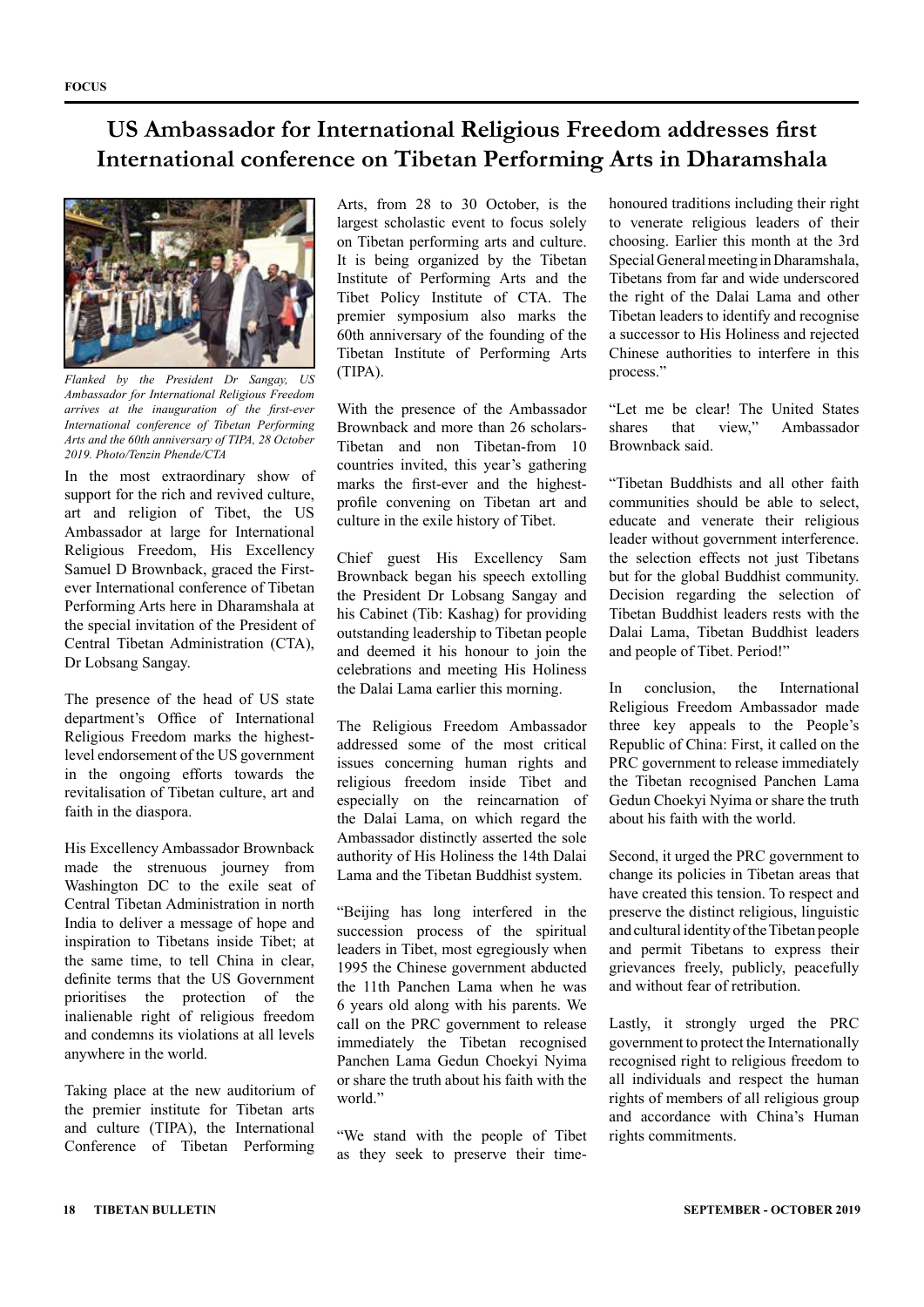On supporting dialogue between the envoys of His Holiness the Dalai Lama and the PRC, Amb. Brownback expressed that the US Government is committed to raising Tibetan issue with Chinese government counterparts at multiple levels and U.S government officials including the Vice President as well as officials from U.S consulate in Chengdu and US Embassy in Beijing continues efforts to establish conditions that laid to direct and meaningful dialogue between PRC authorities and His Holiness or his representatives without preconditions that leads to a sustainable settlement.

"In closing, I commend to you the powerful image of the Snowlion, symbol of Tibet found throughout Tibetan visual and performing arts, paintings and dance joyful, fearless, strong and free. Thank you for your time, thank you TIPA for hosting me and God bless you," Ambassador said, concluding his remarks.

The President Dr Lobsang Sangay, in his address, thanked profusely the Ambassador Sam Brownback who, despite great challenges, committed to be here at the CTA headquarters to honour the 60th anniversary of TIPA and the first International Conference on Tibetan performing arts.

"I want to thank Ambassador Brownback for being here because this journey took a bit of a complicated route. Initially, the karmic connection was not that clear but the Ambassador worked so hard. He pushed very hard within the State Department and the White House to clear his speech. So in the last three days, everything fell into place, which means, Ambassador, you are bound to be here. That's the karmic connection. We want to deeply thank Ambassador for making all the efforts to specifically come to the Dharamshala to be with us."

On behalf of the six million Tibetans inside Tibet and worldwide, President Sangay thanked Ambassador Brownback for his decisive and strong moral leadership in advocating for religious freedom for Tibetan people, Uyghurs and people of faith worldwide.

"Ambassador has been in the forefront advocating for religious freedom for Tibetan people, Uyghurs and for people of faith all around the world. Under his leadership, he organised two ministeriallevel conferences on religious freedom and more than 90 countries participated. Both the times, his office made sure that the Tibetan delegation is part of the ministerial delegation. The representative of Office of Tibet in Washington DC and staff members were invited both the times. A former Tibetan political prisoner gave personal testimonies in both the ministerial level conferences."

The President also mentioned the Ambassador's powerful speech on religious freedom which he delivered at the Foreign Correspondents Club in Hong Kong

"Salute to you for your courage and moral standing," the President said.

In the same vein, President Sangay acknowledged and thanked the leadership of the US government in advocating for human rights of people in China, particularly the Tibetan people. He referred to the recent speech delivered by Vice President Mike Pence, describing it as "the strongest speech ever by any US leaders on human rights in China". "Secretary of the State Mike Pompeo has also mentioned Tibetan and human rights in India."

Speaking on the political significance of the 60th anniversary of the Tibetan premier institute of arts and culture, the President said the design of Chinese occupation of Tibet, from early 1959, was to destroy the source and foundation of Tibetan identity.

But from rubbles of complete destruction, the Tibetan Buddhism, culture, language, art and medicine was revived and the major hubs were rebuilt in exile in the last 60 years under the leadership of His Holiness the Dalai Lama and the support of friends around the world. Even inside Tibet, Tibetan



*US Ambassador at large for International Religious Freedom, His Excellency Samuel D Brownback delivers the inaugural address at the first-ever International Conference on Tibetan Performing Arts and the 60th founding anniversary of TIPA, Dharamshala, 28 October 2019. Photo/Tenzin Phende/CTA*

Buddhism is fully preserved and revived in personal and social capacities.

Hence, President Sangay hailed the marking of the TIPA Institute's 60th anniversary as a success story of the revival of Tibetan civilisation and the fulfilment of the vision of His Holiness the Dalai Lama.

He quoted the 10th Panchen Lama's 70,000-Character Petition—the first major criticism of Chinese policy in Tibet—which recorded the destruction of 98 per cent of monasteries in the Tibet Autonomous Region and the Tibetan areas incorporated into the Chinese provinces and the mass starvation and imprisonment in Tibet.

The Petition, he said, clearly proved two important facts: first, that the occupation of Tibet was not a peaceful liberation, it was extremely destructive; Secondly, it debunked the Chinese people's attribution of the destruction of Tibetan monasteries and nunneries as the aftermath of cultural revolution. The report submitted in 1962 clearly showed that the destruction of the Tibetan religion was more or less completed before the Cultural Revolution which began 1965 onwards.

"The situation in Tibet is grave and serious. Hence we really appreciate the international participants and encourage you to share your scholarship and knowledge about how rich Tibetan culture was, is and should remain so," said President Sangay.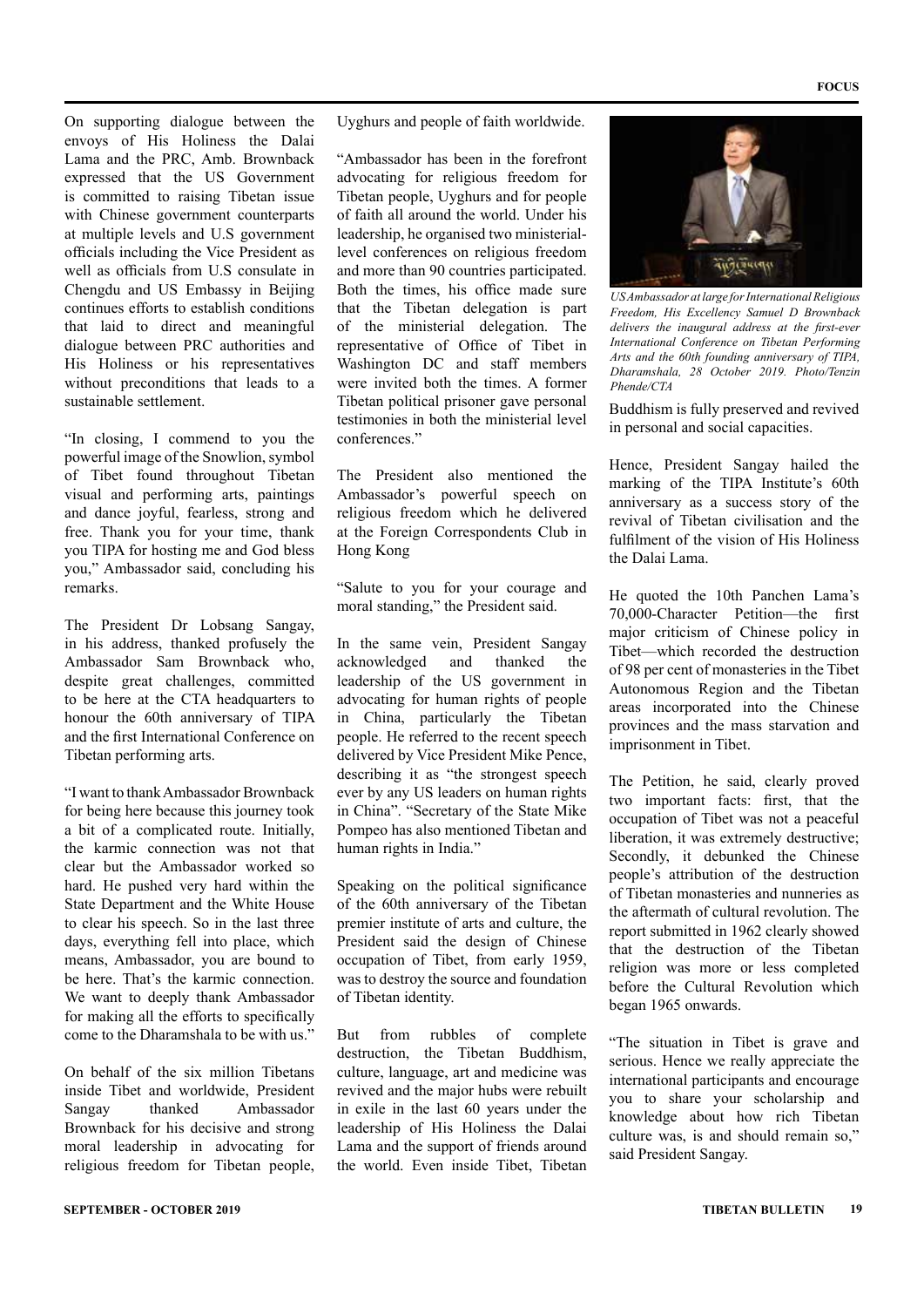#### **FOCUS**

In that context, he once again thanked Ambassador Brownback for honouring the Tibetan Institute of Performing Arts with his esteemed presence, adding that his visit marks one of the highest-level official visit led by US government to CTA.

"Your presence sends a message that religious freedom is universal, human right is inherent and democracy is inevitable. By your presence, you are sending a message to Beijing. I think they will hear it loud and clear that the Ambassador and the US government are with the Tibetan people. For this, we are very grateful."

"Every day, six million Tibetans inside Tibet are longing to hear a good news, a positive news. A person of your standing—former Governor, former Senator, a leader in the Republican Party— to be here, you're sending a powerful and right message to Tibetans inside Tibet that there is hope and

we will struggle with you till basic freedom is restored and faith is granted as a universal freedom. Thank you very much!" Dr Sangay said as he ended his speech.

Co-organiser of the event, the Director Ngawang Yonten, Tibetan Institute of Performing Arts (TIPA) delivered a welcome address on the occasion and thanked the President Dr Sangay for providing his guidance and visionary leadership in convening the historic International Conference on Tibetan Performing Arts.

"It is an honour for me and the Tibetan Institute of Performing Arts to welcome His Excellency Samuel Brownback, US Ambassador at large for International Religious Freedom to the institute," Director Yonten said.

"The Conference is very important as it is a part of our institute's 60th-anniversary celebration. The proceedings and

outcomes of the conference shall be very informative for our artists and also other research fellows who are interested in Tibetan performing arts and music. I also wish all the participants a wonderful time in Dharamshala."

The inaugural event concluded with a warm vote of thanks from the Secretary and Director of Tibet Policy Institute and a co-organiser, Tsewang Gyalpo Arya.

Secretary Arya thanked His Excellency Ambassador Brownback for his esteemed presence, following which the members in auditorium rose to give a standing ovation to the Ambassador as a mark of respect and appreciation.

The three-day international conference will be convened by Tashi Tsering Josayma, renowned Tibetan historian and Academic Director of Amnye Machen Institute, Tibetan Centre for Advanced Studies, Dharamshala.

### **His Holiness the Dalai Lama graces the 60th milestone celebration of TIPA**

Not long after His Holiness the Dalai Lama's arrival in exile in 1959, His Holiness envisioned establishing an institution that could not only retain the foundation of Tibetan identity but also boost public awareness about the issue of Tibet.

In the last 60 years, Tibetans under the leadership of His Holiness the Dalai Lama have poured in their blood, sweat, and tears to revive Tibetan Buddhism, culture, language, art and medicine from rubbles of complete destruction. Institutions were rebuilt in exile to preserve and sustain the core identity of Tibetans. The Tibetan Institution of Performing Arts (TIPA) is one such noteworthy chapter of the success story of the revival of Tibetan civilisation.

Today TIPA proudly celebrated its 60th-anniversary of achievement in preservation and promotion of traditional performing arts of Tibet, the grandeur of which was magnified by the presence of



*His Holiness the Dalai Lama during his speech at the 60th founding anniversary of Tibetan Institute of Performing Arts (TIPA), 29 October 2019. Photo/ Kunsang Yelphel/CTA*

His Holiness the Dalai Lama who is also the founding figure of the institution.

Also present at this celebration of milestone are the heads of three pillars of Central Tibetan Administration, dignitaries, officials, existing and former members of the institution along with the general public.

The auspicious day was marked with the inauguration and consecration of the new auditorium of the institute by His Holiness the Dalai Lama.

His Holiness began his speech marveling at Tibet's rich language, culture, and tradition which flourished during the reign of three Dharma Kings of Tibet. His Holiness professed his respect and admiration to those symbolic figures who were the contributing force in ensuring that Tibet remains a separate nation with a distinct culture, religion, and language for centuries so that the generation of Tibetans takes pride in that.

"Tibetans young and old, men and women are here to celebrate the 60th anniversary of the establishment of TIPA. If we look back on our history, we may recall that King Songtsen Gampo took the initiative to commission a script in which to write Tibetan. After that, King Trisong Detsen invited Shantarakshita from India to establish Buddhism in Tibet. In Samye Monastery a separate department was set up, on Shantarakshita's advice, to translate Buddhist literature into Tibetan. Guru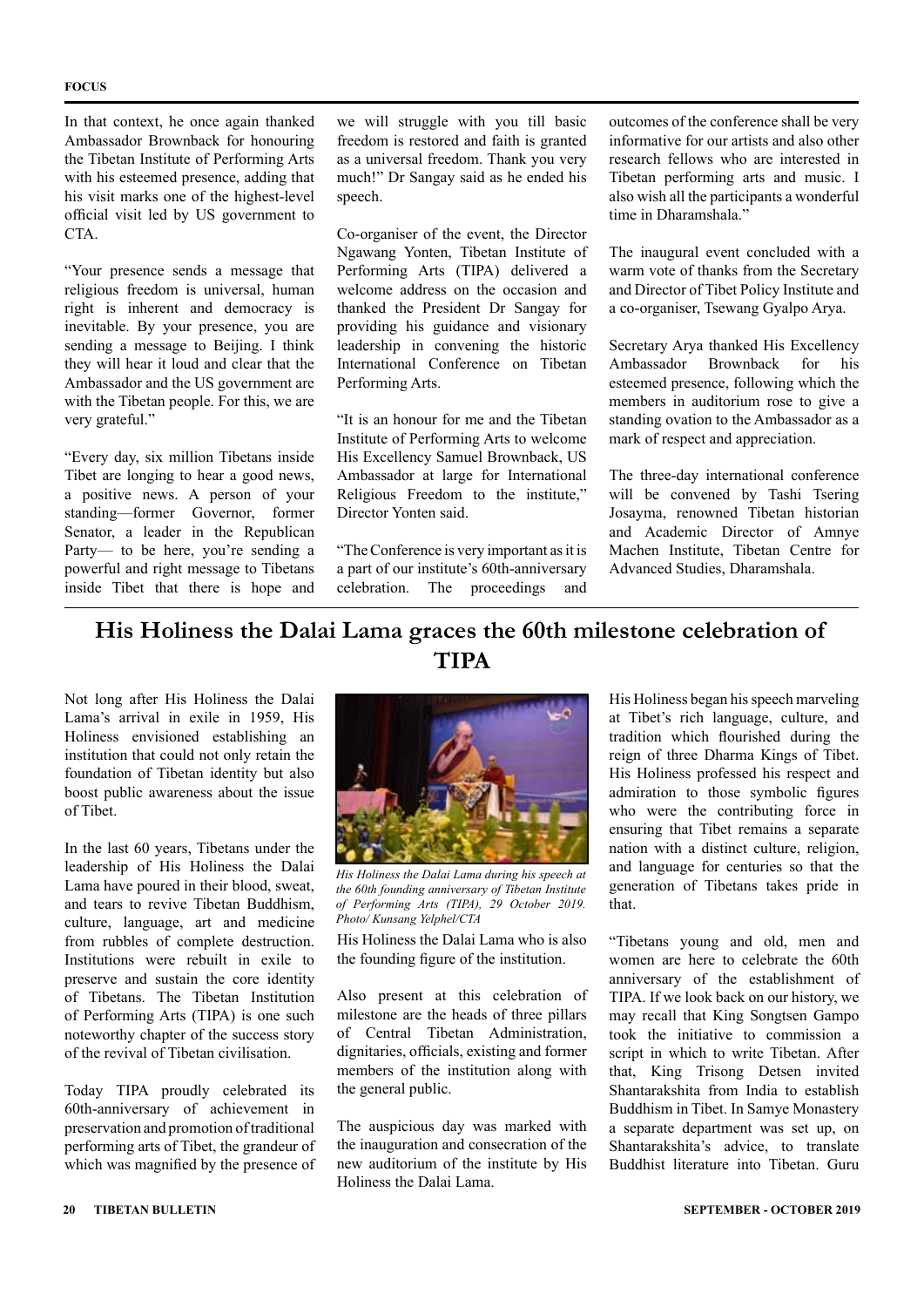Padmasambhava worked to overcome obstacles."

"Buddhism was firmly established on Tibetan soil as a result of the King, Trisong Detsen, the Abbot Shantarakshita, and the Adept, Padmasambhava, working together. Subsequently, Tibet remained united through the 8th century and into the 9th, but after that politically fragmented. Nevertheless, the Nalanda Tradition was one of the things that brought us together and has been preserved until today. Indeed, only Tibetans have maintained a complete presentation of Buddha's teachings."

His Holiness further recounted the earlier days of coming into exile and the ordeal of newly becoming refugees and how through hard work and perseverance, Tibetans were now able to build a resilient community in exile.

"When we Tibetans came into exile, the only things we could be sure about were the sky above and the earth below. We were helpless, without protection and without refuge. And yet despite hardship over more than 60 years the spirit of Tibetans in Tibet remains undaunted. The source of our success story is the Tibetans inside Tibet who haven't given up their faith and hope for freedom. They have no freedom, but their determination has inspired those of us in exile to exert ourselves to preserve our culture and traditions<sup></sup>

"Hence, we in exile cannot lose our hope either. We must use our freedom and democratic rights we have here and lead them," remarked His Holiness the Dalai Lama.

Commenting on the unique status of Tibetan refugees, His Holiness said, "Had we not come into exile and stayed back in Tibet, we wouldn't have been able to impart our Buddhist philosophy, ethics, and knowledge to the world. On one hand, it is unfortunate to have become refugees but on the other hand, we are quite blessed to live in a country where we can freely study and practice our religion assert our identity."

In the same vein, extolling Pandit Nehru for his kindness and benevolence to the Tibetan people, His Holiness said, "Nehru was extraordinarily supportive about the creation of Tibetan settlements including Tibetans schools and monasteries."

With the support of the Government of India and Pandit Nehru's personal interest, Tibetans set up schools for their children. To begin with, monks who had escaped were building roads in the Himalayan regions. But on appeal to the Government of India, a site to bring them together was found in Buxa. 1500 monks were assembled to resume their studies. In due course, the great monasteries were re-established in the south of India where the monastic curriculums were reinstated.

His Holiness remarked that in the past Tibetan Buddhism was dismissed in some quarters as 'lamaism' as if it was not a genuine Buddhist tradition. Since then, there has been widespread recognition that in fact Tibetan Buddhism is an authentic heir of the Indian Nalanda Tradition, renowned for its reliance on reason and logic.

"Today, Tibetan culture and religion have earned respect, even among scientists. Hardliners among the Chinese leadership after vain efforts to undermine it are conceding the errors of their policies and becoming more realistic. We have worked hard to preserve our culture and traditions. The Tibetan theatrical arts are a valuable part of our heritage and you have done well here to keep them alive. The younger generations will still be able to take them forward."

"Our struggle is based on truth. The Chinese rely on the use of force and the power of the gun, however, in the long run, it is the truth that will prevail. Don't lose heart, keep your hopes bright. I'm 84 now and look forward to living another 10 or 15 years. I'll do my best; I trust you all will too," His Holiness concluded.

President Dr. Lobsang Sangay, Central Tibetan Administration noted that the founding of TIPA should be counted

among His Holiness's celebrated achievements and fruition of his farsighted vision.

The President also observed that Tibetans are one small group among 70 million refugees in the world but are emerging as the most successful refugee community among all. "For instance, according to a UN report, 4 million children among them do not have access to basic education but Tibetan students have complete access to school education and scholarships for further studies and Tibetan diaspora boast a literacy rate of 92 percent.

Director of Amnye Machen, Tashi Tsering, who is also the convener of the international conference on Tibetan Performing Arts, introduced the International Symposium which was inaugurated yesterday by the US Ambassador for International Religious Freedom Samuel Brownback. The convener also mentioned that the first TIPA was set up in Kalimpong under His Holiness's leadership in 1959. Through the years, the institute has grown staggeringly as the learning centre for different performing arts traditions.

The opening ceremony concluded on an auspicious note as His Holiness blessed each of the participants of the First International Conference on Tibetan Performing Arts, former members of TIPA, existing members and artists.

The TIPA fraternity in their honorary gesture of gratitude to His Holiness for his massive role in advancing and promoting Tibetan performing arts presented him with a jeweled statue of a Ngönpa dancer, representing Vajrapani. A song titled 'Recalling Your Kindness' dedicated to His Holiness was sung by the artists of TIPA.

His Holiness then approached the balcony of the auditorium overlooking the courtyard where members of the public and TIPA artists were gathered with hands folded in devotion. They collectively sang a song, expressing prayers for His Holiness's long life and for peace in the world.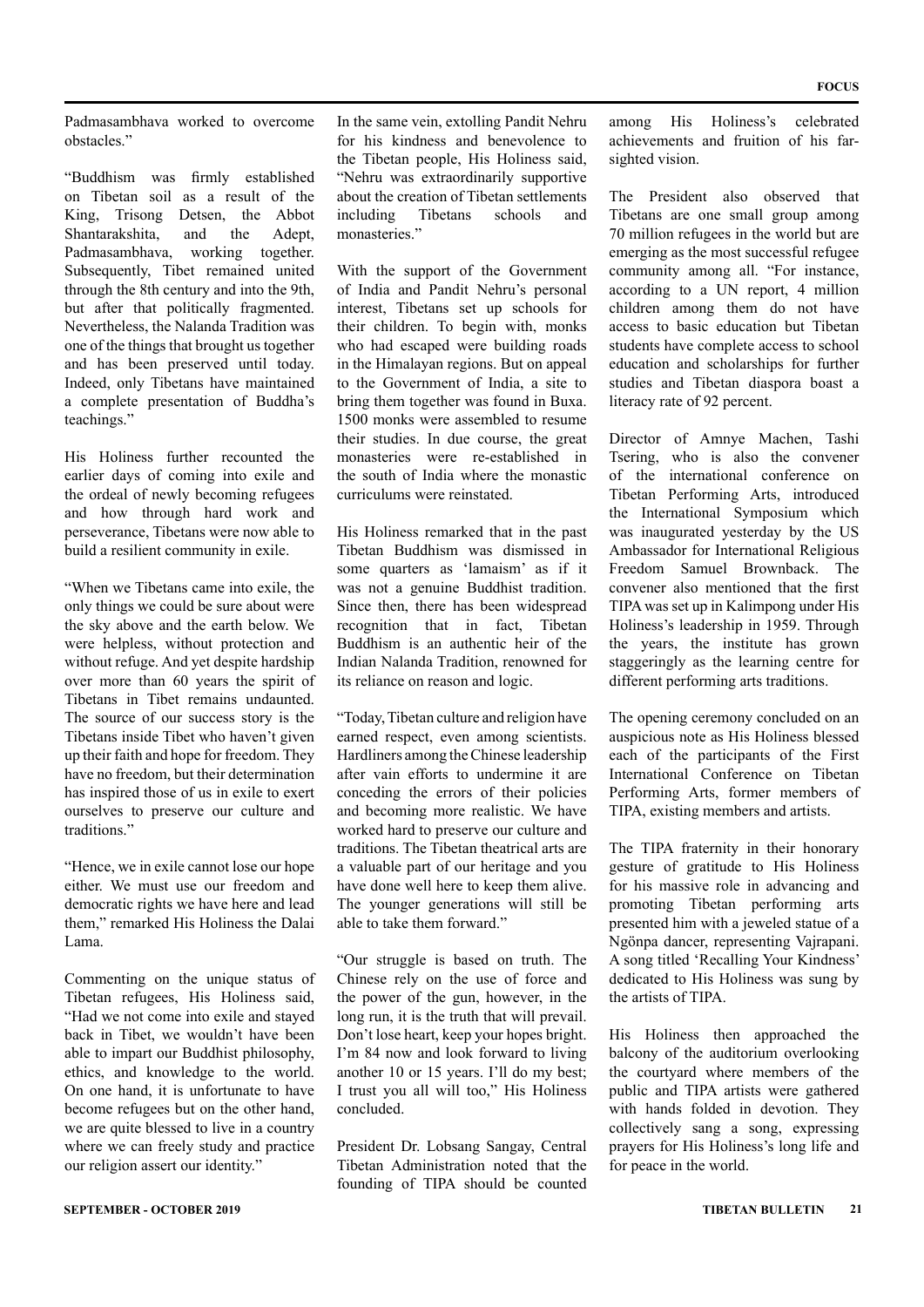### **His Holiness the Dalai Lama on educating the heart and mind to the students in Delhi**

His Holiness the Dalai Lama delivered a talk on 'Educating the heart and mind' to over 2300 students from 50 schools at Shri Ram School in Delhi.

The hour-long event was hosted by the Society for the Promotion of Indian Classical Music And Culture Amongst Youth (Spic Macay). Spic Macay is a nation wide voluntary movement that promotes aspects of Indian heritage mainly by organizing programs such as Indian classical music , dance, yoga, and meditation etc.

Attending the event was also the Principals, Vice Principals, and teachers of various schools.

Blessing the audience as he proceeded towards the podium was the epitome of world peace and compassion, His Holiness the Dalai Lama who is believed to be manifestations of Avalokiteshvara. He is also someone intensely human and accessible to the service of all sentient beings.

His Holiness began his interaction by pointing out that the students in the gathering are the true generation of 21st century indicating that they are the catalyst of change. The prospect for either a happy or a troubled future said His Holiness relies on the potential of the younger generation.

He noted that a sincere effort must now be made by the younger generation to build an amicable and happy society.

As for the existing crisis facing the world, His Holiness reckoned majority of them are conditioned and created by human beings through their ignorance and selfishness.

Meanwhile, recognising the sense of oneness and thinking of the entire 7 billion human beings as one big family said His Holiness is one means of attaining a happy life.

"In terms of community today, the reality





*His Holiness the Dalai Lama speaking on 'Educating the heart and mind' at Shri Ram school on* 

*20 September 2019. Photo/Tenzin Phende/CTA* is we all are directly and indirectly dependent on each other for our survival and success" remarked His Holiness the Dalai Lama.

In addition to cultivating the sense of oneness, His Holiness added that love and compassion are also pre-requisites for sustaining a happy life.

On the other hand, ignorance and selfishness said His Holiness widens the gap and creates division among people and nations. His Holiness attributed the events of 20th century grappled with world war to be the consequences of lack of sense of oneness.

His Holiness the Dalai Lama held India as one significant example of having a potential sense of oneness as he expressed much respect and appreciation for the country's unity and harmony despite the diversity that exists in India. His Holiness was positive that India has great potential to lead rest of the nations by being an example.

"Religious harmony that is so rich and divine in India should be promoted to the world" advised His Holiness the Dalai Lama.

His Holiness confirmed his belief in the beneficence of different religious traditions and consider it a necessity because of varying mental dispositions of people. However love and kindness being the ultimate message of all the religions is something His Holiness urged to focus more as he stressed basic human nature is compassionate and warm-heartedness.

Meanwhile His Holiness mentioned that negative afflictive emotions are acquired by humans and so can be prevented through the practice of ahimsa and karuna.

His Holiness hailed the ancient Indian knowledge while calling himself the product of that knowledge. He asserted that the modern education alone isn't sufficient to combat the destructive emotions but if combined with the ancient Indian knowledge, he assured that attaining mental peace is highly possible.

The hour-long event was concluded with an interactive Q/A session between selected students and His Holiness the Dalai Lama on wide range of topics.

The students who have come today to seek the wisdom of the most loved and revered world peace icon certainly went home with collectible values of love and compassion instilled in them by him.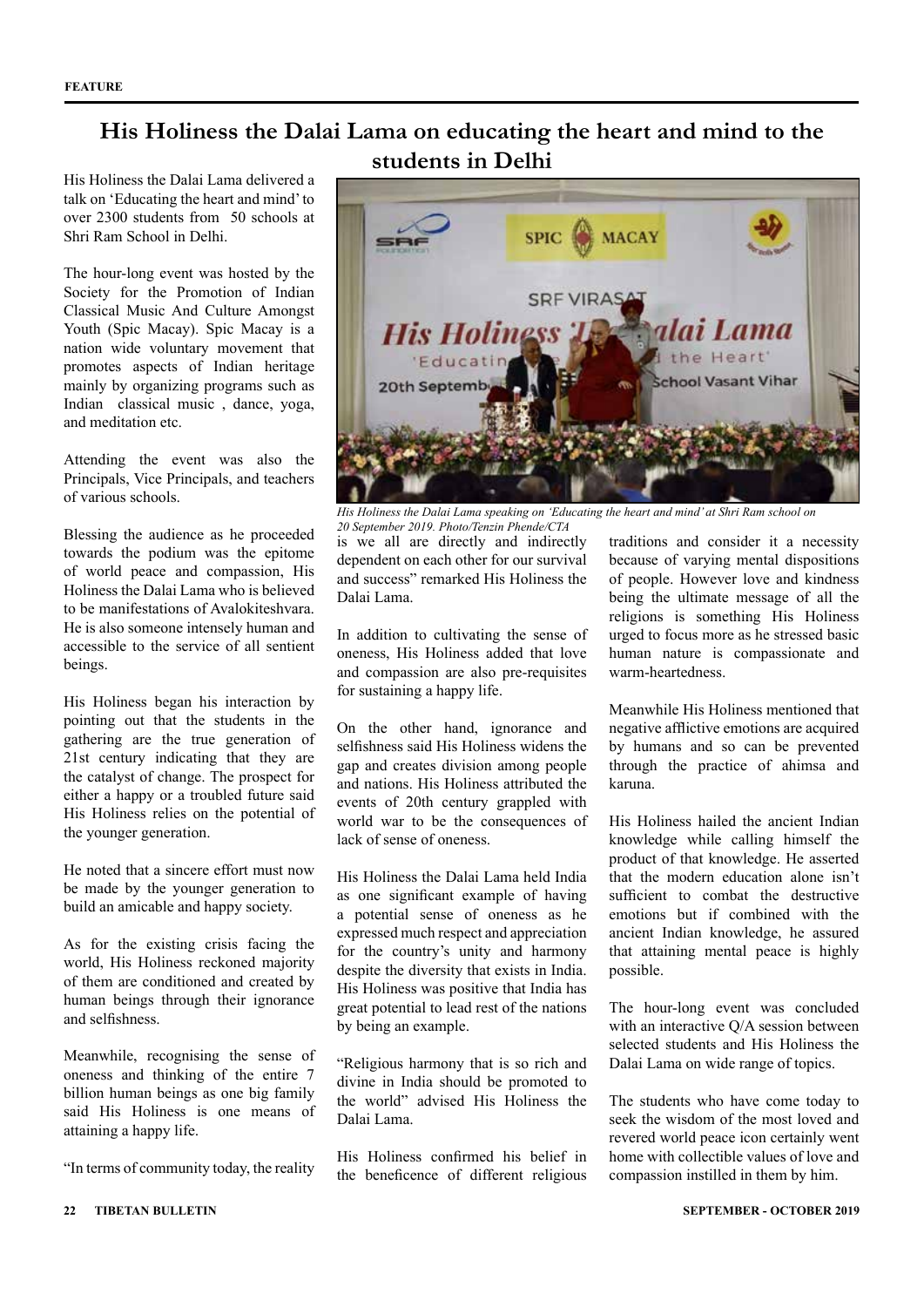### **His Holiness the Dalai Lama visits Shri Udasin Karshni Ashram in Mathura**

Leaving Delhi early on Sunday morning, His Holiness the Dalai Lama drove to the city of Mathura on the banks of the Yamuna River, where he was the guest of Swami Karshni Gurusharanandaji Maharaj. On arrival at Shri Udasin Karshni Ashram he was received by ashram staff and escorted to his room, where Maharaj-ji joined him.

After a short rest, His Holiness proceeded to the main Krishna Temple to pay his respects. Maharaj-ji accompanied him to a seat on the dais and led temple priests in performing ritual ablution, as a mark of respect, which involved washing His Holiness's feet with milk, yoghurt, saffron, ghee and sandalwood. This was followed by the recitation of a Guru Puja and other offerings to His Holiness including recitations from the Four Vedas.

Addressing the gathering, His Holiness told them how moved he felt to listen to the sonorous chanting in Sanskrit.



*His Holiness the Dalai Lama paying his respects at the main Temple at Sri Udasin Karshni Ashram in Mathura, UP, India on September 22, 2019. Photo/Tenzin Photo/CTA*

"When I was young I learned Sanskrit from the Kalapa manual, but found it quite difficult. India's most ancient philosophical tradition, the Samkhya School, employed Sanskrit, as did the later Jain and Buddhist traditions. Buddhist literature was recorded in both Pali and Sanskrit, but masters at Nalanda University, such as Nagarjuna, Asanga and Buddhapalita, all wrote in Sanskrit. Indeed, scholars today have told me that the quality of writing to be found in Nagarjuna's 'Mulamadhyamikakarika' and Dharmakirti's 'Pramanavartika' is of the highest standard. The study of



*His Holiness the Dalai Lama during a Fire Puja at Sri Udasin Karshni Ashram in Mathura, UP, India on September 22, 2019. Photo/Tenzin Phende/CTA*

Sanskrit and grammar was included among the Five Major Sciences we pursued in Tibet. Therefore, we regard Sanskrit with great esteem. I'd like to thank you for your beautiful recitations.

"Central to ancient Indian tradition was the practice of 'ahimsa', nonviolent conduct, motivated by 'karuna', compassion, notions that remain relevant today, not only in India but in the whole world. I believe that it is because of these factors that India has also long been an example of religious tolerance, something else the world could learn from. I am also convinced that, while studying modern subjects such as science and technology, Indians should try to preserve the knowledge of the workings of the mind and emotions that evolved here in ancient times, because it can be of benefit to all 7 billion human beings alive today, whether they are religious or not."

His Holiness remarked that scientists report that it is basic human nature to be compassionate. However, education should pay more attention to developing and extending it. He mentioned how valuable it would be if students were trained in emotional hygiene, the ability to tackle their afflictive emotions and achieve peace of mind,

from kindergarten up to university. He expressed confidence that Maharaj-ji and the members of his ashram are making an effort to preserve such traditions.

His Holiness joined Maharaj-ji and the monks of the ashram sitting on the floor for lunch. Ashram students chanted beautiful verses during the meal that was served in traditional fashion on leaves and in earthenware bowls.

Back in his room after lunch, His Holiness briefly discussed next day program with Maharaj-ji, in the course of which he expressed a hope that they could spend some time in the morning meditating together.

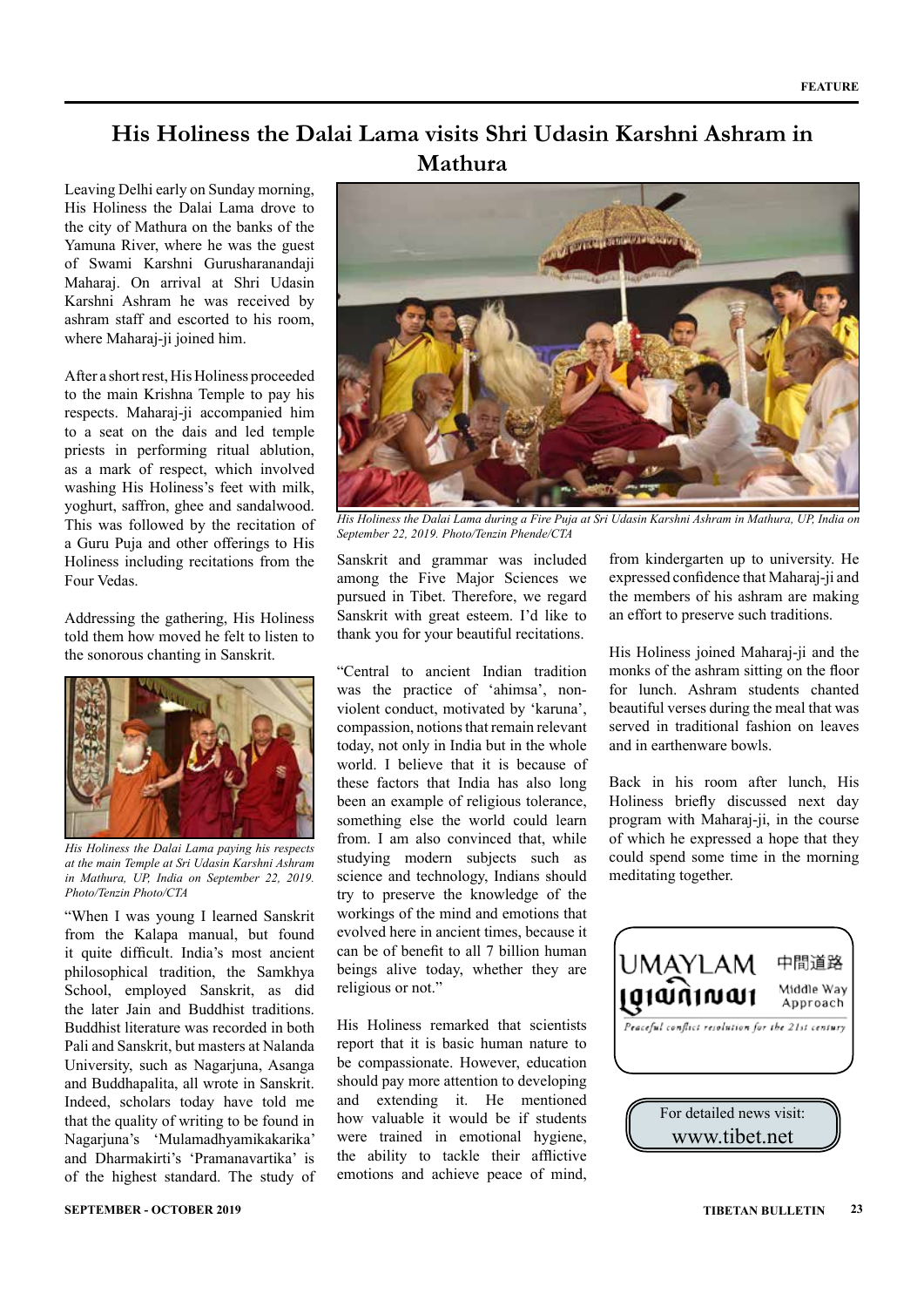### **The need for Universal Ethics in Modern Education: His Holiness the Dalai Lama at Chitkara University**

His Holiness the Dalai Lama gave an address on 'The need for Universal Ethics in Modern Education' at the inaugural ceremony of the 11th Global week at Chitkara University on 14 October.

Five Tibetan students of Chitkara University accorded a traditional welcome to His Holiness the Dalai Lama on his arrival. His Holiness was then ushered into the auditorium by the Chancellor Dr Ashok K Chitkara and Vice-Chancellor Madhu Chitkara of Chitkara University.



*His Holiness the Dalai Lama laughs cheerfully as he looks on to Chancellor Ashok K Chitkara. Photo/Tenzin Phende/CTA*

A troupe of Tibetan students presented a cultural performance followed by Indian classical dance performance from students of Chitkara.

At the august gathering, dignitaries from all around the world including professors, scholars and professionals from varied fields were present to listen to the teachings of His Holiness the Dalai Lama. Students of Chitkara University showed up in large numbers.

In His Holiness' inaugural address, His Holiness greeted everyone as his "brothers and sisters". Speaking on the topic 'The need for Universal Ethics in Modern Education', His Holiness the Dalai Lama said the modern education system, which was introduced in India by the British tends to have a materialistic orientation whereas the concept of Ahimsa and Karuna, Shamatha and Virpasana were born in India over 3000 years ago.

Such knowledge, he observed, should be incorporated in the current education system. If the ancient Indian knowledge with its thorough understanding of the workings of our mind and emotions is combined with modern education, we could learn how to tackle our destructive emotions and achieve peace of mind, His Holiness said.

His Holiness said personally, he found the ancient Indian collections of wisdom very helpful in realizing that afflictive emotions are not grounded in reality and compassion can be cultivated on the basis of reason.

Since relying on religious tradition won't appeal to everyone, His Holiness was of the view that education as a universal medium could serve in fostering oneness of human experiences and strengthening the basic human values of warmheartedness and loving-kindness.

And therefore one of his principal commitments is to try to revive the ancient Indian knowledge in modern India strictly through secular way.

His Holiness noted that Secular in the Indian context means respecting not only religious believers but also those who do not believe in religion.

"Whether one is a believer or not, the ancient Indian traditions can equip us with the logic and reason to tackle our destructive emotions and fully realise the potentials of our intelligence and emotional wellbeing. Although instructions about these things are to be found in religious texts they can be regarded as a means to better health and studied objectively in an academic way."

His Holiness expressed his confidence that India will take the lead to integrate its scientific ancient wisdom with modern education. If we can train teachers to promote 'ahimsa' and 'karuna', we can make a significant contribution to a more peaceful world. They can also learn that it's possible to

cultivate love and compassion through the application of intelligence based on scientific findings and common sense.

Unlike other countries, India already has an inspiration in Mahatma Gandhi when it comes to the practice of Ahimsa and Karuna. "India can make a significant contribution for inner peace," said His Holiness.

His Holiness then answered questions from the students on a varied range of topics including peace of mind, environment, religion and others.

Speaking on environment, His Holiness lauded Swedish Girl Greta Thunberg for taking the initiative and leading a global movement on climate change.

His Holiness was presented Honorary Doctor of Literature Degree by Chitkara University after which His Holiness officially declared the 11th Global Week open.

The Vice-Chancellor Madhu Chitkara of Chitkara university delivered the vote of thanks in which she also pronounced opening of a center for student happiness which will work towards enhancing the quality of the student's experience at Chitkara University.

Followed by a tree-planting ceremony and curtain-raising of the Center for student happiness, His Holiness then departed from the campus.

Speaking with Tibet.net, the Vice-Chancellor Madhu Chitkara expressed profound gratitude to His Holiness the Dalai Lama for enriching the campus with his invaluable words of wisdom.

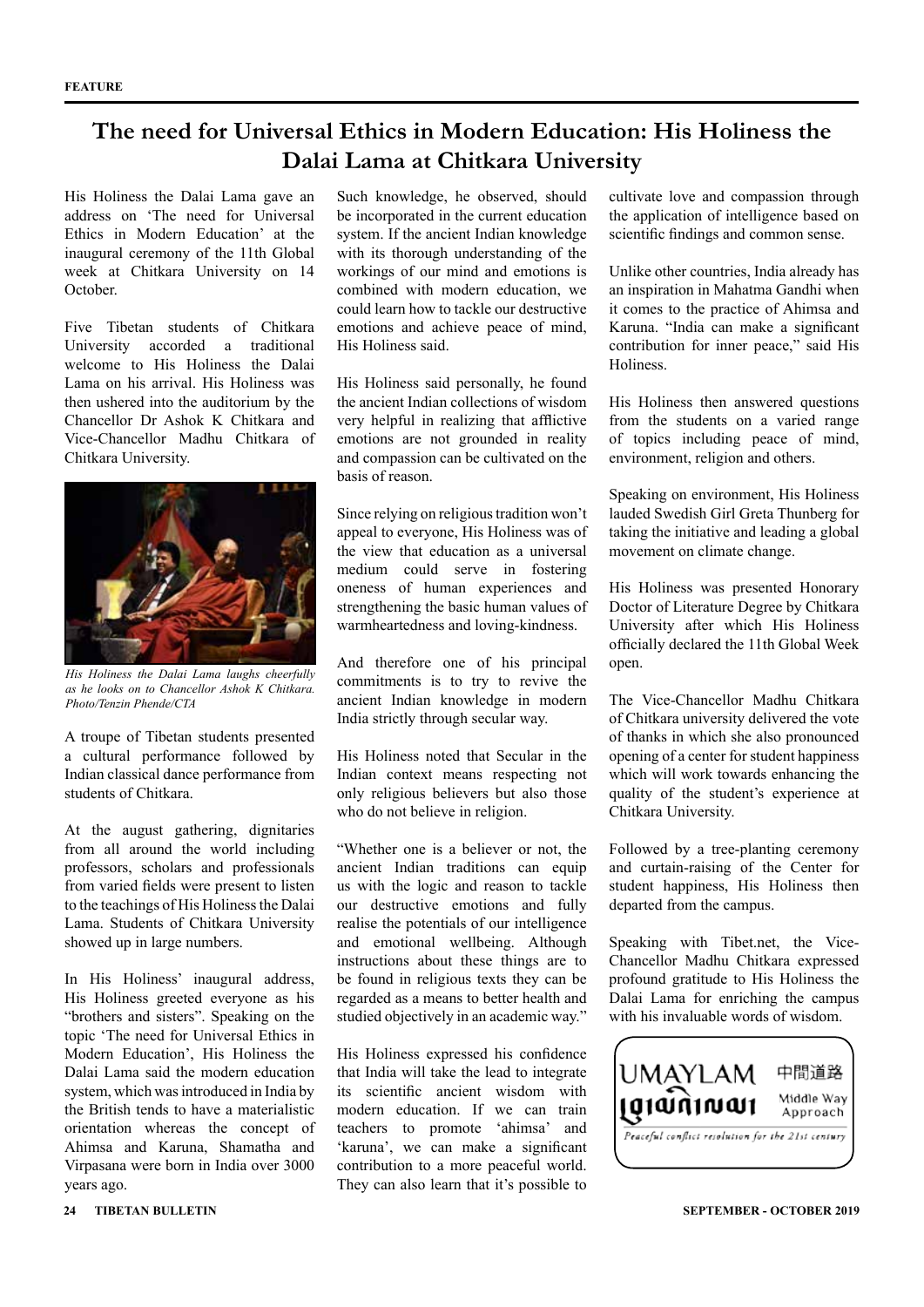### **Secular Ethics in Modern Education: His Holiness the Dalai Lama at Chandigarh University, Punjab**

"Despite the sky-rocketing material development, inner peace is still lacking in people", said His Holiness the Dalai Lama today at Chandigarh University.

His Holiness the Dalai Lama addressed the 550th birth anniversary of Shri Guru Nanak's celebration at the university where he spoke on 'Secular Ethics in Modern Education'

His Holiness reminded wanting a happy life is the most innate want of human beings which brings them together and creates a sense of community. And without this sense of oneness, he affirms that individual existence in the world is futile.

His Holiness asserted that beneath the different statuses and professions created by humans lies the virtues of the man nurtured and molded by a mother's compassion and affection.



*The crowd gathered at the address of His Holiness the Dalai Lama at Chandigarh University, 15 October 2019. Photo/Tenzin Phende/CTA*

His Holiness called out to embrace this virtue of love and compassion which he claimed is the basic human nature.

His Holiness condemned the kind of education system that is only inclusive about material development while neglecting the basic human values. Meanwhile, he urged the practice of non-violence (Ahimsa) in action and Karuna (compassion) in daily life to tackle negative emotions.

"I have realised that India's thousandyear-old tradition of secular ethics is very much needed in today's world" said His Holiness the Dalai Lama in order to



*His Holiness the Dalai Lama greeting the crowd gathered at Chandigarh University, 15 October 2019. Photo/Tenzin Phende/CTA*

bring forth peace of mind and combat destructive emotions. His Holiness called himself the product of ancient India's traditions because of the knowledge and wisdom he received while growing up which is entirely inspired by the ancient Nalanda tradition.

He emphasised combining ancient Indian knowledge and modern education to bring about inner peace.

On the 550th birth anniversary of Shri Guru Nanak Dev Ji His Holiness the Dalai Lama said that many great spiritual leaders including Guru Nanak depict compassion, ahimsa, and religious harmony. He further advised to not just celebrate the memory of the great India Spiritual leaders but rather earnestly follow their advice and implement the teachings in daily life.

"I have spent a major span of my life in this country, I am the longest guest on this soil. I feel India is a great nation and India can make a significant contribution to the well being of 7 billion human beings id they promote their ancient tradition." His Holiness said.

His Holiness concluded by remarking that people in Punjab are found to be religious minded and hardworking at the same time which he noted was a commendable thing.

The event was attended by Chancellor Satnam Singh Sandhu and Vice-Chancellor Dr. R.S Bawa, dignitaries, staff, faculty members and students of Chandigarh University.

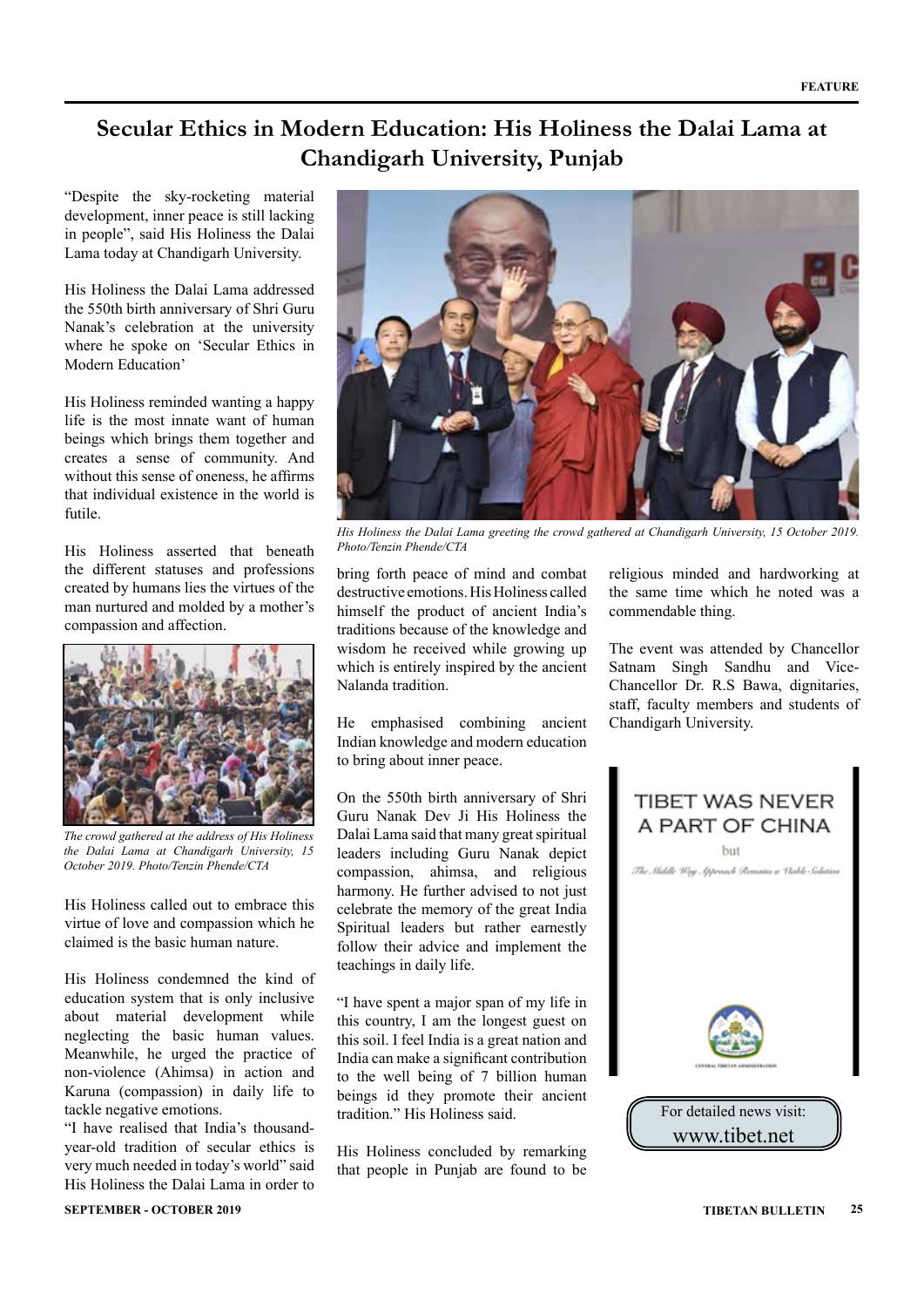### **Belt and Road Initiative: Advancing China's Debt-Trap Diplomacy?**

Six years since Chinese President Xi Jinping launched the New Silk Road infrastructure project dubbed , BRI, a labyrinth of overland corridors and shipping lanes that make up a maritime road meant to connect Asia with Africa and Europe, more than 71 countries constituting a quarter of the global GDP have warmed up to the idea as they seek to expand their infrastructural might.

This, includes Italy, the only member of the G7. China under the five ports initiative is modernizing the Venice, Ravenna and Trieste Italian ports, the Slovenia's Capodistria and Fiume in Croatia which will then be interconnected by the North Adriatic Port Association (NAPA).

The BRI is approximated to cost more than £760billion with China already having invested \$210 billion on the project, a big chunk having been spent in Asia.

Majority of developing countries are welcoming the idea, as a plausible option to expand roads, railways, ports and other key infrastructural projects due to the low-interest credit facilities that the Chinese are extending to them and minimum or in some cases no strings attached compared to grants and aid from the West. Some schools of thought have hailed the new Chinese initiative as the 21st century Marshall Plan that offers an opportunity to cut trade costs, boost connectivity and reduce poverty in most of these developing countries.

In Africa where the project has made successful inroads, the continent has managed to add four new railways among them a 1,866 kilometer Benguela Railway in Angola, 759 kilometer Addis Ababa- Djibouti line, the 186 kilometers Abuja-Kaduna railway and Kenya's Nairobi- Mombasa Standard Gauge Railway.

The forays have paid off, with China having replaced US as Africa's largest



By Bob Koigi, Fair Planet

trading partner for over close to ten years. Up to \$143 billion in loans has been extended to Africa by China between 2000 and 2017 according to researchers at the China-Africa Research Initiativebased at the Johns Hopkins University in the United States.

But as China's trade scope spreads across the world, and Xiping's signature foreign policy plan, the BRI, advances across continents, so do concerns about the predatory style the country has embraced in dealing with its trade partners and its approach that has been interpreted as a way to cement its place in global geopolitics and exert itself as a global economic powerhouse. Of particular concern is the way China is funding expensive, yet poor performing projects even as the recipient countries, mostly developing, struggle to service loans which are then cancelled in exchange for strategic gains in a wellorchestrated debt-trap diplomacy.

In most of these countries, the cumulative debt to China has been rising since 2013, exceeding 20 per cent of their GDP.

According to the Center for Global Development, by the beginning of this year, eight countries that had signed up for the Belt and Road initiative were at a risk of defaulting on loan repayment. These countries that are the poorest in

their areas including Djibouti, Pakistan, Mongolia and Laos among others owe more than half of their foreign debt to China.

In cases of inability to service these loans, debt diplomacy applies where either the loan is forgiven in exchange for silence on key issues like human rights violations, political influence or China acquiring strategic equities as was the case in Sri Lanka. When China was building the country's port in 2007, it offered Sri Lanka a \$361 million credit facility to boost operations and a further \$1.9 billion to assist in upgrades and construction of the airport. This, despite heavy concerns over the commercial viability of the port. Come 2017 Sri Lanka owed Chinese firms over \$8 billion from the port deal which hadn't made any significant profits for a decade. Sri Lanka was trapped and had to grant the Chinese 85 per cent stake on the port in Hambantota in a 99-year lease agreement. In Djibouti where the public debt currently stands at 80 per cent of the country's GDP with a big share being owned to China, China has set up its first overseas military base in the country as it advances its interests in the continent. Other African countries including Zambia, Burundi and Mozambique are either teetering on debt distress or are already in one.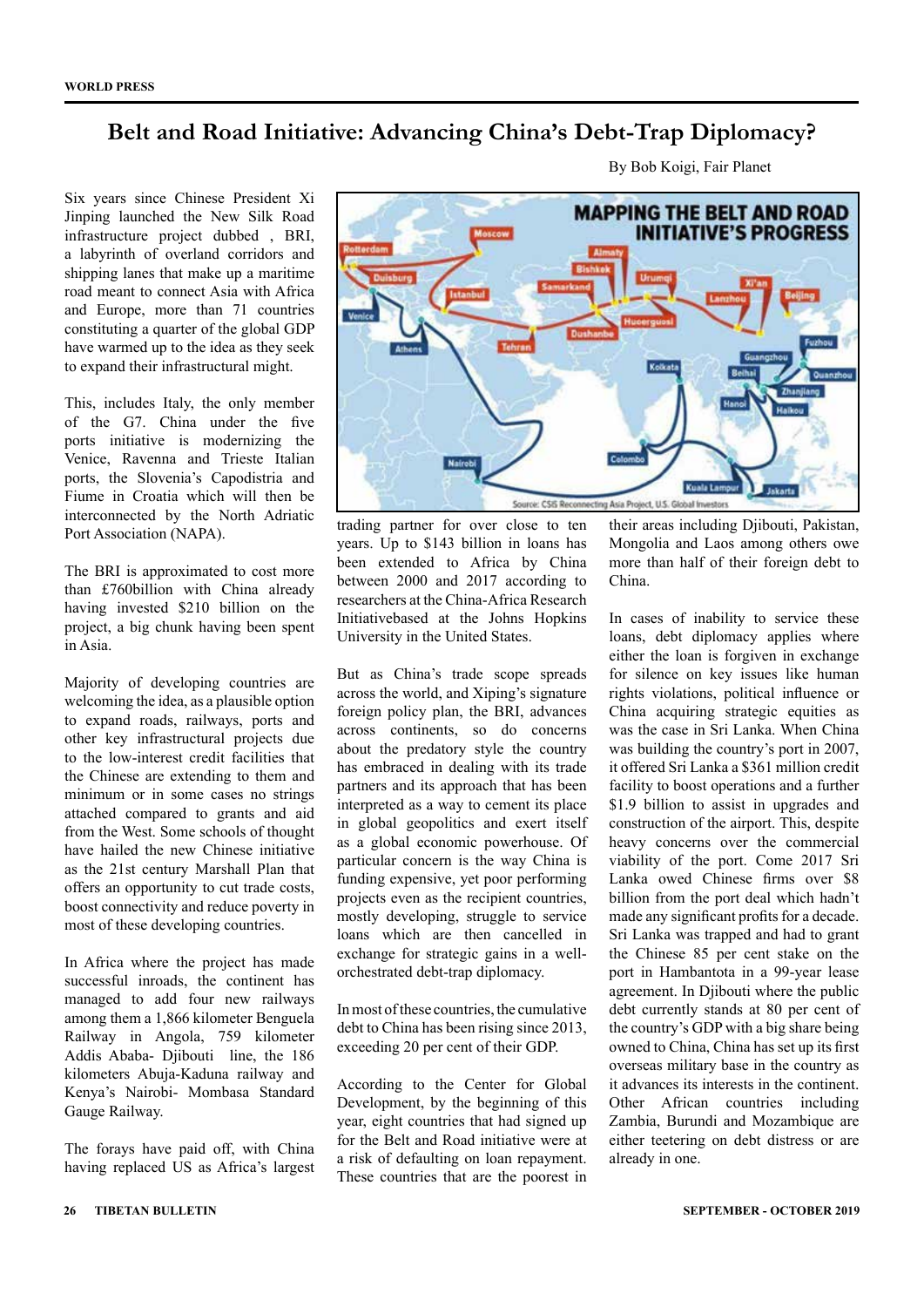Experts now argue that the new strategy by China is catching more countries especially the developing ones off guard and there haven't been any tangible benefits for these countries. "The approach is predatory and the rush to take loans to finance capital projects is coming to bite African countries. These projects aren't generating any meaningful profits yet loans have to be serviced. That is where the debt-trap diplomacy is playing out to the benefit of China. Then there is the policy of having the Chinese companies do all the construction and bring in their experts. It is hurting local industries," said Dr. Justus Ber from the University of Nairobi Institute of Diplomacy and International Studies.

But another school of thought has poked holes at the debt trap diplomacy narrative arguing that China has been lenient with defaulters and at times forgives these loans while advances even bigger ones to defaulters. The argument further goes that China stands to lose from the defaulting countries owing to the huge investment it has already made. Rhodium Group, a New-York based consultancy firm in a report that tracked 40 cases of China's debt renegotiations with 24 countries found out that China had pursued deferments and debt waivers in an arrangement that has seen it renegotiate \$50 billion of loans in the last ten years. Last year, the firm says, China cancelled a \$7 million loan to Botswana and even went ahead to extend another \$ 1 billion to the country to finance its infrastructure in a clear sign of its commitment to cementing trade ties with partners.

"Write-offs are often conceded by Beijing without a formal renegotiation process. Instead, Beijing usually unilaterally agrees to cancel part of a borrowing country's debt, even when there are few signs of financial stress on the part of the borrower. Such cases of debt forgiveness are therefore probably used to signal support to the recipient countries, and improve bilateral relations," read a section of the report.

### **China has destroyed large areas of one of Tibet's biggest Buddhist sites, satellite images reveal**

By Holmes Chan, Hong Kong Free Press



Chinese authorities levelled almost half of Yarchen Gar – one of the world's largest Tibetan Buddhist sites – in August, according to recently published satellite images.

London-based NGO Free Tibet reported that a densely populated area on the west bank of the river running through Yarchen Gar in Palyual County, eastern Tibet has been reduced to bare ground.

Monks and nuns have also been forced out of their homes and places of worship in the area, with research group Tibet Watch confirming the removal of at least 70 nuns in July.

"These latest images demonstrate once again the Chinese Communist Party's contempt for the Tibetan people, who are forced to endure being evicted from their homes and torn away from their communities on the orders of a government that they do not even recognise as their own," said John Jones, campaigns and advocacy manager for Free Tibet.

"The CCP knows full well what it is doing is cruel and deserving of the highest condemnation, and that is why they cover it up by closing off the site and detaining former residents… The satellite evidence is clear and undeniable."

Established in 1985, Yarchen Gar is a Buddhist monastery complex that previously had a population of around 10,000 people. However, Free Tibet said that photo evidence suggests Chinese authorities planned to open the site up to tourists, with a hotel and several cark parks constructed to the north of the community and roads widened.

The latest round of evictions in Yarchen Gar began in July, with US-backed Radio Free Asia reporting at least 3,500 people being removed this year, citing local sources. The demolitions followed in August.

Tibet Watch reported that 70 relocated nuns were sent back to their native Jomda County, nearly 300 kilometres away, and were forced to undergo "patriotic re-education" for two to three months.

Chinese authorities have reportedly deployed 600 military personnel in the area, and foreign visitors have been barred for the time being.

Free Tibet had previously reported demolitions and evictions in Yarchen Gar, with 1,000 residents forced to leave in 2016 and authorities tearing down 3,500 homes in 2018.

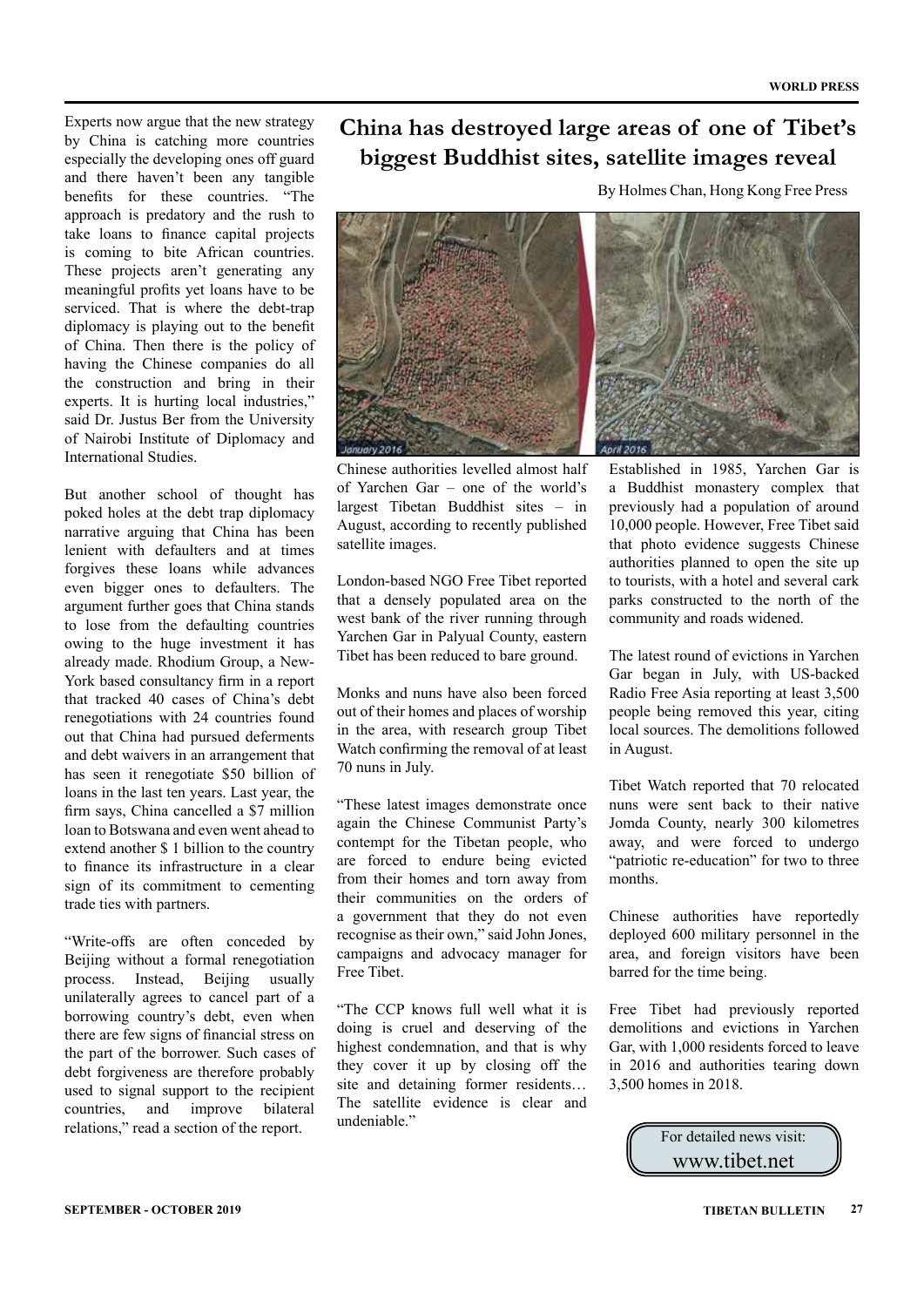### **Could we have won the war?**



**Had the Nehru Government paid heed to Wing Commander Nath's learnings about Chinese military build-up on the Tibetan plateau, there would have been no scar on India's psyche**

Wing Commander Jag Mohan (Jaggi) Nath of the Indian Air Force (IAF) is the first of six Indian officers to have twice been awarded the Maha Vir Chakra (MVC), India's second-highest wartime military decoration. For 11 years, the 90-year-old Wing Commander had the privilege to fly the famous Canberras, out of which, for eight years, he worked for the top-secret 106 Squadron. He received his first MVC for his role in reconnaissance missions over the Aksai Chin and Tibet between 1960 and 1962.

Even during the Sino-Indian War (October-November 1962), he regularly flew over Tibet. The MVC citation says: "[He] fulfilled a number of hazardous operations involving flying over difficult mountain terrain, both by day and night, in adverse weather conditions and in complete disregard of his personal safety."

His missions proved immensely useful to learn about the Chinese military build-up on the Tibetan plateau in the years preceding the 1962 war but unfortunately, the political leadership refused to believe the hard evidence gathered during his sorties and draw logical conclusions from the information gathered.

Nath's conclusions were that in 1962, China had no Air Force worth the name on the Tibetan plateau. The fate of the Sino-Indian war could have been totally different had India used its own Air

Force but then Prime Minister Jawaharlal Nehru and VK Krishna Menon, the Defence Minister, chose to ignore the findings of the daring airman.

In an interview, the Wing Commander told this writer: "If we had sent a few airplanes into Tibet, we could have wiped the Chinese out and everything could have been different in the 1962 war. The political leadership did not believe that China had no Air Force. Can you imagine what would have happened if we had used the IAF at that time? The Chinese would have never dared do anything." It is one of the greatest tragedies of India's modern history.

The Wing Commander remembered: "The job of the 106 Squadron was to survey these areas." He recalled his first reconnaissance flight with 106 Squadron over the Aksai Chin: "My Commanding Officer [later Air Marshal] Randhir Singh was on leave at that time, I was alone. I was briefed by the Western Air Command to go, find out from where the Chinese have come and taken photographs."

One day, at the end of 1960, Air-Vice Marshal DAR Nanda, then IAF's Deputy Chief, told him: "You go and take pictures and I will send an escort with you." Another Canberra escorted Nath to protect him while he was taking pictures of Daulat Beg Oldi (DBO) at the edge of the Aksai Chin in Ladakh.

Nearly 60 years after the events, he is still very emotional: "I kept going down and suddenly, I saw the Chinese there. I took photographs of the Chinese soldiers all over the place. I could have taken their portraits. They were all around." After he returned to Delhi, he went straight to the office of Krishna Menon with Nanda and in his words: "Krishna Menon did not ask anything, he just said 'Did you see the Chinese soldiers?' I answered 'Yes Sir, I saw them'. 'That's alright, you can go'." Nath knew that Menon later passed the information to Nehru. No reaction either.

#### Claude Arpi, The Pioneer

On September 8, 1962, the Dhola Post in the Tawang sector was surrounded by some 600 Chinese soldiers; the Indian Army responded aggressively. Six weeks later, Mao's Liberation Army massively attacked the 7 Infantry Brigade headquartered on the Namkha chu (river). The debacle which followed is well known. What is not known is the extent of knowledge the IAF had about the People's Liberation Army (PLA)'s deployment and the absence of the Chinese Air Force in Tibet.

On October 11, 1962, a note by China's Ministry of Foreign Affairs in Beijing was given to the Embassy of India in China. It brings more light on the reconnaissance work done by the 106 Squadron before (and during) the war.

The Chinese note says: "In the night of October 10, 1962, an Indian aircraft intruded into China's air space over the suburbs of Lhasa at 20.15 hours for reconnaissance and then flew northward along the Chinghai-Tibet (Qinghai-Tibet) highway to Damshune [Damchung] where it made reconnaissance circlings over a Chinese airfield and then flew away in the direction of India."

Damchung, north of Lhasa, was the only airport used by the Chinese in Tibet at that time; it had no air defence.

The note from the Chinese Ministry of Foreign Affairs continued: "The deep intrusion of Indian aircraft into China for flagrant reconnaissance over the capital city of, and an airfield in Tibet, was obviously an action coordinated with the current military attacks by the aggressive Indian troops in the eastern sector of the Sino Indian border. The Chinese Government… warns the Indian side that it must give serious thought to the grave consequences of such increasingly frantic activities of aggression."

What to conclude? China had no Air Force able to counter the Indian reconnaissance flights and no air defence able to shoot down the planes. Had India ex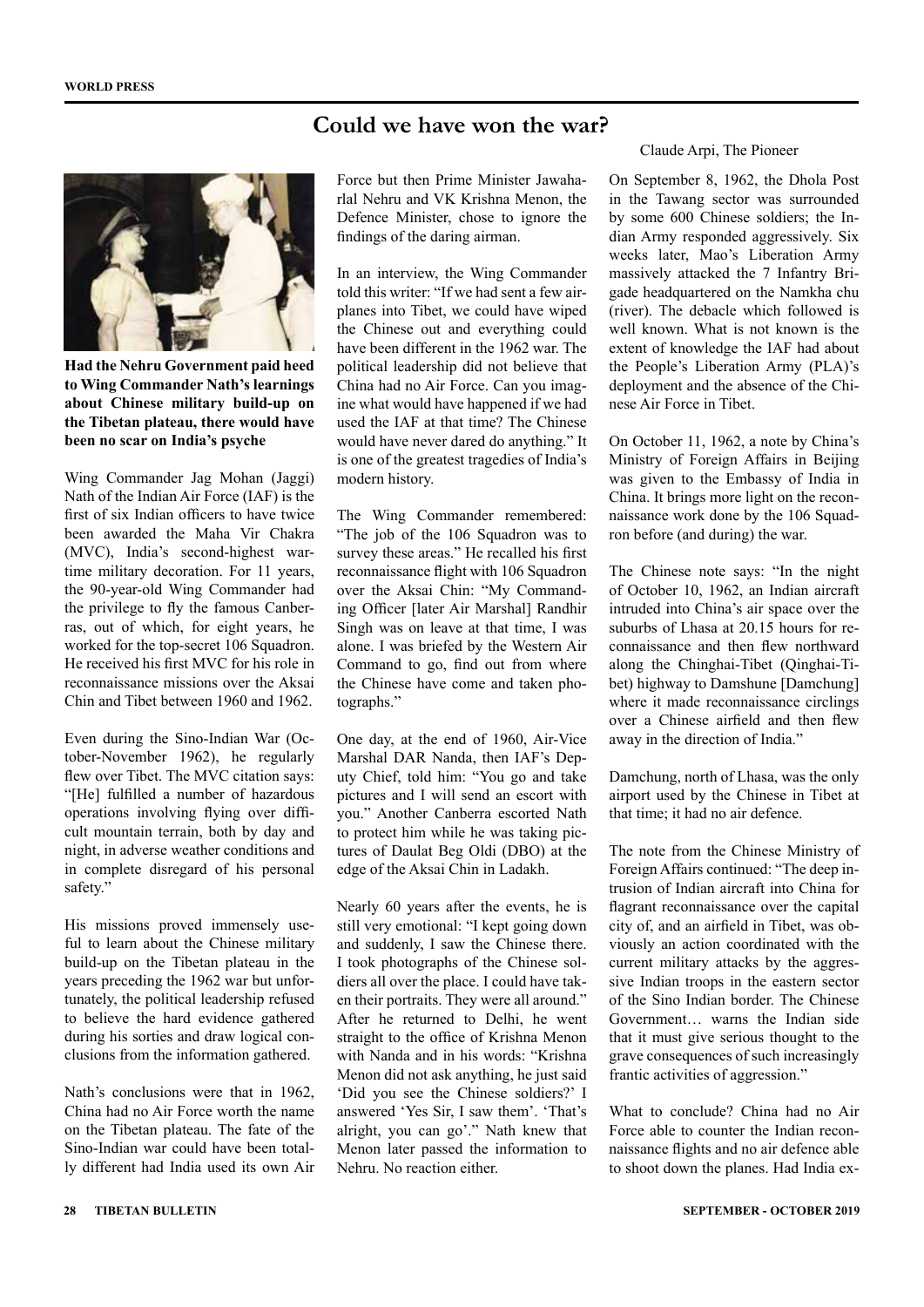tensively used its Air Force, what could have been different? We would have probably won the 1962 war.

One can also imagine that casualties would have been less on the Indian side and more on the Chinese. Further, the number of Indian PoWs, who suffered for seven months in Tibet, would have been far less. The Line of Actual Control would have remained where it was on September 1959 and the border dispute with China would not be as acute as today. The Shaksgam Valley would not have been offered to China by Pakistan in 1963. There would have been no scar on India's psyche as there is today.

The fate of the Tibetan people would have certainly been different. In China, Mao Zedong would have lost his job and perhaps no Cultural Revolution would have taken place three years later. As a result, China would have been completely different today.

In 1965, Pakistan would perhaps have thought twice before venturing into Operation Gibraltar to create insurgency against Indian rule in Jammu & Kashmir, ultimately resulting in the Indo-Pakistan War of 1965. Three years later, India learned its lesson that the Air Force can be useful...and by that time, there was a more decisive Chief of Air Staff (Marshal of the Air Force Arjan Singh). It is when Nath was awarded his second MVC. But sadly, history can't be rewritten.

*(The writer is an expert on India-China relations)*





**China's white paper on human rights; a blatant farce**

*The Chinese State Council Information Office publishes a white paper titled "Seeking Happiness for People: 70 Years of Progress on Human Rights in China," September 22, 2019. Photo/CCTV*

The State Council Information Office of the People's Republic of China has, on 22 September, issued a white paper on the progress China had made on human rights issues in the last 70 years. The white paper is titled "Seeking Happiness for People: 70 Years of Progress on Human Rights in China".1 The paper can be seen as a prelude to the grand celebration China is preparing on 1 October, the 70th anniversary of the founding of the People's Republic of China (PRC). It has eight chapters, the first four devoted to the historical development in three phases, from Mao to Deng to Xi, all in rosy pictures. The 5th chapter deals mostly with the human rights situation in the minority areas including Tibet, all tall claims. The remaining three chapters are about how China has 'responsibly' contributed to the promotion of human rights globally.

If what China has claimed in the paper is true, the Nobel Peace Prize should go to the Chinese leadership. Unfortunately, the white paper is a total farce. One could only wish if it were all true. It describes rosy and humanly evolution of human rights in China since the founding of the People's Republic of China in 1949. The tragedies and miseries that the Chinese people and other minority nationals suffered under the Great Leap Forward movement and the famine, atrocities of Cultural Revolution and the Tiananmen Square massacres are all missing and tucked away in a secluded corner of some ancient monuments.

In minority areas, it has boasted of full autonomy in the regions and claimed that the leaders and administrators in these autonomous regions are from the local ethic populace only. It talks of development in education and protection of minority languages.

From the Tibetan experience, in all these past 60 years of occupation, all the 14 Party secretaries were Han Chinese and the few appointed Tibetan deputies were in names only. Most of the administrative decision making power rested in the hand of Chinese cadres. It talks of protection of minority languages, but in reality, China has made Tibetan a second language in Tibet. Priority and preference are given to Chinese language in job and business avenues. Monasteries were banned from teaching Tibetan language to the children.

It says, "Religious freedoms of ethnic minority groups are protected. The living Buddha reincarnation is a succession system unique to Tibetan Buddhism, and is respected by the state and governments at different levels of the autonomous regions."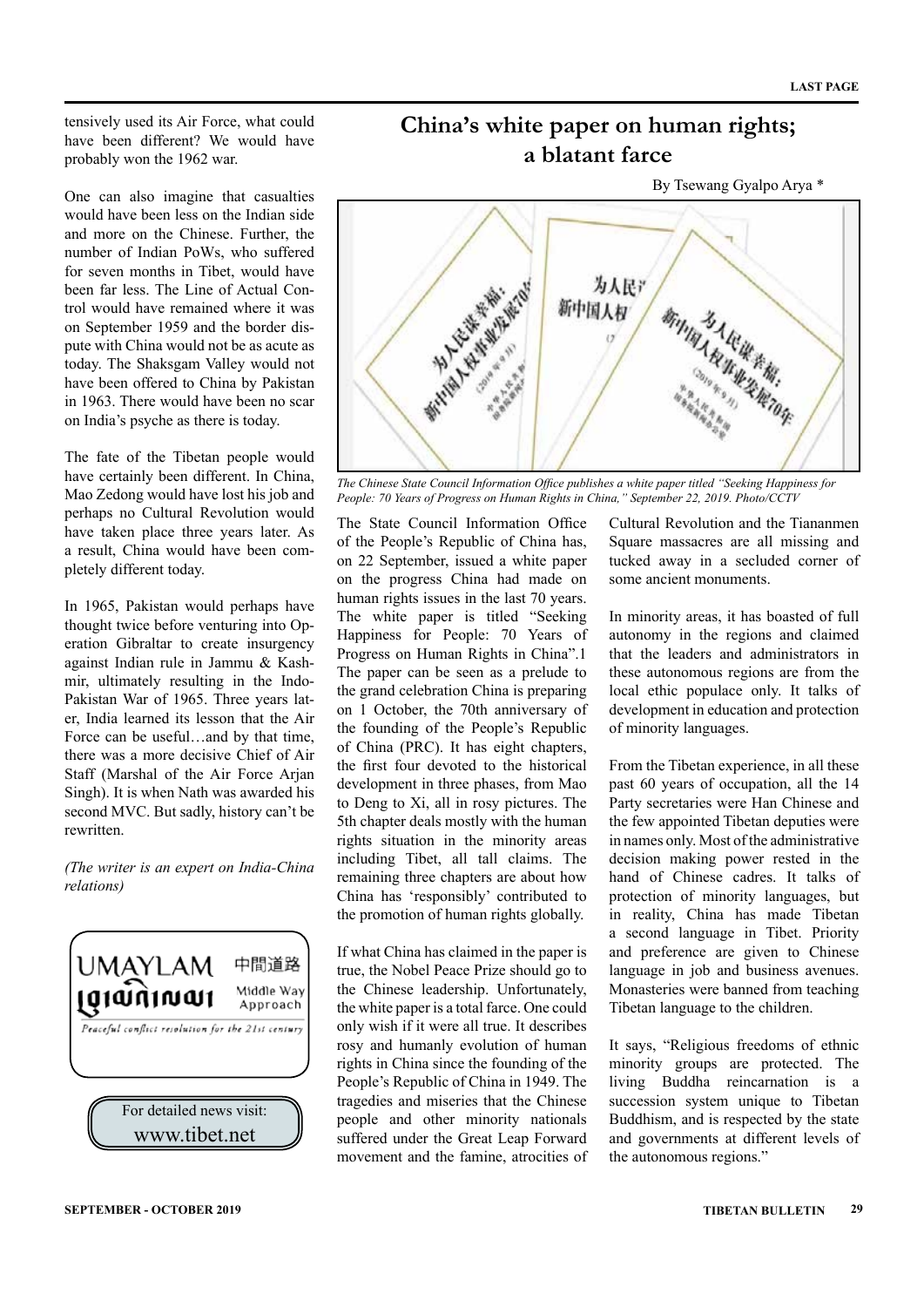#### **LAST PAGE**

This is, in fact, a gross violation of the religious and cultural rights of the Tibetan people. Reincarnation of high Tibetan Lamas is a highly sacred and spiritual matter. Communist China, who does not believe in religion and spiritualism, has no rights to interfere in this matter. The so-called State Religious Affairs Bureau Order No. 5 on the measures on the management of the living Buddhas is a gross insult to the Tibetan religious sentiments. Chinese leadership should also refrain from interfering in the selection of 14th Dalai Lama's reincarnation. Last month, China organized indoctrination workshop to some 100 Tibetan monks in the regions on the reincarnation issue, which in fact, intimidated the monks to follow the dictates of the party on the issue. Such interference in the Tibetan religious matter will only earn distrust and distant the Tibetans from the regime.

The last three chapters are about how China has strengthened the rule of law, how it participated in the global governance of human rights and how it advanced the international cause of human rights. Human rights watchdogs are sure to have a hearty laugh here.

Whatever the Chinese claims, the truth is there for all to see: what is happening in Hong Kong right now. People are revolting because of the regime's repressive policy and that China did not keep the promises it made during 1997 takeover. It did the same thing with the Tibetans in 1951's forced 17-point agreement.

While it talks of advancing the international cause of human rights, China has consistently tried to block Tibetan human rights appeal heard at the United Nation forum. In February this year, the Chinese mission in Geneva wrote to the U.N. not to allow 15 human rights activists, including the Dalai Lama, to attend the U.N. Human Rights Council's annual session.2 It has lobbied hard with other dictators to suppress the voice of the Uyghur minority.

According to Human Rights Watchdog, "China has also pressured other members, especially those economically dependent on its Belt and Road Initiatives. During its universal periodic review – a process in which the Human Rights Council examines countries' human rights records every five years – last year, China warned countries to submit positive reviews and threatened consequences for any that criticized Beijing. It has also blocked critical nongovernmental organization and activists from attending U.N. forums while letting representatives of government-sponsored groups participate in them and speak widely."3

In a nutshell, Chinese communist party's white paper on human rights progress in the last 70 years is just another disgraceful attempt to whitewash all the human rights violation it has perpetrated in China and in the occupied lands, most prominently, Tibet.

If China is really serious about its claim of "Splendid History of China's Human

Rights Protection" and "Socialist Paradise in Tibet", then it should let the U.N. Human Rights Commission, diplomats, media and representatives of Tibetan Administration to visit Tibet and assess the situation. It is unbecoming of an aspiring superpower to issue false claims in the guise of white paper on such an important occasion as the 70th anniversary of the national founding day.

*\* T.G. Arya is the Information Secretary of Department of Information and International Relations (DIIR), Central Tibetan Administration. Disclaimer: Views expressed above are the author's own.*

#### *Reference:*

*1 Seeking Happiness for People: 70 Years of Progress on Human Rights in China, http://www.xinhuanet.com/ english/2019-09/22/c\_138412720.htm*

*2 China, Saudi Arabia, Venezuela in hot seat at U.N. rights forum, https://www. reuters.com/article/us-un-rights/chinasaudi-arabia-venezuela-in-hot-seat-atun-rights-forum-idUSKCN1QB1S8*

*3 Council on Foreign Relations, Is China Undermining Human Rights at the UN? https://www.cfr.org/in-brief/ china-undermining-human-rightsunited-nations*

# JMAY  $101$  Middle Way Peaceful conflict resolution for the 21st

For detailed news visit: www.tibet.net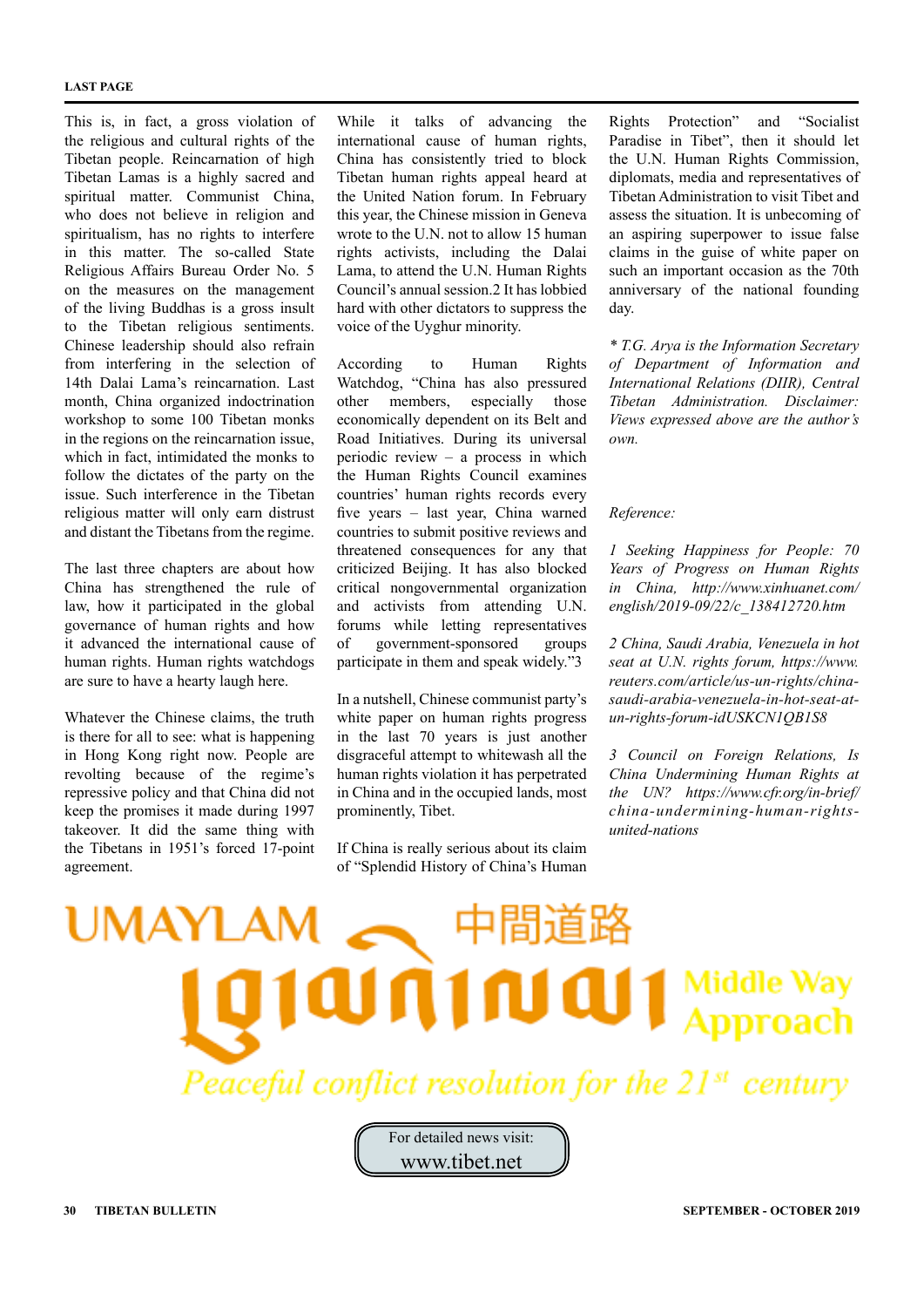### **Tibetan Media**

Sheja (Official Tibetan monthly) Department of Information & International Relations, Dharamshala-176215, HP, India Email: sheja\_editor@tibet.net Web: www.bod.asia

Tibetan Freedom (Official Tibetan weekly) Department of Information & International Relations, Dharamshala-176215, HP, India Email: tibfreedom@tibet.net Web: www.bod.asia

Tibet Bulletin (Official Chinese bi-monthly) Department of Information & International Relations, Dharamshala-176 215, HP, India Email: chinadesk@tibet.net Web: www.xizang-zhiye.org

Tibet Bulletin (Official English bi-monthly) Department of Information & International Relations, Dharamshala-176 215, HP, India Email: circulation@tibet.net Web:www.tibet.net

### **Contacts for the Central Tibetan Administration**

#### **INDIA**

Department of Information & International Relations, Central Tibetan Administration, Gangchen Kyishong, Dharamshala - 176 215 H.P., India Tel: +91-1892-222510/222457 Fax: +91-1892-224957 Email: diir@tibet.net www.tibet.net

Bureau of H.H. the Dalai Lama, 10-B Ring Road, Lajpat Nagar IV, New Delhi 110 024, India Tel:+91-11-26474798, Fax:+91-11-2646-1914 Email: rep.in@tibet.net www.tibetbureau.in

Chief Representative (South Zone), No. 7, Sampangiramaiah Garden, Srinivagalu Tank, Viveknagar Post, Bangalore-560047 Karnataka, India Tel:+91-080-5506842 / 5506843 Fax:+91-080-5506966 Email:chiefrep@bgl.vsnl.net.in

#### **NEPAL**

The Office of Tibet, Tibetan Refugee Welfare Office, Gaden Khangsar, Narayan Gopal Marg-270. Lazimpat, Ward 2, P.O.Box No. 310, Kathmandu, Nepal Tel: +977-1-4419903/4420799 Fax: +977-1-4411660 Email: rep.np@tibet.net

#### **UNITED STATES**

The Office of Tibet, 1228, 17th Street NW, Washington, DC – 20036, U.S.A. Tel: +1-212-213-5010, Fax: +1-703-349-7444 Email: rep.us@tibet.net www.tibetoffice.org

#### **BRAZIL**

Tibet House Alameda Lorena, 349 Jardim Paulista, Sau Paulo, SP, 01424-001 Brazil, South America Tel: +55(11)989635128 Email: latin@tibet.net

#### **SWITZERLAND**

The Tibet Bureau, Place de la Navigation 10 1201 Geneva, Switzerland Tel: +41-22-7387-940 Fax: +41-22-7387-941 Email: rep.ch@tibet.net www.tibetoffice.ch

#### **JAPAN**

Liaison Office of H.H. the Dalai Lama, Tibet House Nishi Ochiai 3-26-1 Shinjuku-ku, Tokyo 161-0031, Japan Tel: +81-03-5988-3576, Fax: +81-03-3565-1360 E-mail: rep.jp@tibet.net www.tibethouse.jp

#### **UNITED KINGDOM**

The Office of Tibet, 1 Culworth Street, London, NW8 7AF, U.K. Tel:+44-207-722-5378, Fax:+44-207-722-0362 Email: rep.uk@tibet.net www.tibet.com

#### **FRANCE**

Bureau Du Tibet, 84 BD Adolphe Pinard, 75014, Paris, France, Tel:+33-1-46-565-453, Email: tibetoffice@orange.fr

#### **BELGIUM**

Bureau du Tibet, 24 Avenue des Arts, 1000 Brussels, Belgium Tel: +32-2-280 4922 Email: rep.be@tibet.net

#### **AUSTRALIA**

Tibet Information Office, 8/13 Napier Close, Deakin, Canberra, ACT 2600, Australia Tel: +61-2-6285- 4046 Fax: +61-2-6282-4301 Email: rep.au@tibet.net www.tibetoffice.com.au

#### **RUSSIA**

Tibet Culture & Information Centre, Korn # 110, POB # 7, St. Bolshaya Novodmitrovskaya - 14 Moscow 127015, Russia Tel: +7-495-786-4362 Fax: +7-495-685-11-32 Email: rep.ru@tibet.net www.savetibet.ru

#### **SOUTH AFRICA**

Office of Tibet, P.O. Box. 16812, Lyttelton 0140, Republic of South Africa. Tel: +27-12-664-1193 Fax: +27-12-664-1194 Email: rep.sa@tibet.net www.officeoftibet.com

#### **TAIWAN**

Tibet Religious Foundation of H.H. the Dalai Lama 10th Fl. 4 & 5, No. 189, Sector - 2, Keelung Rd., Taipei, Taiwan (ROC) Tel: +886-2-2736-0366 Fax: +886-2-2377-9163 Email: rep.tw@tibet.net/www.tibet.org.tw



*www.mwa.tibet.net*



### TIBETAN **BULLETIN**

### NEEDS YOU

## **An Appeal**

Tibetan Bulletin promotes awareness and provides facts of the situation in Tibet and Tibetans in exile. Published bi-monthly and distributed free around the world, we are looking to increase our readership and improve the Tibetan Bulletin with your kind help and suggestions.

If you have enjoyed this issue and would like to help achieve our aims of dissemination of news and views about Tibet, we would be most appreciative of your donation.

Help us to publish your favourite journal on Tibet.

Kindly address your donations to:

a) For Cheques and Drafts from within India: Tibetan Administrations Welfare Society (TAWS)

b) For Money Order: Department of Information and International Relations

\_\_\_\_\_\_\_\_\_\_\_\_\_\_\_\_\_\_\_\_\_\_\_\_\_\_\_\_\_\_\_\_

Name:

Address:

City: PostCode

Country:

Email:

P<sub>OSTAL</sub> ADDRESS: Circulation Manager, DIIR, Central Tibetan Administration, Dharamshala 176 215, H.P., India